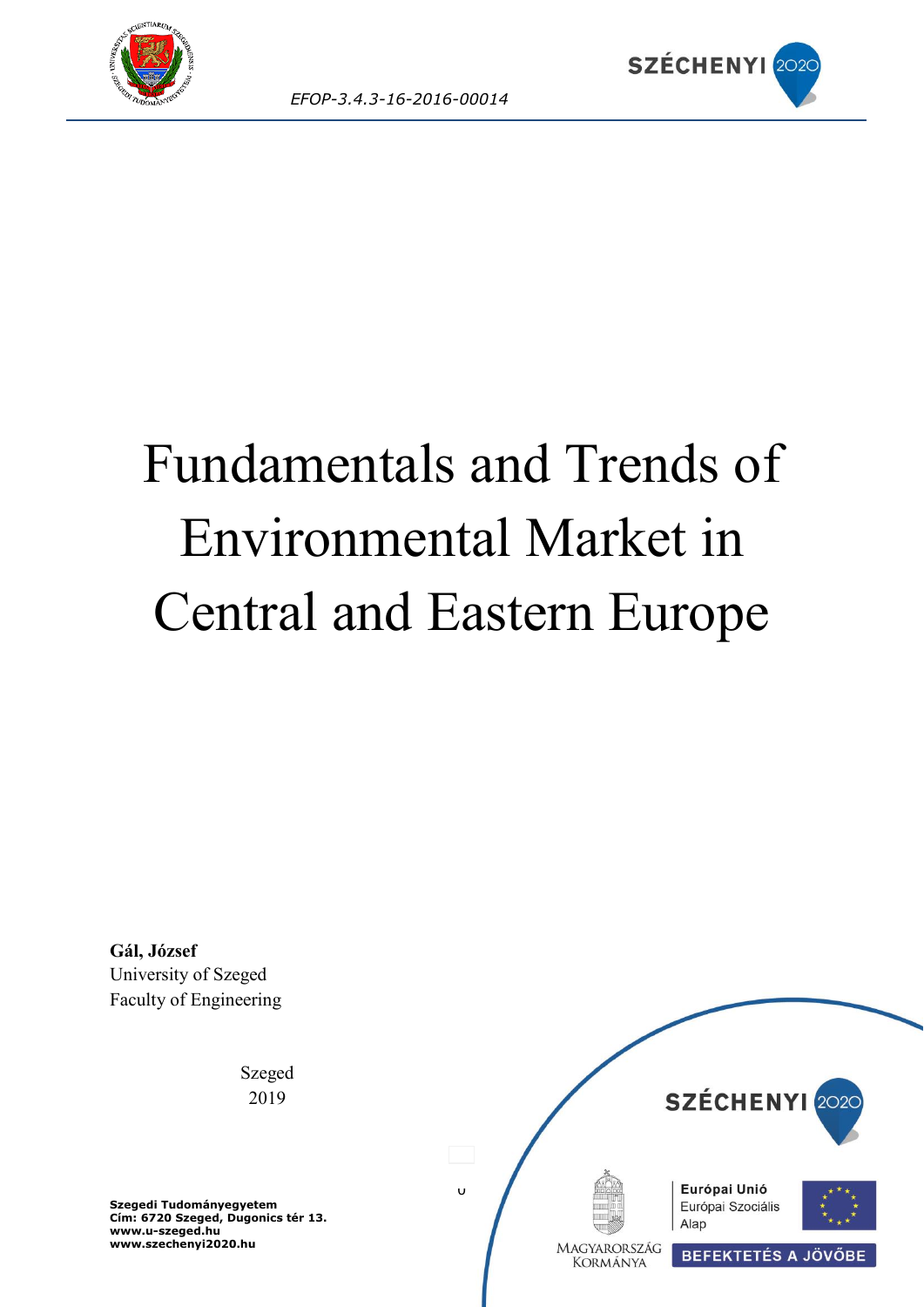



*EFOP-3.4.3-16-2016-00014*

This teaching material has been made at the University of Szeged, and supported by the European Union. Project identity number: EFOP-3.4.3-16-2016-00014

Author: Dr. habil. Gál, József PhD University of Szeged Faculty of Engineering

> Reviewer Dr. Hampel, György PhD

English lector Dr. Vanderstein, Noémi PhD

ISBN: 978-963-306-291-3



© Dr. habil. Gál, József PhD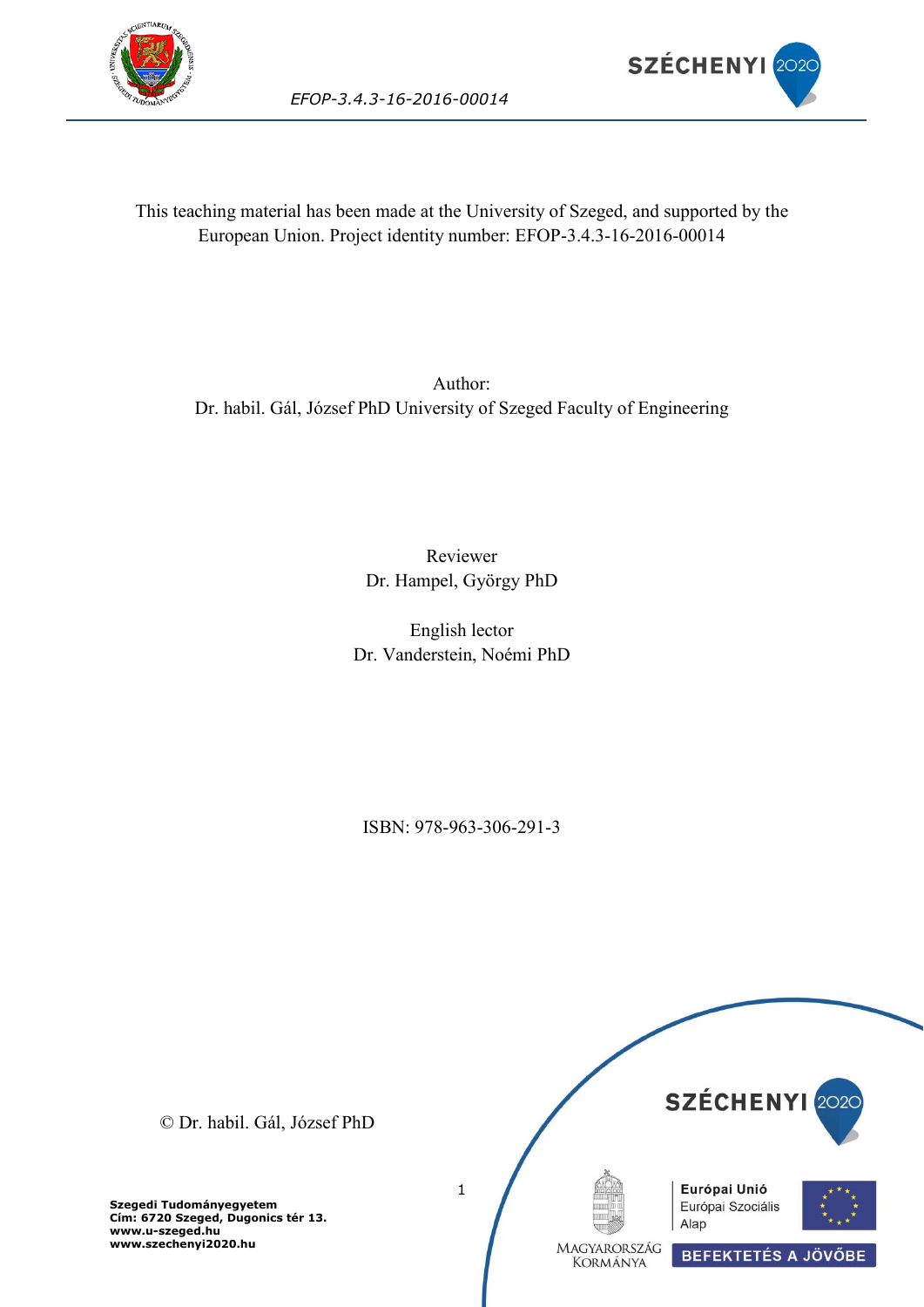



### Contents **page**

|     | Preface.                                                                                                                                                                     |    |  |  |  |
|-----|------------------------------------------------------------------------------------------------------------------------------------------------------------------------------|----|--|--|--|
| 1.  |                                                                                                                                                                              |    |  |  |  |
| 2.  |                                                                                                                                                                              |    |  |  |  |
| 3.  |                                                                                                                                                                              |    |  |  |  |
| 4.  |                                                                                                                                                                              |    |  |  |  |
| 5.  | Characteristics of the environmental market – constraints for long-term growth and state                                                                                     |    |  |  |  |
|     | guarantees.                                                                                                                                                                  | 29 |  |  |  |
| 6.  |                                                                                                                                                                              |    |  |  |  |
|     |                                                                                                                                                                              | 33 |  |  |  |
| 7.  | Characteristics of the environmental market – the role of the environment protection in                                                                                      |    |  |  |  |
|     |                                                                                                                                                                              |    |  |  |  |
| 8.  |                                                                                                                                                                              |    |  |  |  |
| 9.  |                                                                                                                                                                              |    |  |  |  |
| 10. | Dynamizing factors of the environmental market - direct involvement of the state and                                                                                         |    |  |  |  |
|     |                                                                                                                                                                              |    |  |  |  |
|     | 11. Dynamizing factors of the environmental market – the involvement of the financial<br>sector, the corporate enviromental management of the company, and the environmental |    |  |  |  |
|     |                                                                                                                                                                              | 57 |  |  |  |
|     | 12. Dynamic factors of the environmental market – innovative effect and retrodistributive<br>channels                                                                        | 64 |  |  |  |
|     | 13. Chrestomathy for case studies to implement the UN Global Goals The Global Goals For                                                                                      |    |  |  |  |
|     | Sustainable Development – attitude at the Faculty of Engineering, University of Szeged                                                                                       |    |  |  |  |
|     |                                                                                                                                                                              | 68 |  |  |  |

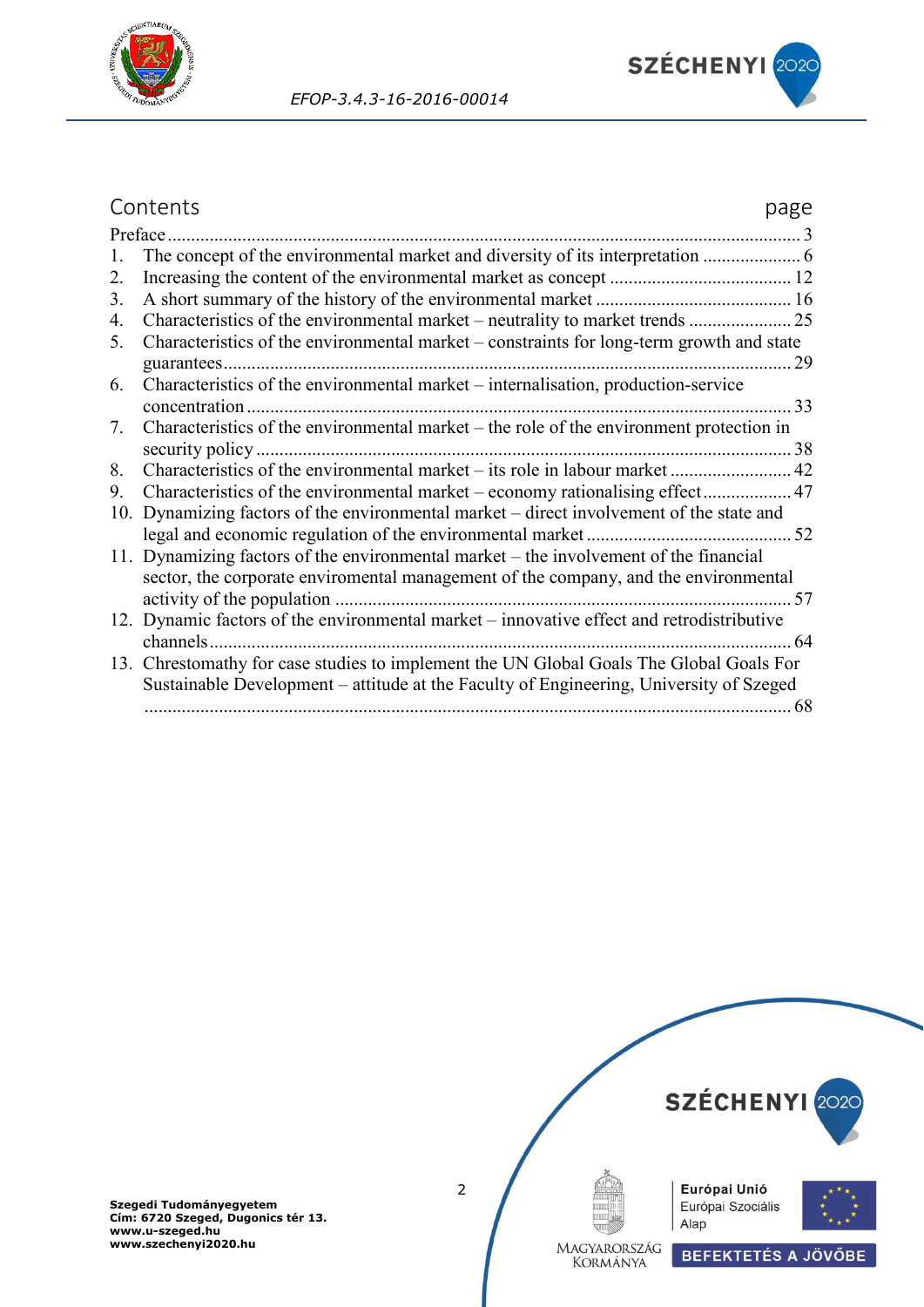



## <span id="page-3-0"></span>**Preface**

Today, we are witnessing an ever increasing social expectation in relation to the environmental protection. Its legal and economic regulation is done with direct and indirect methods globally, regionally and countrywide, or  $-$  in certain cases  $-$  even locally. By the beginning of the  $21<sup>th</sup>$  century it has become natural that the use and burden of our environment should be done in spirit of sustainability. It can be achieved only with conscious economy. The Faculty of Engineering at University of Szeged includes environmental science in more BSc and MA-courses either as a separate material or as a part of a subject, specified on a given profession. **By that time** the students **have known** the basic concepts and more significant details embedded in other subjects which then are complemented with the trends of the changes in environmental market, **knowledge** on environmental economics, the goals of UN Sustainable Development (SZE 10), the environmental risks of their future profession (UN Global Goals The Global Goals For Sustainable Development) and expectations related to their profession. This teaching material serves to complement their knowledge and to enwiden their horizons with no claim of being exhaustive. After a general overwiev, **my aim** is to emphasise the characteristics of both the environmental economics and environmental market, to show the pecularities of some fields of application and to assist in the practical application of theoretical knowledge.

This teaching material keeps in view the correspondence with the **learning outcome-based approach**, the prescribed and expected professional competencies, competence-elements, the formation of which the subject typically contributes to, thus the student:

- **a) regarding his/her knowledge, it can be said that:**
	- knows the environmental processes, the ways, limits and possibilities of their running.
	- is familiar with the operating principles and structural features of machine systems suitable for the implementation of environmentally conscious technological processes.
	- knows the basics, limits and requirements of logistics, management, environmental protection, quality insurance, legal, economics specialities which are directly connected to his/her area of interest.
	- is familar with the methods of learning, acquiring and collecting data on environmental management, their ethical limits and problemsolving techniques.
	- knows the impact of human activities on the environment, both global and local environmental problems, the environmental effects of pollutions.

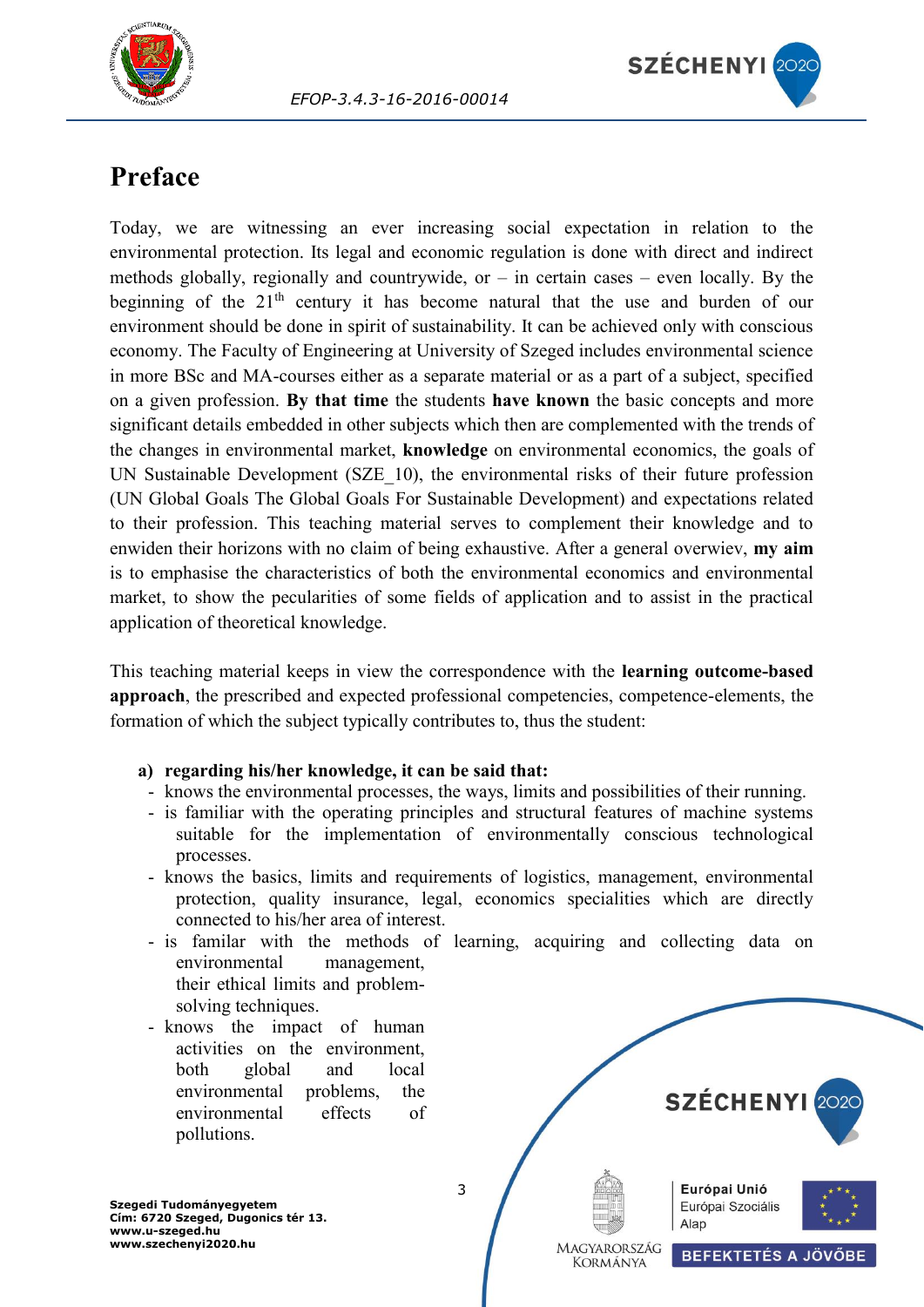



SZÉCHENYI 202

- knows the mechanical-technological processes of various fields of environmental protection.
- knows the fundamentals of sustainable development and modern environmental policies.
- is familiar with the environmentally conscious ways to solve practical problems.

#### <span id="page-4-0"></span>**b) as a result of the development of his/her skills**

- is able to comprehensively evaluate and differentiate between the importance of each environmental problem based on the risks.
- is able to overview, analyse complex systems, also to identify environmental problems.
- is able to size up and select the environmenal technology solutions adequate to the exposed environmental problems.
- is able to influence the people around him/her to promote environmental awareness.
- is able to apply the computational and modelling principles and methodologies related to environmental processes.
- is able to interpret and characterise the elements of environmental processes, and their relationship, role and significance in the whole process.
- is able to organise and manage the operation of systems in an environmentally conscious way.
- is able to manage and control the environmental processes having quality insurance and quality regulation in sight.
- is able to detect errors in the logistics system and to select the response operations.
- is able to plan, organise and realise self-study.
- is able to comprehend and use the specialised literature of the field of environmental protection, and its sources in informatics and libraries.
- is able to apply the acquired IT-knowledge in solving problems emerging in his/her field of interest.
- is able to use his/her knowledge in a creative way to manage the workplace resources efficiently and environmentally consciously.
- is able to communicate in a professionally adequate manner both verbally and in writing according to his/her field of interest.
- is able to make decisions with full consideration of laws and ethical standards even in situations requiring complex approach or unexpected arrangement.

#### **c) his/her atitude is expected to change favourably,**

- is committed to the goals of environmental protection, represents the complex approach of environmental management.
- is interested in environmenal emissions of new products and technologies; initiates technical

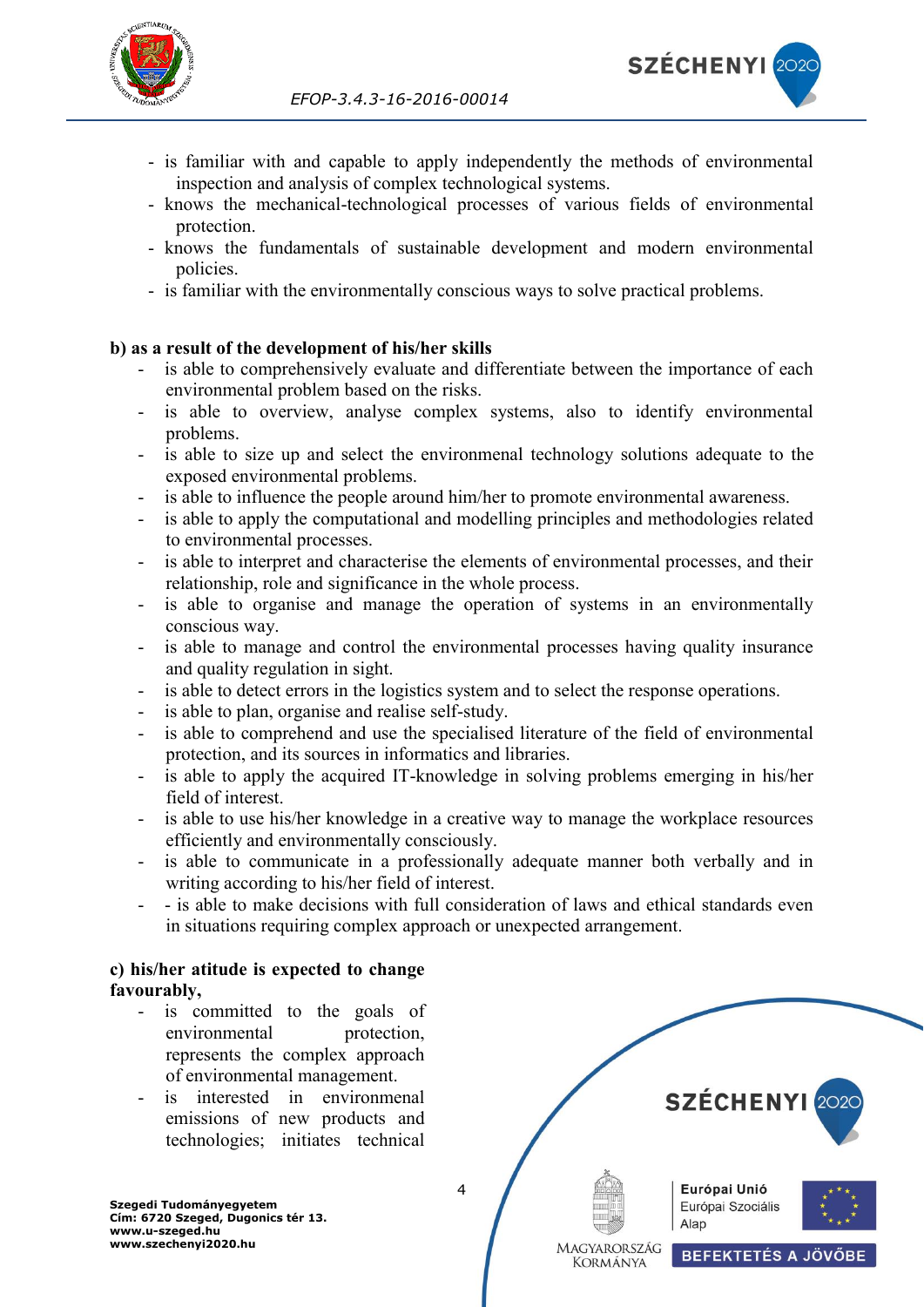

SZÉCHENYI 202

and technological innovations which reduce emissions of the existing technologies.

- intiates the introduction of processes of environmental protection which can be fitted into the given technology; is open to get to know new technical and technological processes in environmental protection.
- aspires to monitor changes in legislation related to environmental protection; keeps the regulations in mind.
- seeks to apply processes of waste management which guarantee protection of both the environment and human health; keeps an eye on the aspects of both the environment and human health.
- aspires to consider environmental aspects in industrial developments; by means of his/her complex attitude regards by-products and wastes as values; initiates to recycle by-products and wastes of food industry in greater proportion.
- is comitted to the environmental principles of the corporation and to their application in practice.

#### **d) his/her autonomy and responsibility develops,**

- makes autonomous and professional decisions even in unexpected situations.
- performing his/her professional duties, he/she cooperates responsibly with other qualified professionals (primarily of the legal and economic fields).
- reveals the shortcomings of the applied technologies and the risks of processes, and initiates measures to reduce them.
- is aware of the legal, economic, security, social, health and environmental consequences of his/her work and decisions.
- in accordance with the instructions of his/her work manager, directs the work of the personnel assigned to him/her, supervises the operation of processes and vehicles.
- evaluates the effectiveness, efficiency and safety of the work done by the employees.

Regarding environmental management, including environmental market, the author intends to emphasise that it requires a creative way of thinking, from both the lecturer teaching the given subject and the student, to get to know and acquire more study materials, to weigh carefully how to use them in practice. I hope that my essay will be of great help for this work, which is based on my PhD thesis -Trends of Environmental Market in Central and Eastern Europe defended in 2003 at University of Technology and Economics, Budapest.

the Author



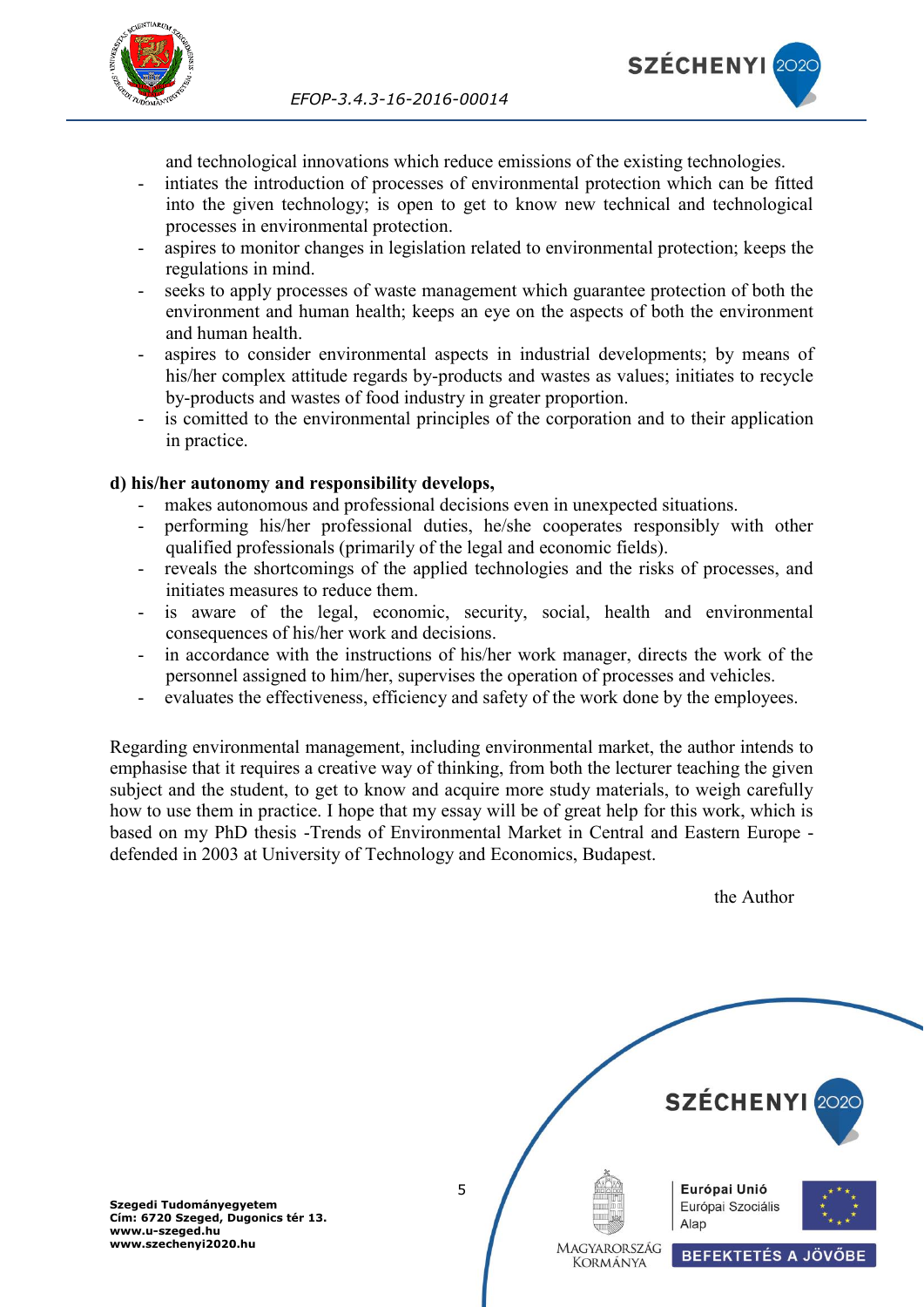

<span id="page-6-1"></span>

## <span id="page-6-0"></span>**1. The concept of the environmental market and diversity of its interpretation**

Examining the field of environmental market the question may arise whether environmental protection can be marketed in the sense of economics at all. Is it the developed or underdeveloped economy that causes environmental problems? In the 60s and 70s economic growth and the developed market were proclaimed the main culprit for the environmental crisis. It was explained so that the "invisible hand" is not capable to repair the problems. This terminology, introduced by Adam Smith, can operate efficiently neither in the countries of Central and Eastern Europe. Through the price, the market gives distorted impulses to the economic actors so they can experience the damage only damp. The environmental issues are presented only in a distorted form in a decision-making situation that is why companies do not include them in their expenses to the necessary extent. In a market free from environmental regulations the efficient distribution of resources should be formed on the basis of "**paretoprinciple**", then no one could be placed in a more favourable position in an economic transformation or change without placing somebody else in a more disadvantagous position (Kósi K. – Valkó L. [1999]). In practice, environmental problems depart significantly from this model. This theory has to be modified with **external economic impacts (externalities)** which say (Samuelson, P. A. – Nordhaus, W. D. [1987]) that purely market-based processes differ significantly from the use of resources considered socially optimal due to the impact of externalities. Related to this, A. Marshall introduced the concept of external costs and profits. On its basis, production of the polluting company and thus its emission of pollutants are around a point where the company compensates for the private damage caused by its own pollution. (Szlávik J. [1991]) This kind of ignorance towards externalities on behalf of the company often causes a situation where the emissioner does not or just partly perceives what directly affects the sufferer bypassing the market. The essential problem is that pollution is not included in the market regulations. In this case, the private marginal costs can differ significantly from the social marginal costs thus distorting bearing of burdens and putting an extra burden on the state, as well. This problem will not solve itself – especially, if other more frequented effects of social-economic transformation in the examined region can be felt (just think of the unfavourable effects accompanying the social-economic transformation processes in Central and Eastern Europe) –, since the economic actors receive false information

continuously. Eventually, the process can go so far as the whole economy and society can feel it.

In relation with **environmental pollution, burden and use** we can mention only negative externalities. This statement is especially true when we

<span id="page-6-3"></span><span id="page-6-2"></span>**SZÉCHENYI** 2020 Európai Unió Európai Szociális Alap MAGYARORSZÁG **BEFEKTETÉS A JÖVŐBE KORMÁNYA**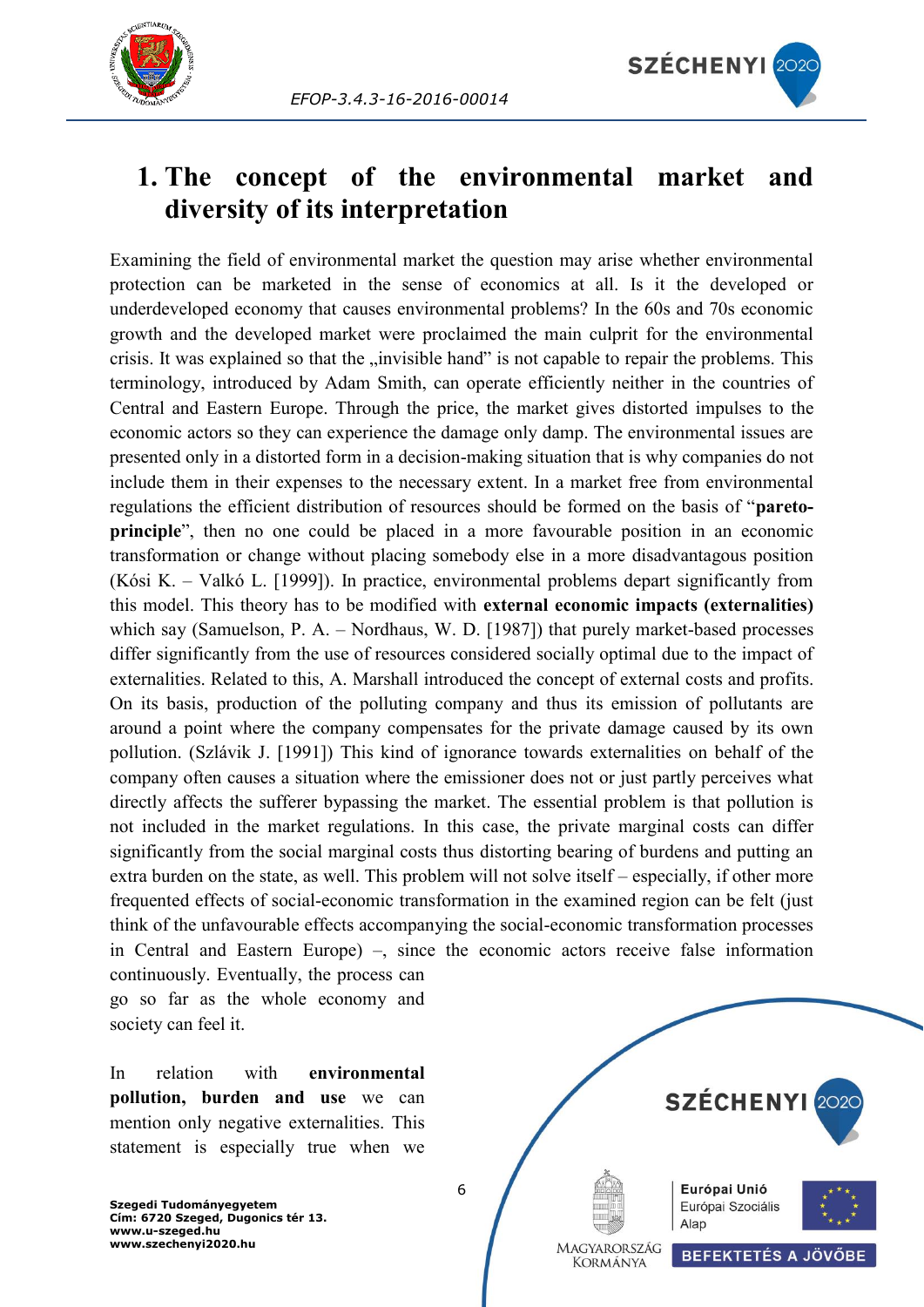



exceed the limits of the self-cleaning capacity of nature as a new situation arises and rehabilitation of the environment requires a considerable amount of resources.

A list of damages which exceed the assimilation capability of the environment can be enumerated in the transforming countries of Central and Eastern Europe. These problems may differ by countries or by groups of countries but their interference cannot be left out of consideration. Degradation of nature in Albania, the collection and treatment of waste in Bulgaria and Romania have been identified as a major problem. The issue of water quality – both that of the drinking and sewage water –is a cardinal problem in the Central and Eastern European countries. It reflects the territorial potential and globality of this topic that regarding the Asian areas of Russia, Kazakhstan and Kyrgyzstan experts of these countries consider this problem as an urgent task to be solved. According to the experts of the coastal countries (especially Russia, Lithuania, Albania and Croatia) deterioration of the water quality of seas near the coastlines is a huge problem, too. Approximately the third part of the population live on the coasts (Europe's Environment [1995]) which burdens the given area even more. The extent of the urbanisation load is increasing, especially air and noise pollution. The examples show a great variety of issues.

<span id="page-7-0"></span>In transition countries a significant change has taken place in the issue of public goods and free goods. As a result of **privatisation**, the increase in proportion of private properties had a favourable effect, since the value of common property has always had a lower position. The value retention and enhancing motivation of the ownership approach acts against degradation, which is good for the public as well.

An interesting phenomenon has been experienced in the Central and Easter European countries. In the first years of political-social-economical transformation, a kind of spontaneous improvement in the state of the environment occurred. It can be seen as an externality but rather as a positive effect on the environment due to the changes in ownership. This phenomenon is not entirely real as the improvement of emission values is the result of the disappearance of more factories or even industries in the countries in question. Let us take as an example that in Moldavia almost all of the raw material and energy supply for the heavy industry came from the territory of the former Soviet Union, thus at market prices, the production in the earlier construction was unprofitable, so practically, the whole industry has

stopped. In case of Belorussia a similar situation can be observed in the field of raw material and enery sources. The Soviet technical-economical development reached the regions of Belorussia quite late so it started from relatively higher standards, also because of the geographical distances, the proximity of

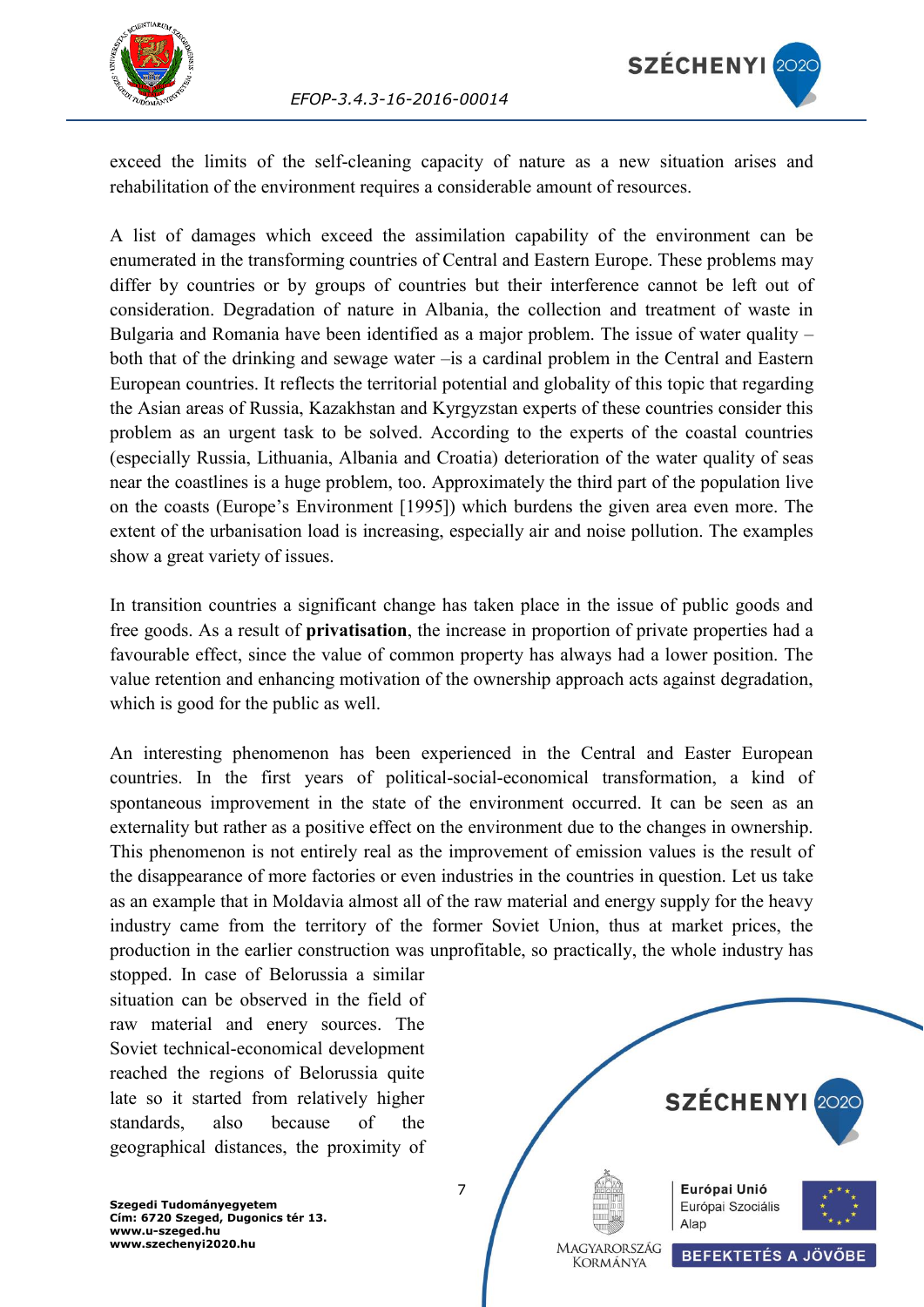



the Western (Comecon, that time) markets made formation of a relatively modern industry possible, regarding the standards of that period. The country produces for experts even today (eg. tractors) but they pay less attention to developments which allow for the aspects of environmental protection. The high import content of products has brought about a kind of an improvement in the environmental indicators of Belorussia. The heavy industry which heavily burdens the environment has also fallen here. This situation is not unique, a similar phenomenon can be seen in other Central and Easter European countries, too.

However, in cases when the production is still maintained – for some other reasons – the weak environmental performance carries little weight in decision making. If direct or indirect regulations do not work effectively, businesses will not be forced to ponder the difference between private damage and social damage since they do not really experience the resulting risks. In the troubled times of transition there is always a company which employs a "creaming" tactic to take advantage of this difference. We might as well mention the case of the Austrian waste imported to Mosonmagyaróvár as an example. This seemed to be a good deal from the view of both the company and the local council. Here, the short-term profit rose above the responsible long-term thinking. The effective state regulation and proper motivation could channel pro and counter arguments, interests after approaching the economic optimum for the ecological optimum. The case of the Gulf of Finland, the Neva Estuary and the untreated sewage coming from St. Petersburg is similar, though bigger in its extent. Without state or even international intervention, the ecological catastrophy cannot be avoided. It is a common interest to extend the notion that it can be possible to talk about a great regional and even global damage. This kind of change in attitude, communation can be started between countries of different stage of development only with difficulties, however, we can hope that processes which are advantagous for both parties in the long run will become important. The task of the environmental regulation is exactly that it has to create a conformity for the environmental, economic and social interests so that they can stay in harmony with nature even for a long time. Now, we have reached the idea of sustainable development and sustainability in Central and Eastern Europe.

The socio-economic transformation processes of the nineties in the countries of the region took place in different degrees and with different time lags, and were stalled in certain contexts.

From this point of view, the countries of Central and Eastern Europe **can be divided into two groups**:

- countries where reform processes started quickly and their implementation is being carried out with success, these are the ones in Central Europe, and

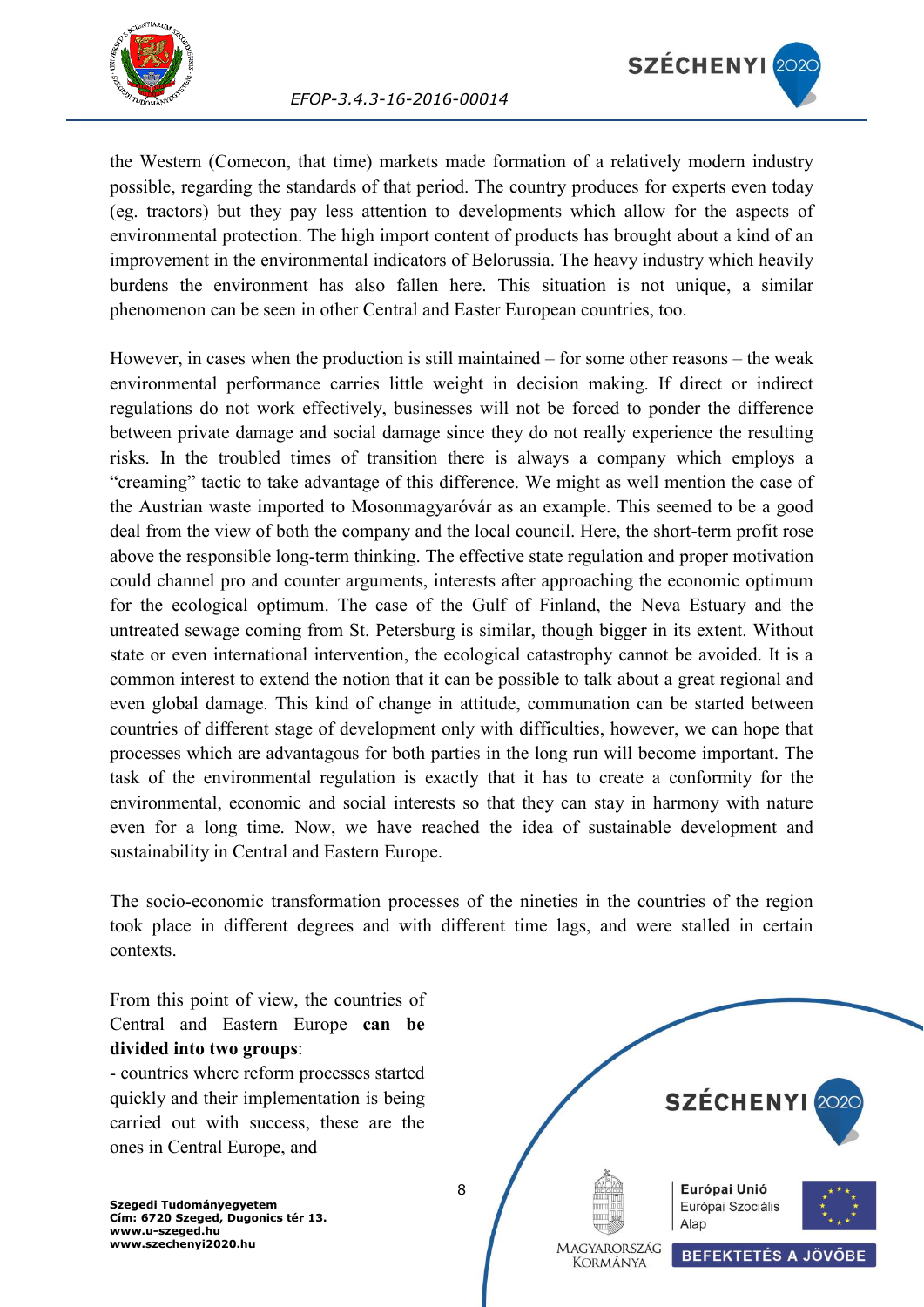



- countries where reform processes started later and their effectiveness is lower, these are the ones in Eastern Europe.

More developed countries from this region that wanted to join the European Union improved their environmental performance considering EU recommendations. Although it was possible for the candidate countries to have a temporary waiver on request, they used it only in absolutely necessary topics, since all aspects were taken into consideration in the overall assessment. The countries pondered it, so they have been member states of the European Union for more than a decade, but the joining process of other countries has slowed down and it is pending when a new member country can join after that the United Kingdom has decided to exit the Union.

If society, economy and environment do not form a trio, environmental protection will remain an ad hoc fire-fighting job. (Papp S. [1992]) It can be stated that there is no economic goal, task or strategy which would serve the interest of the society without allowing for the environmental elements. Here again, the lack of accordance of the long-term way of thinking of ecology with the profit-oriented, short-term way of thinking of the economic sphere is the most significant hindering factor. This set of values can only be enforced through legal means, with external force, in the hope of effective solutions. This set of values cannot be imposed on the society with external force, meaning through legal means, in the hope of effective solutions.

As an example, it is worth showing and comparing the value of sulphure dioxide emissions per km² in some countries. On the basis of data of 1985, it was 25 tons in Czechoslovakia, 14,8 tons in Great-Britain, 10,6 tons in the Netherlands and the Federal Republic of Germany, 3,1 tons in France, 1,6 tons in Austria and 0,6 tons in Sweden. Today, these values are significantly lower. Regarding the export-import balance of harmful substances, there were conflict zones, since for example, the export of Czechoslovakia of that time was 45-82% higher than its import. The contrary can be observed at the Northern and Eastern borders of Austria. (Valkó L. [1994]) There are areas of especially high concentration within the borders of Central and Eastern European countries. The environment protection targets these focal points. The industrial agglomeration around Katowice, which accounts for 2% of Poland's territory, had 30% of total dust pollution and 40% of gas pollution. Poland has contributed ten

times more to the pollution of the Baltic Sea, mostly through the Vistula than the former Federal Republic of Germany.

These values have changed since then but there is still a conflict zone between the countries of Western and the ones of Central and Eastern Europe, that is

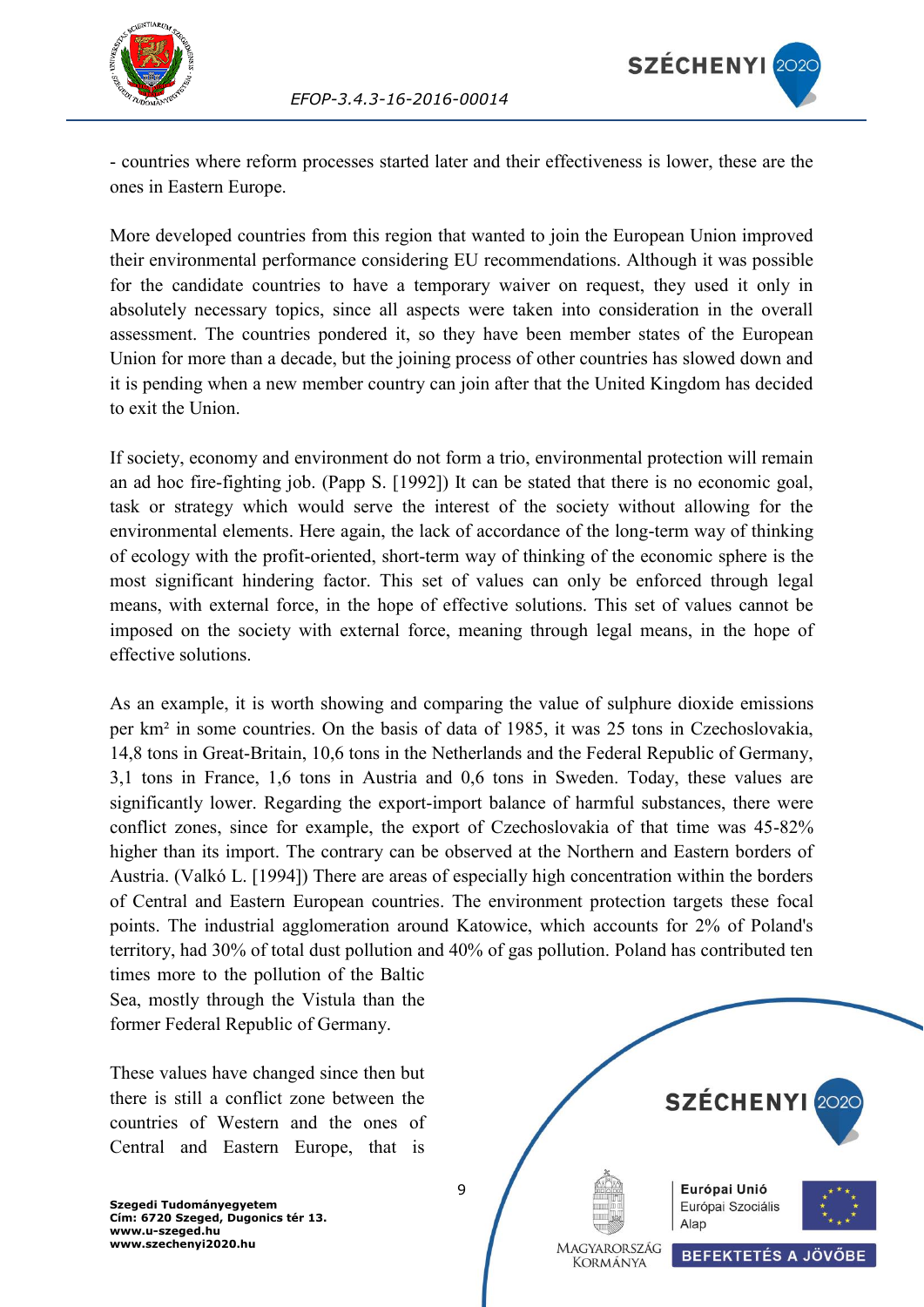



*EFOP-3.4.3-16-2016-00014*

between the developed and the transforming worlds. It is quite understandable that the Austrian environment policy has become the leader of the regional, cross-border environmental protection, since it is clearly in its own interest, as well.

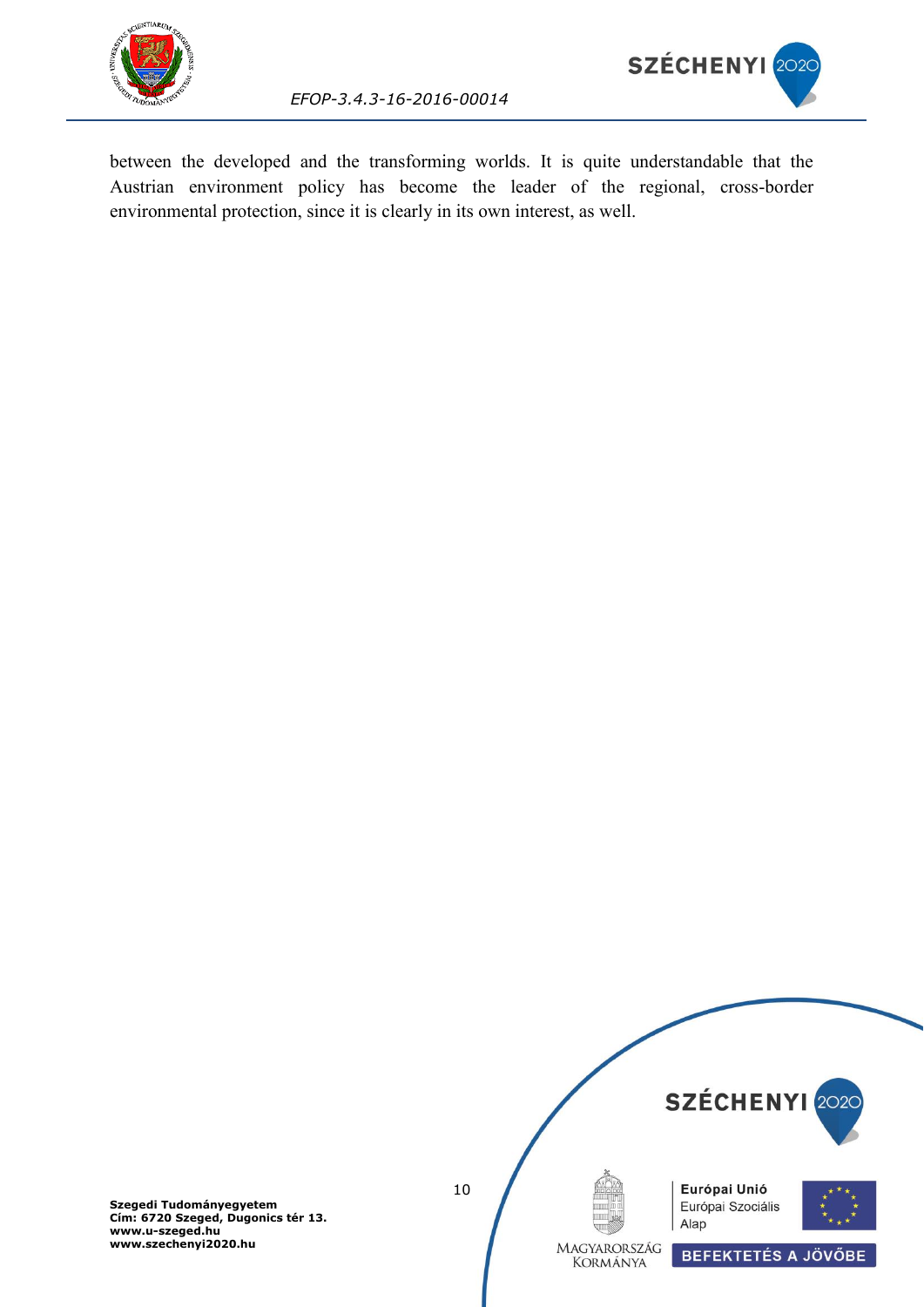



#### **References**

- Europe's Environment, The Dobřiš Assesment [1995], (Edited by David Stanner and Philippe Bourdeau), European Environment Agency, Copenhagen, Denmark, 1995.
- Kósi Kálmán Valkó László [1999]: Környezetgazdaságtan és -menedzsment, Eötvös József Főiskola, Műszaki Fakultás, Baja.
- Papp Sándor [1992]: A környezetvédelem törvénye, Természet Világa, 123. évfolyam, 1992. 8. szám, Augusztus, p. 338.
- Samuelson, P. A. Nordhaus, W. D.[1987]: Közgazdaságtan, KJK, Budapest.
- Szlávik János [1991]: Piacosítható-e a környezetvédelem? Valóság, 1991. 4. szám, pp. 20-27.
- Valkó László [1994]: Kísérlet a környezeti piac meghatározására (kandidátusi értekezés), Budapest.

#### **Questions to check understanding**

- 1. [What does "pareto principle"](#page-6-1) mean?
- 2. What do positive and [negative externalities mean?](#page-6-2)
- 3. [How did privatisation affect environmental activity?](#page-7-0)
- 4. [How did changes in the social system affect environmental protection in the](#page-6-3)  [countries of Central and Eastern Europe?](#page-6-3)
- 5. [Does being a member of the EU have any influence on the environmental](#page-4-0)  [policy of the given country?](#page-4-0)

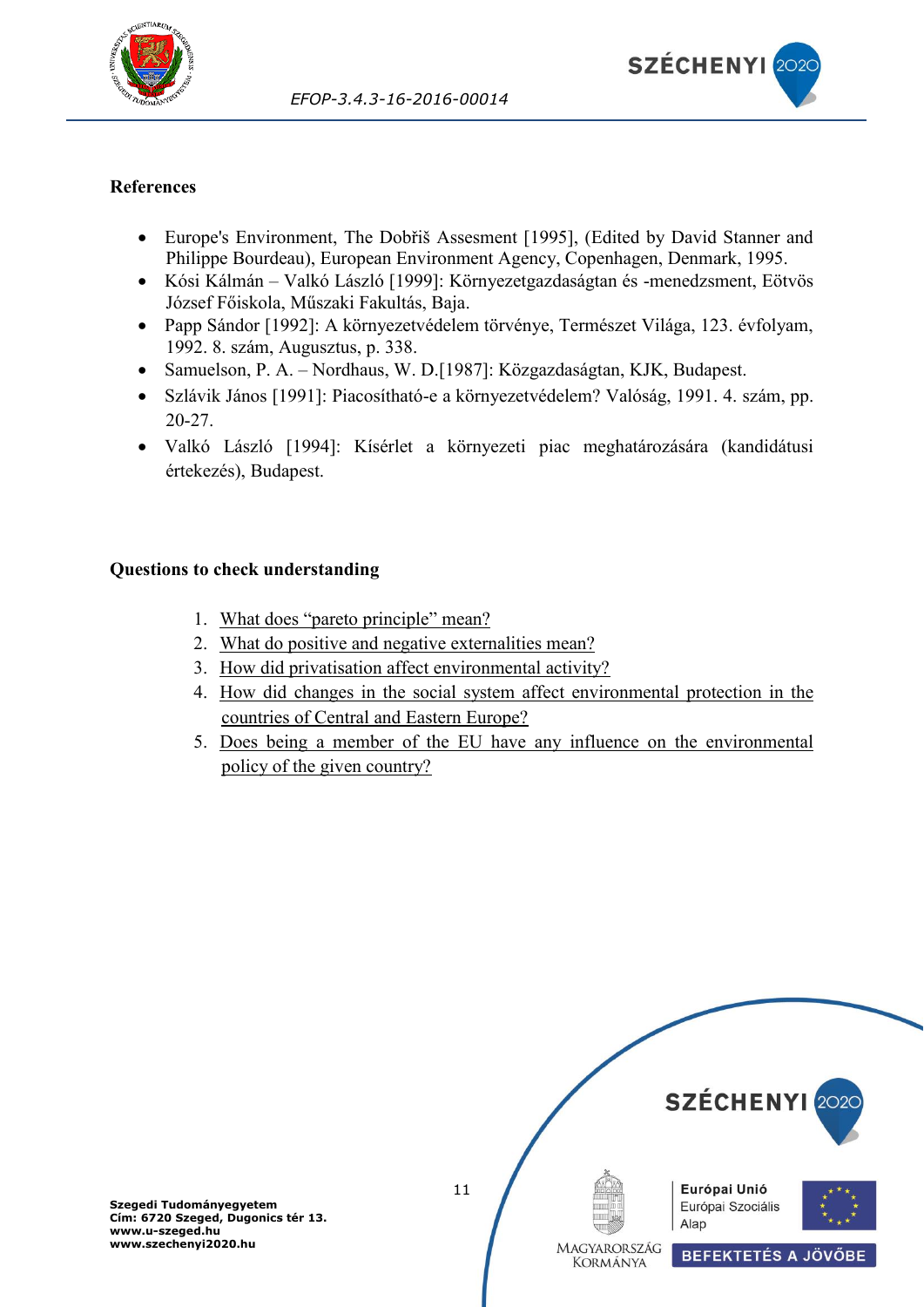

<span id="page-12-1"></span>

## <span id="page-12-0"></span>**2. Increasing the content of the environmental market as concept**

Environment can be defined in several ways, it is **a complex notion**. In this present approach, environment can be defined as a combination of natural factors and the economic, cultural and political factors created by the society. Altogether, it is a highly complex interrelation of single and multiple sub-systems. The natural environment surrounding them absolutely belongs to the human environment, in its entirety. Also, it includes the material and intellectual goods that were created by humans, and interrelations, interactions that exist between humans and their environment.

As for the Hungarian terminology, the **specialised literature** does not have an entire consensus. We can find the notions of environmental market, environmental protection market, environmental industry, environmental or environmental protection sectors, which are supposed to have identical contents, being used as synonyms for each other.

It was K. Zimmermann (Zimmermann, K. [1981]) who attempted to define it comprehensively in 1981. When describing its content, he mentioned:

- elimination of environmental emissions, and creation of a toolbox to ensure it
- production of consumer goods that have less burden on the natural environment,
- contribution to increase the assimiliating capability of natural systems,
- measuring and analysing emissions and imissions, and its toolbox,
- collection and management of waste materials,
- rational management of the natural resources by means of re-use or further use,
- services in connection with environmental protection (counselling, trade, marketing, research-development, planning, education-training).

In Hungary, it was Valkó László who attempted to interpret and to inroduce the terminology in his candidate thesis Attempt to define the environmental market, in 1994. According to him, the term "environmental market" refers to the technical-technological and economicintellectual tools of environmental management and its forms of movement. Regarding its structure, it is formed by investment goods, consumer goods and services. (Valkó L. [1994])

The environmental market is a relatively new field, its subject and objectives are both in formation, but it is clear that it attempts to help and realise harmonisation the increasing

human needs with the natural environment. His examinations show that we use our environment on the input side, while burden it on the output side, but the extent of use and load must be consistent with the load bearing capacity of the environment. However, it is a natural demand that we want to ensure better conditions without causing irreparable

SZÉCHENYI 202 12 Európai Unió Európai Szociális Alap MAGYARORSZÁG **BEFEKTETÉS A JÖVŐBE KORMÁNYA**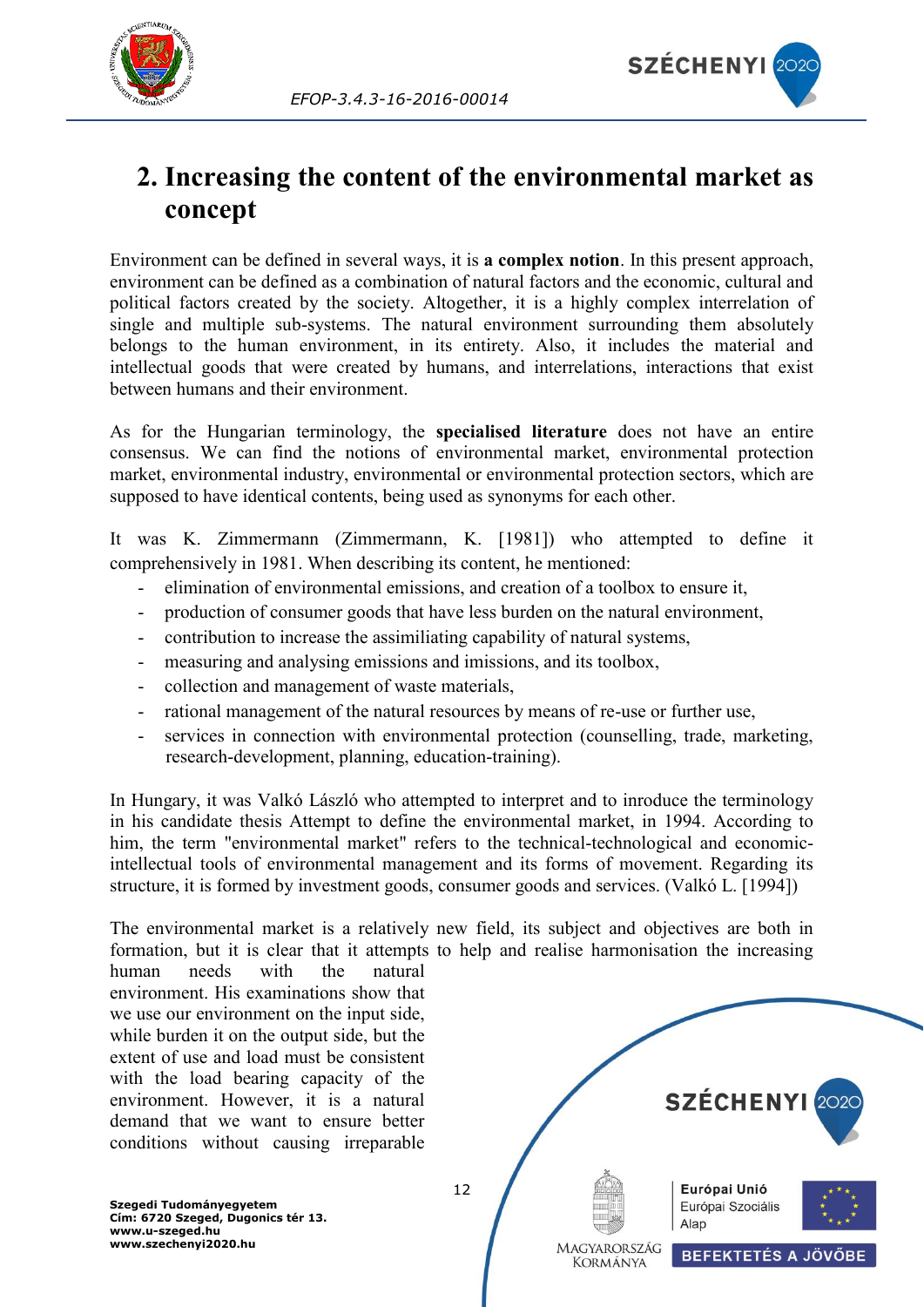



damages or damages that can be repaired only at the price great sacrifices in our natural environment. In the environmental market, as the scene of environmental (protection) happenings and activities, the environmental management serves implementation of these objectives. Its activity includes prevention, reduction and elimination of harmful, polluting effects.

According to another definition, the term "environmental sector" refers to the entirety of businesses that provide products and services for measuring environmental damages, such as water, air and soil pollution, and impacts associated with waste and noise pollution, for preventing harmful effects and for limiting damages. Also, it includes clear, waste-poor technologies." (Szlávik J. – Valkó L. [1997-A])

<span id="page-13-0"></span>I think it is the term "environmental market" which covers the examined content most, that is why I am using it in my book. The high degree of diversification of market needs (from individual recycling to integrated systems) offers start-ups an easy market entry and retention opportunities, but also companies that change product and service structures. Small and middle-sized companies generally have a limited offer. Bigger companies can satisfy more significant needs with their offer, thus their sector of environmental industry operated besides their core activity can enter the environmental market with favourable offers by selling its capacity – beyond their own use.

The question arises as to what size of the market we are talking about? It is quite difficult to define it but on the basis of EU sources the global environmental market (industry) has now increased to around  $\epsilon$  740 trillion. A half of this is given by the countries of the European Union (Database on Eco-industries in the European Union [2018]) which ratio has not changed significantly even though the number of the member states has. Such an extent requires development action plans, in which the expected trends are formulated, so they also provide the opportunity to engage in processes that determine the long-term future. Another study reinforces the idea of long-term increase (Dewick, P. – Miozzo, [2002]) the authors of which suggest examination of effects in 50 years time.

According to this database, the countries joining the European Union represented  $\epsilon$  10.3 trillion in industrial production,  $\epsilon$  5,5 trillion in service and  $\epsilon$  4,8 trillion in investment (Analysis of the Candidate…[2002]) before joining. Within this, the Polish environmental market was the highest at  $\epsilon$  3.8 trillion, the Czech Republic at  $\epsilon$  1.3 trillion and Hungary at  $\epsilon$  1 trillion. It is typical to the region, but mostly to the countries not mentioned here, that besides the end-of-pipe-solution, other solutions involving significant changes in technology were hardly at present.

It is still a question what **the subject of environmental market includes**? Does it have only elements of negative effects or are there positive elements, as well? I am of that opinion that an event, change, activity that is generated by a person, animal or other living being, natural phenomenon does not necessarily bring

<span id="page-13-1"></span>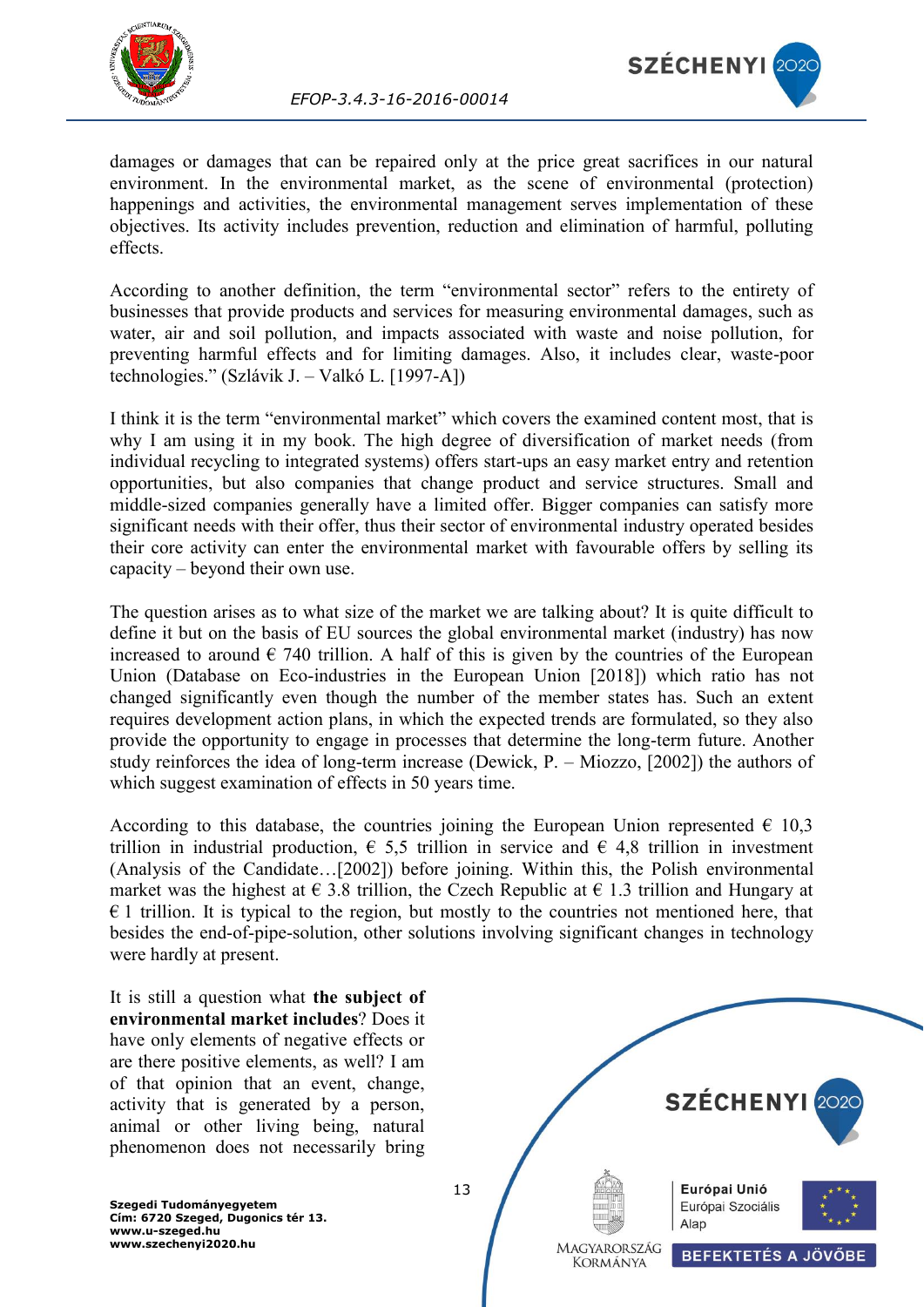



*EFOP-3.4.3-16-2016-00014*

about a harmful effect on the environment on its own. However, human intervention into our environment has become so large that in several cases not only we cause these changes but suffer from them at the same time. In the meantime the humanity faces both the phenomenon of shortage in everyday life and the challenge we call the combination of think globally and act locally. The increase of processes has provoked an environmental crisis in certain regions, areas even globally. The environmental sensitivity was responded first by protests, later – by the development of environmental awareness – with solutions. It has become clear that damaging the environment is not only a regional but a global problem, as well, because elimination of environmental damages takes long time and needs widespread caution in large areas. It shows its complexity that it contains natural, economical and social elements.

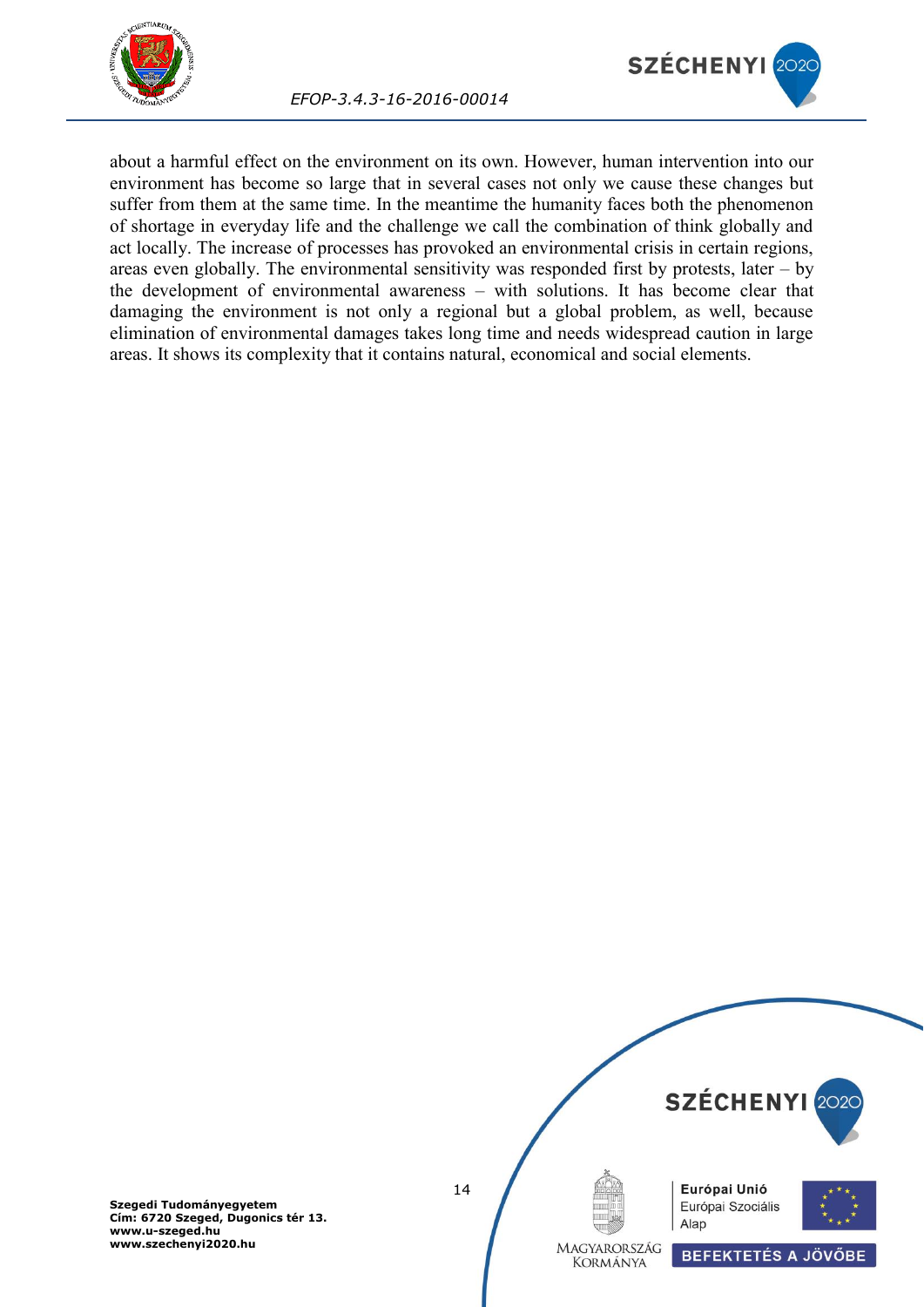



#### **References**

- Analysis of the EU Eco-Industries, their Employment and Export Potential [2002], A Final Report to DG Environment, ECOTEC Research & Consulting Limited,United Kingdom,http://europa.eu.int/comm/environment/enveco/industry\_employment/main report.pdf p. 1-104. 2018.11.20.
- Database on Eco-industries in the European Union [2003], Commission of the European Communities, http://europa.eu.int/comm/environment/ecoindus/intro.htm, 2018.11.20.
- Dewick, P. Miozzo, M.: [2002] Sustainable technologies and the innovation regulation paradox, Manchester School of Management, http://www.elsevier.com/locate/futures , 2003.06.29. p. 824-840.
- Szlávik János Valkó László [1997-A]: A környezeti szektor integrációs nézőpontból,
- Társadalmi Szemle, 1997. 11. szám, p. 81-94.
- Valkó László [1994]: Kísérlet a környezeti piac meghatározására (kandidátusi értekezés), Budapest.
- Zimmermann, K. [1981]: Umweltschutz in sektoraler und regionaler Verflechung,

#### **Questions to check understanding**

- 1. [Define the term 'environmental market'!](#page-12-1)
- 2. [What goals can be set in connection with environmental market?](#page-13-0)
- 3. [What does he subject of environmental market include?](#page-13-1)

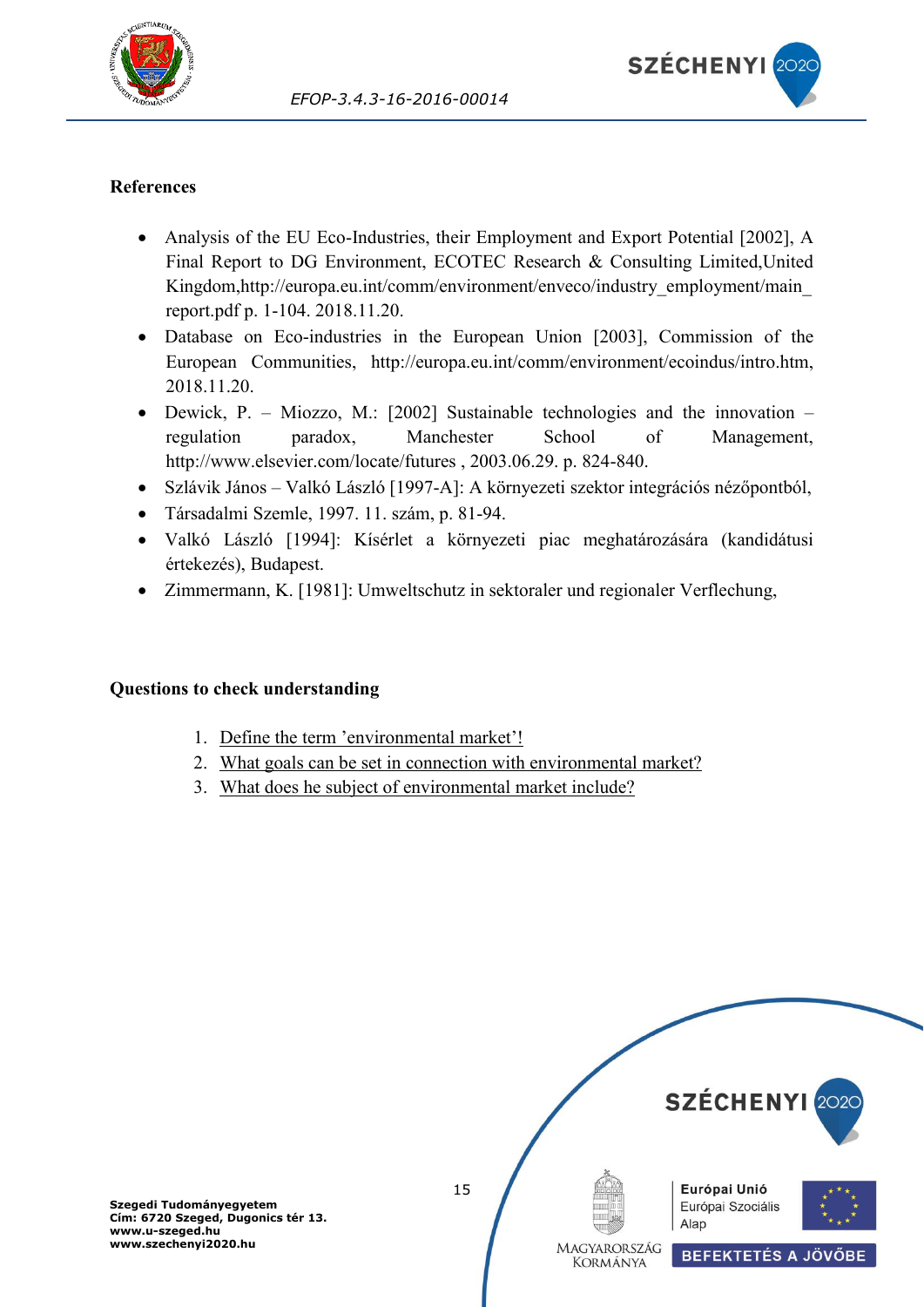



## <span id="page-16-0"></span>**3. A short summary of the history of the environmental market**

<span id="page-16-1"></span>As a result of the processes that took place in the 1980s, **the environmental market became independent** in developed countries, and as a consequence, environmental management embedded in the processes of the national and international economy. Today, the role of time factor is becoming more and more valuable, reaction to the induced demand in time creates a favourable market position. Technical innovation stimulates environmental protection, environmental market generates demand, it just pulls out solutions. It selects the direction that "is a prerequisite for the development of production inputs and outputs in an environmentally friendly way, on one hand, and integration of environmental industry-service sector into the economy gives new impulses to conduct socially tense issues without using direct means of social policy, such as unemployment." (Valkó L. [1997]) We can experience a double effect in this field. Some say that environmental protection increases the number of employees on the long run, while others are of that opinion that expenses of protection and prevention take away sources from other opportunities of development, which are directly connected to production, thus they reduce the competitiveness of the company, and in extreme cases, the business might as well reach to the point when it has to be closed down. Both opinions are equally supported, but the specialised literature, typically, casts its vote to the positive results related to employment with the proviso that it depends to a large extent on macro-economic contexts, market and customer preferences. The publication Environment and Employment [1998] – adding that the job of environmental protection can be defined only roughly, since work that is connected to it either directly or indirectly is included – estimates the number of people employed in environmental protection for all jobs in OECD (Organization for Economic Cooperation and Development) countries. (Environment and employment [1998]) In the United States, as a result of environmental costs, approximately 4 million workplaces were created in 1992, 4,3 million in 1995, 4,9 million in 2000. This increase for 1992 was 7,5% in 1995, 22,5% in 2000, while 35% in 2005, according to the above-mentioned literature. The increase in Germany, related to the 680 000 people in 1990, was approximately 1 million in 1994, 1,1 million in 2000. This, a 47.1% and 61.8% growth rate should be adjusted downwards with the effect of integrating the Eastern areas to create a realistic picture. Today, this percentage is higher.

It is worth noting that the cost of job creation programs through environmental policy is not higher than programs implemented in other areas. This statement was formulated for the environmental industry of developed

**SZÉCHENYI** 2020 Európai Unió Európai Szociális Alap MAGYARORSZÁG **BEFEKTETÉS A JÖVŐBE KORMÁNYA**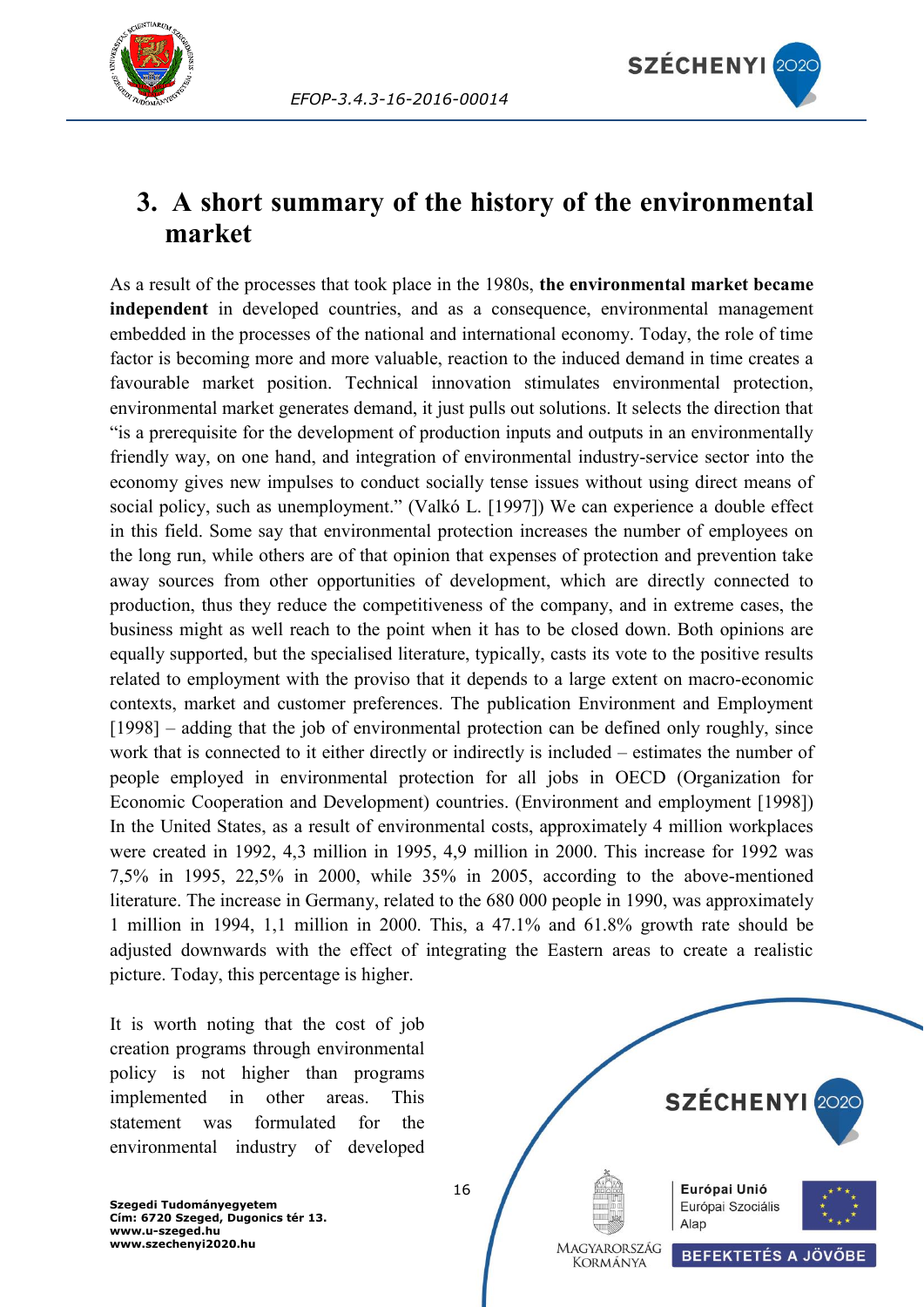



countries, however, in Central and Eastern Europe the relatively cheap living labour shifts this value, so the job-creating capacity of environmental market has to be judged together with its complex (economic, social, etc.) effects.

In Central and Eastern Europe, but also in developed countries, there is an apparent opposition to environmental protection at the microeconomic level, therefore, it is advisable to study the topic in larger regions and to analyse, evaluate and adapt the structural features experienced there for the economy of the region. Efficiency of international cooperations, agreements, action programmes is influenced to a large extent by the commitment and local results of each country.

In **developed countries** the following factors catalyzed creation of an independent environmental market, which can be examples for the countries of Central and Eastern Europe:

- increase in environmental protection at state level.
- growing awareness of environmental problems both in a wider range of the population and of professional opinion,
- organizational and content foundation of international environmental cooperations,
- strengthening the environmental background industry.

In this marketing process the integrative connections of environmental protection – for the sake of "ecological hit security" – are taking more and more important role. The example of countries with developed environmental awareness and thus having a more efficient environmental practice – mostly members of the European Union – shows that the technicaleconomic-intellectual tools of environmental management, defined as an environmental market, can have positive effects on several social problems, as well. Existence enhancing effects of economic rationalization, organizational upgrades and technical developments motivated by environmental protection are very important for companies and institutions. Its effectiveness depends to a large extent on the speed, quantity and efficiency with which the technical, economic and intellectual resources needed to identify and manage the environmental problem can be realized. To successfully achieve it, it is desirable to have – both at micro- and macro-economic levels – a well-developed and operating environmental market. It is not enough to declare the intention only but it is worth considering the historical background, the social-economic processes which have taken place in the past decades. These

positive externalities can be realized in Central and Eastern European countries provided the necessary reception and legal-economic support are ensured.

<span id="page-17-0"></span>For this, it is worth looking back upon some connections. In the second half of the 1960s the Club of Rome started to

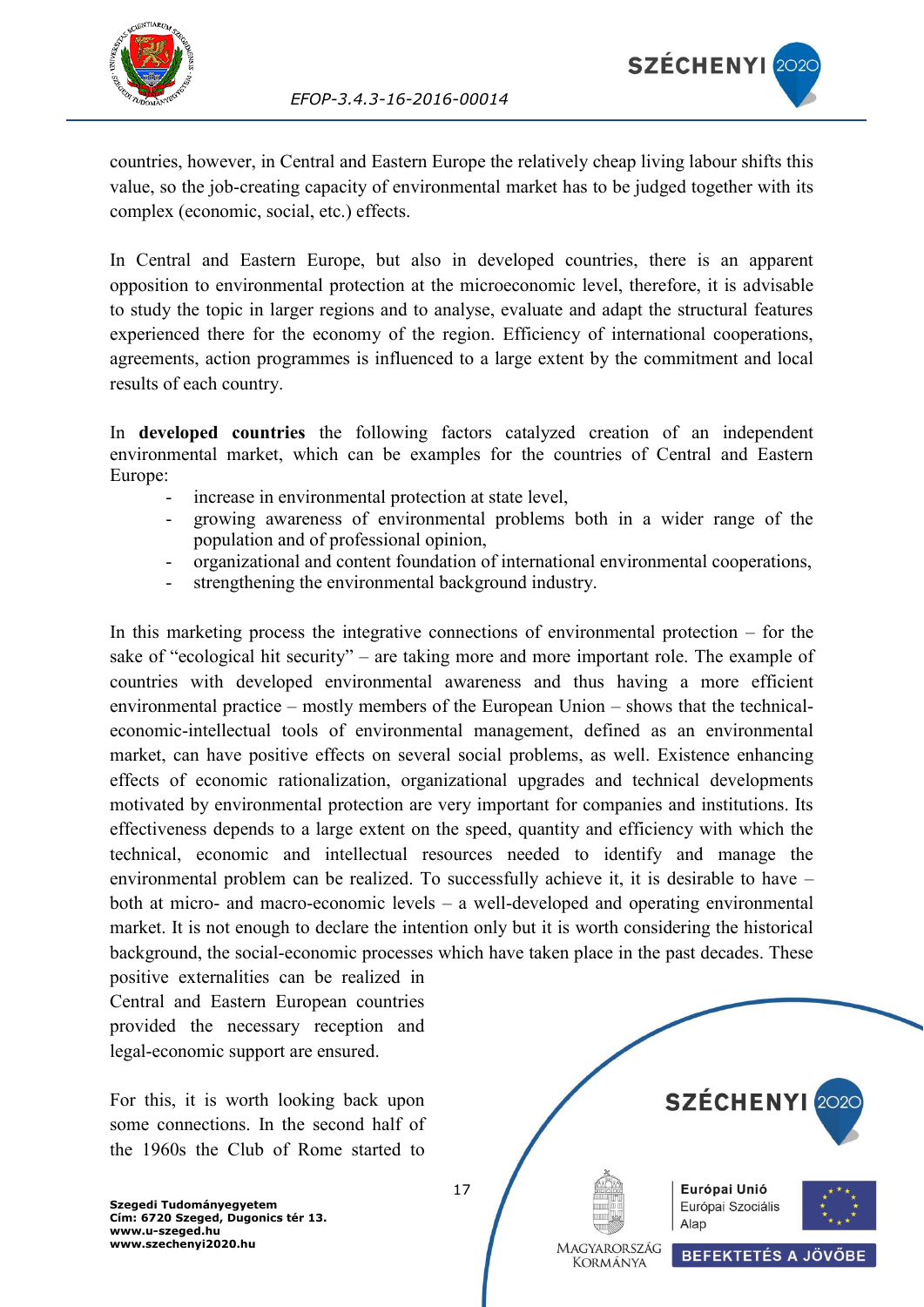



develop its world models with a new approach. They called the attention to the interrelation between the increase of population and the pollution and degradation of the environment. They published their summary study in 1972, entitled The Limits to Growth. The UN (United Nations) supported the idea and they organized their meeting Conference on the Human Environment in Stockholm in the same year which had a huge importance. Here, the delegations of the participating countries were faced with the fact that, even in peaceful circumstances, there could be an emergency for the inhabitants of our Earth due to the depletion of resources and pollution of the environment. They also pointed out that poverty is also a driving force for environmental problems. (Láng I. [2001]) In 1987 the World Commission of Environment and Development published its report entitled Our Common Future, and as its impact, the concept of sustainable development has been reinforced and got a special importance. (Our Common Future [1987]) Five years later the UN Conference on the Environment and Development was organized in Rio de Janeiro where the need for linking the environment and economic development was re-established. Sustainable development had been in the common knowledge and a wide range of actors in social and economic life was enthusiastic about it which also meant that it was quite improbable to form a uniformed interpretation. Significant promises were made, mostly toward the developing countries, but only a small part of them were realized later. The Conference of Rio accepted the agreement on climate change and protection of biodiversity, entitled Agenda-21, which included usable recommendations both for national governments and international organizations. (Agenda-21 [1993]) After that, environmental protection gained a great impulse, which had a positive effect on its condition. There were results primarily at international level. International financial institutions, so did the World Bank, placed greater emphasis on environmental impact assessments, and made it a condition upon the disbursement of loans and aid for many regional banks. Five years later, in 1997 the results were reviewed and it was regretted that only a fraction of the recommendations made in Rio could be met. In contrast to the promised 0.7% GDP support, only 0.25-0.30% was realized. The situation is worsened even more by the increase in difference between the poor and the rich.

The process called **sustainable development** and then sustainabilty has been in the centre since the Agreement Treaty of Amsterdam (1997). A much debated part is related to climate change in connection with which an additional protocol was adopted in Kyoto (1997). To

reduce greenhouse gas emissions the European Union committed on average 8% by 2012, the US 7% and Hungary 6%, but other countries in our region made commitments, too. (Láng I. [2001])

On the basis of the Action Program 5, 6 and then 7 of the European Union,

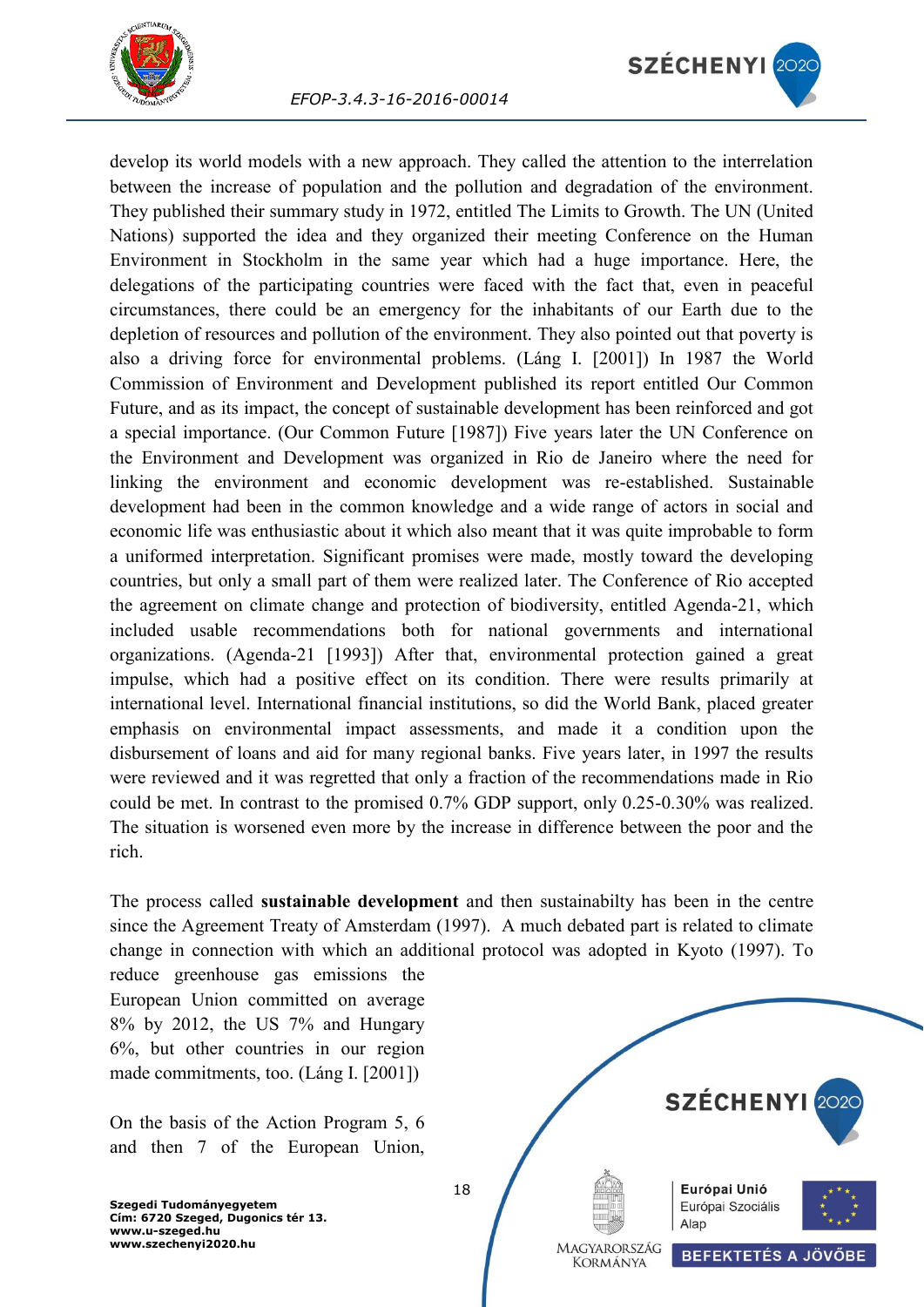



promising steps have been taken in the region, especially in the fields of protection of environmental elements (air, water, soil, living world, settlements) and environmentallyfriendly operaion of certain economic sectors (energetics, industry, agriculture, traffic, tourism). The EU directives have become or are becoming part of the legislation of the member countries. Harmonization in legislation has also become a requirement in this area for the new member states and for the future accession countries. In case of Central and Eastern European countries differences in the field of environmental protection are larger than economic-social diferences. For the under-developed ones a realistic goal would be to reach the Central European average, while the most developed ones have the chance, though with great efforts, to implement the EU directives. All this has been updated and supplemented by UN Global Goals The Global Goals for Sustainable Development (2015).

Experiences of the past years have shown that in order to realize sustainable development in practice, it is also necessary to consider social connections, besides cooperation between environment and economy. In this context the operation of market mechanisms which allows for effects on the environment is strongly emphasized, but also it is necessary to underline the responsibility taken by sciences, education, local governments and national politics. In the transition economies of Central and Eastern Europe, global long-term thinking often falls into the background, and everyday problems often suppress forward-looking initiatives. Sustainability has been set as a requirement in different social-economic scenes in these countries, too, but individual and corporate sacrifice is mostly only achieved by how much the legal and market environment force it for those involved in the process.

There have been radical changes in the environmental state of the countries in the region (Illés I. [2002]), which shows that emissions of each pollutant has been reduced to a large extent, as a whole. Today, the primary reason for this is not the decline in production. At the same time, however, the European Union's concerns and reservations about the state of the environment in the region have increased. The beginning of the socio-economic transformation created a new situation.

**Market systems** that are dominated by private property cannot work in harmony with the environment if they are left alone. The "invisible hand" cannot be achieved in the countries of Central and Eastern Europe; for example it does not operate efficiently in the field of waste management either.

This problem is due to the fact that the material and energy flow in the secondary waste processing sector does not directly obey the market suction power, but it is only its by-product. It is the task of regulation to work as a catalizator in this

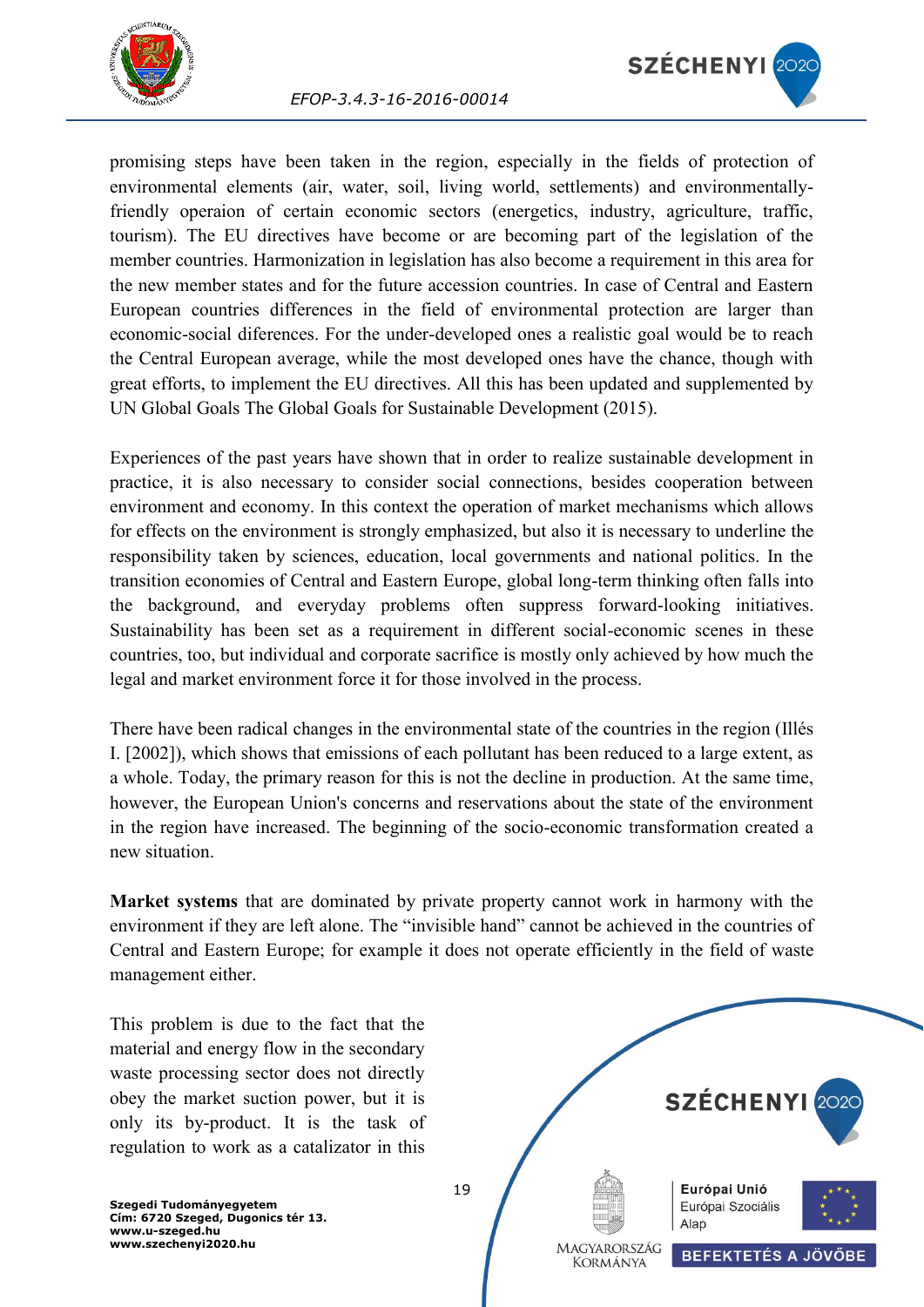

<span id="page-20-0"></span>

field and to direct the processes into the desirable bed. Regulation has to find solution that it would be able to form an appropriate suction power even for these dull flows. This can be achieved by economic means (price system, internal interest system), which can move the processing and utilization of waste and secondary raw materials. The rate of the direct and indirect interventions of the state has changed favourably in developed countries which is a step forward. The environmental policy that applied only direct means, after the first success, worked costly and with less efficiency. All **Central and Eastern European countries** have taken some steps to create an environmental market but the less developed ones have not got beyond the legislation. The effectiveness of law enforcement is also questionable, as the other direct economic and social problems of the economy suppress the issue of environmental protection that requires long-term solutions.

In general, the environment market has not still appeared as an independent sector in Central and Eastern Europe. Also, its development is not carried out on the basis of a unified concept but often with an ad hoc intervention. Increase in demand, which has grown in the past years and is expected to become even more significant, is fulfilled from other, developed countries, so this region cannot experience the impact of the environmental market on the economy as a key sector. It is also important to note that this sector is capable to connect environmental quantity with economic growth and improvement of life quality in the interest of sustainable development.

Efforts and results to achieve this showed that there is a combination where economic growth and environmental aspects can be compatible with each other, what is more, by creating proper conditions their interactions can be mutually beneficial. An important prerequisite for this is that the various elements of environmental protection and economic policy should be coordinated and future-oriented even at the definition of the direction of development. The long-term goal cannot be anything else than mutual positive interaction.

#### **Three aspects of this can be defined:**

- It should be in the interest of the user's side to employ economically effective techniques and technologies which load the environment less, and their waste and pollutant emission is smaller, too.
- The customer's side has to be in the situation to raise demand for environmentallyfriendly products.
- The government should motivate the desired behaviour not only with bans and prohibitions but other incentives which help application.

<span id="page-20-1"></span>SZÉCHENYI 202 Európai Unió Európai Szociális Alap MAGYARORSZÁG **BEFEKTETÉS A JÖVŐBE KORMÁNYA**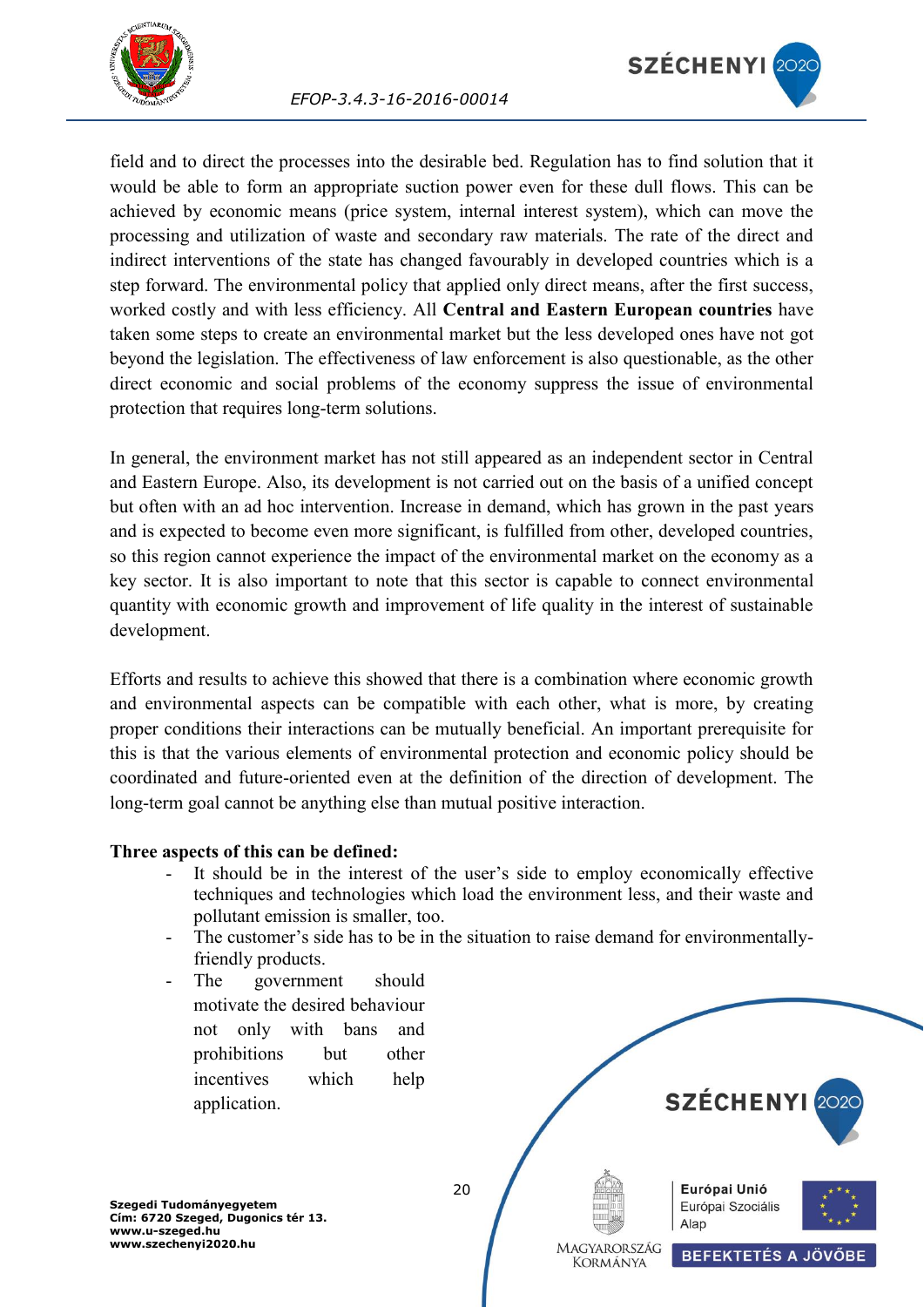



Looking into the future, to solve the contradictions between **short and long-term interests technological development and innovation can be an efficient solution**. Technological development, provided it takes environmental aspects into account, includes beneficial solutions as a positive output. Systems are cost-effective when their operation does not produce wastes, or if recycling, re-use are carried out to a large extent.

**"Macroeconomic relationships are relatively quick and easy to accept**, but a microeconomic conflict can only be realized through conscious state involvement." (Grossmann F. [1993]) It is not necessary to accept this thought since a number of examples shows that inclusion of environmental aspects into management provides the applier with competitive advantage, so it gets more and more important. These thoughts – besides forwardlooking examples – are still new in Central and Eastern Europe. The economic sector in the countries that are likely to join the European Union in the future is also not generally in the position that solutions that use and burden the environment less are a competitive advantage for their producers and distributors. Experts from Albania, Moldova and Ukraine have clearly indicated that it has not yet been formulated widely in their country that the issue of environmental protection built into products and services has to be an important aspect.

Trust in the products of the environmental industry in Central and Eastern Europe is lower than in the case of well-known Western products and technologies. This prestige-effect hinders the work of businesses in the region. Of course, companies in developed countries are happy about this situation since they want to secure their free capacities, so they have a great interest in the countries of Central and Eastern Europe. This is particularly true for the new EU countries, as the EU (European Union) environmental requirements are a defined obligation for these countries.

Today, the international trade offers all kinds of available solutions for the less developed countries which is benificial, on one hand, - since tools, methods and processes become accessible – but it is also disadvantagous because it does not stimulate formation of the national sectors of production and service.

From the users' point of view environmental protection is undergoing a major transformation in Central and Eastern Europe. In the first year of social-economic transition, practically without considering the parties, the experts selected the most important steps to be taken in

connection with environmental protection. A wide range of solutions can be found on how to put environmental policy into practice. (Zádor E. [1996]) If economic incentives are market conforms and the competitiveness of the companies involved is not only preserved but enhanced, the industry will comply with environmental standards for its own well-

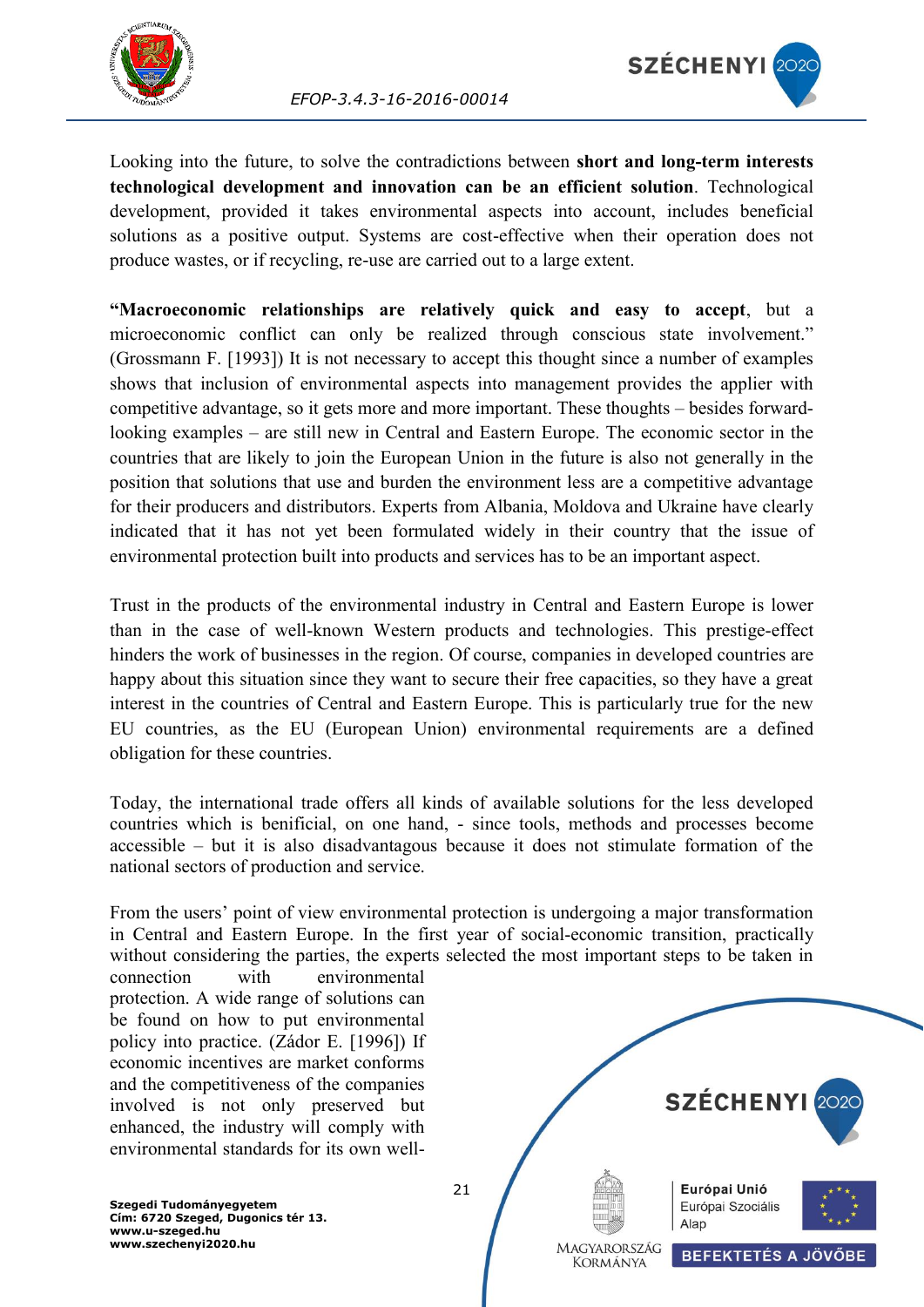



understood purposes, otherwise the innovative initiatives fade away.

In 1993 Frost & Sullivan's market research firm found that the state of environment was severely damaged and sometimes disastrous in Bulgaria, the Czech Republic, Slovakia, Hungary, Poland, Romania and Yugoslavia (its former territory). However, other researches dispute it not regarding this area as a disaster zone. As a result the firm F&S calculated a sudden increase in the number environmental businesses both in the examined countries and countries in the region. It is undoubt that this market became open for Western conmpanies in the fields of environmental technology and know-how. However, the region's lack of capital should not be overlooked, so the existence of market potential alone is not sufficient for the efficient functioning of the environmental market. What should be assessed separately is the short-term international financing and support, and the possibility of short- and middle-term increase in environmental market in certain countries which depends to a large extent on reforms, the efficiency of environmental legislation and the commitment of the managing system. In the transition period investors in developed countries should have a managerapproach in order to become successful in these markets. They have established formal and real partnerships with local businesses, related national and local organizations and bodies.

<span id="page-22-0"></span>**Definition of environmental market** has to be formed in four fields, so it will be possible to compare these definitions:

- The need for a product or service that determines the amount of additional materials to a significant degree. The user lives together with the product or service so the life-cycle approach will be appreciated. If the proportion of prestige consumption is high and cost saving is small, the attitude of consumer society inevitably means unjustified environmental burden.
- The ratio of material and energy input to output is remarkable. The use of the environment, because of its finality, - I am thinking of non-renewable resources endangers sustainability and thus our future on the long run. Another component is the structure of the input, which can cause a shift in balance in our environment.
- Changes in the state of system (technology, company) due to its operation. One of its components is the cost-oriented way of thinking of the company. Searching for and application of environmentally friendly solutions is one of the positive results. In addition to the achievements of the before-mentioned state involvement, voluntary auditing has become increasingly important (EMAS, ISO 14001). I think the primary motivation for searching for more modern solutions is not to

implement the transition to environmentally friendly solutions but besides other economic and market effects, this aspect system also appears.

The output side shows the burden on the environment which is also an important

**SZÉCHENYI** 202 22 Európai Unió Európai Szociális Alap MAGYARORSZÁG **BEFEKTETÉS A JÖVŐBE** KORMÁNYA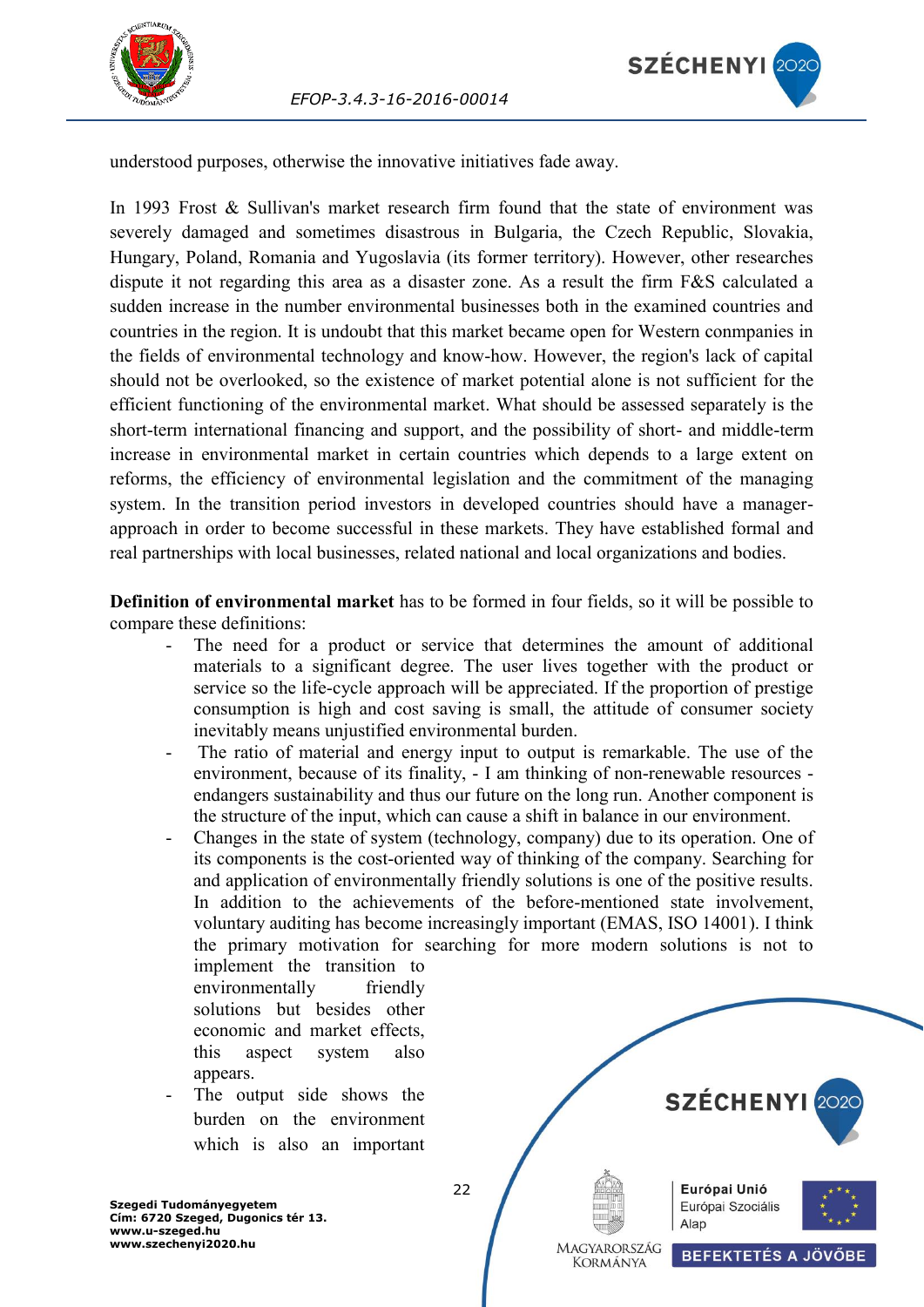



component of environmental management. Spreading the life-cycle approach helps reduce this burden since the environmental burden expected at the output has to be tried to reduce at the input, then the chances of recycling and further use have to examined again at the output.

Another interesting aspect of the problem is the provision of information and education, which can help divert the contents of the consumer basket from traditional to environmentally friendly. This goal can be achieved only with products and services that are competitive in their prices, which are unlikely to be realized in pure market conditions. State involvement is essential in order to succeed, to create a greener lifestyle.

<span id="page-23-0"></span>Stimulation to volunteer actions creates an interesting and desirable situation. A typical example for it in the founding member states of the European Union is the EMAS as a result of which the given company – among others - publishes independent reports, certified by an accredited auditor, on their environmental performance, also undertakes the regulated and documented operation of its activities and premises. In addition to the regulatory compliance, prestige and competitive advantage also play a role in the background. The LIFE-program of the EU gave assistance to businesses and local governments to realize opportunities and advantages due to a better environmental performance. Businesses that do not comply wih the environmental regulations required by law are to be fined, while the rewarding system of those with a good performance is under development. Its form – in addition to that the market often appreciates it – can de different from the simplified authorization procedure to the granting of subsidies. Examining the demand side, "greening" the customers' shopping habits, modification of public purchases according to it, motivation for a more environmentally friendly product planning can be the greatest pulling power. It can be considered a problem that even forward-looking environmental initiatives fail because of the lack of information or impediments of flow. It is especially important to develop this area because it is also essential to include life-cycle approach in consumer's way of thinking. The counterpart of this is that supported solutions which burden the environment more than necessary (eg. coal for enegetic goals, some agrarian subsidies regarding fertilizers, etc.) have to be reconsidered because their operation strengthens the harmful effects on the environment.

In my book I am describing the special characteristics of the environmental market, then some

of its dynamizing factors, some results of the countries of Central and Eastern Europe, the assessment of their problems and special positions, finally the main elements of The United Nations Global Goals for Sustainable Development (Sustainable Global Goals [2015]) related to the education in our university

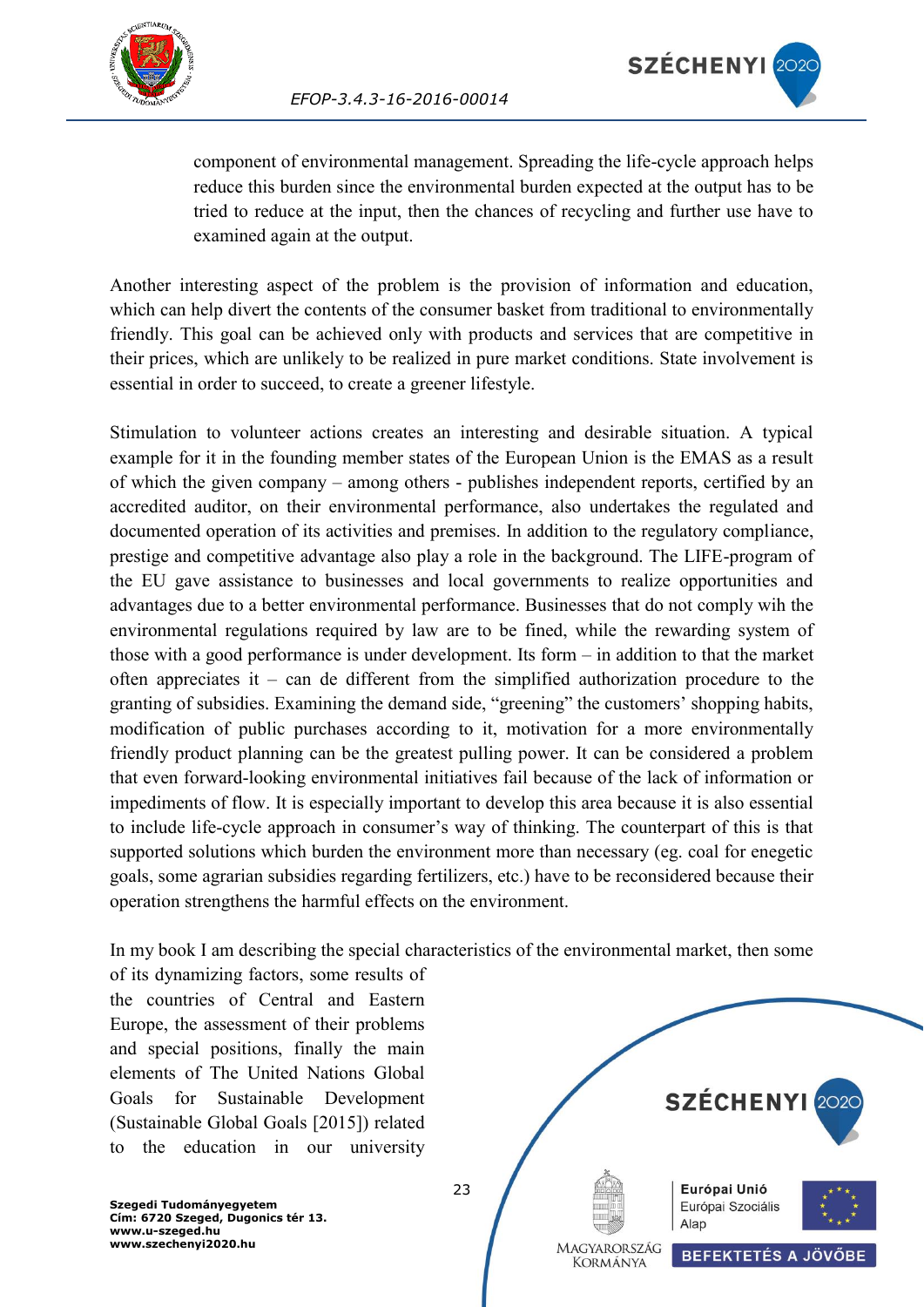



#### **References**

- AGENDA-21, Feladatok a XXI. századra. [1993], Föld Napja Alapítvány, Budapest, 1993. p. 443.
- Environment and employment, Building a sustainable Europe [1998], Office for Offical Publications of the European Communities, Belgium, 1998.
- Grossmann Ferenc [1993]: Lehet-e jó üzlet a környezetvédelem? Környezetvédelem, I. évfolyam, 1993/3. szám, p. 14-15.
- Illés Iván [2002]: Közép- és Délkelet-Európa az ezredfordulón, Átalakulás, integráció, régiók, Dialog Campus Kiadó, Budapest-Pécs, p. 186-187.
- Láng István [2001]: Lesz-e új a Nap alatt a környezetvédelemben? Magyar Tudomány, 2001/12, p. 1415-1422.
- Our Common Future [1987], Oxford University Press, Oxford, New York, USA, 1987, p. 383.
- Sustainable Global Goals [2015] http://www.undp.org/content/dam/undp/library/corporate/brochure/SDGs\_Booklet\_W eb\_En.pdf 29.12.2018.
- Valkó László [1997]: A környezeti ipar fejlesztésének környezeti és gazdasági hatásai, Zöld Belépő, 35. szám, 1997. november.
- Zádor Erika [1996]: Lesz-e piac? Környezetvédelem, IV. évfolyam, 1996/11. szám, p. 3.

#### **Questions to check understanding**

- 1. [When and what made the environmental market independent in developed countries?](#page-16-1)
- 2. [Describe the main events from the 1960s to achieve sustainable development!](#page-17-0)
- 3. [In which areas does the system fail to operate on a market basis?](#page-23-0)
- 4. [Why is the development of environmental market is slow in Central and Eastern](#page-20-0)  [Europe?](#page-20-0)
- 5. [Describe the principles of the three sides involved in environmental sector for the](#page-20-1)  [mutual goal!](#page-20-1)
- 6. [Describe the four approach areas](#page-22-0)  [of environmental market!](#page-22-0)

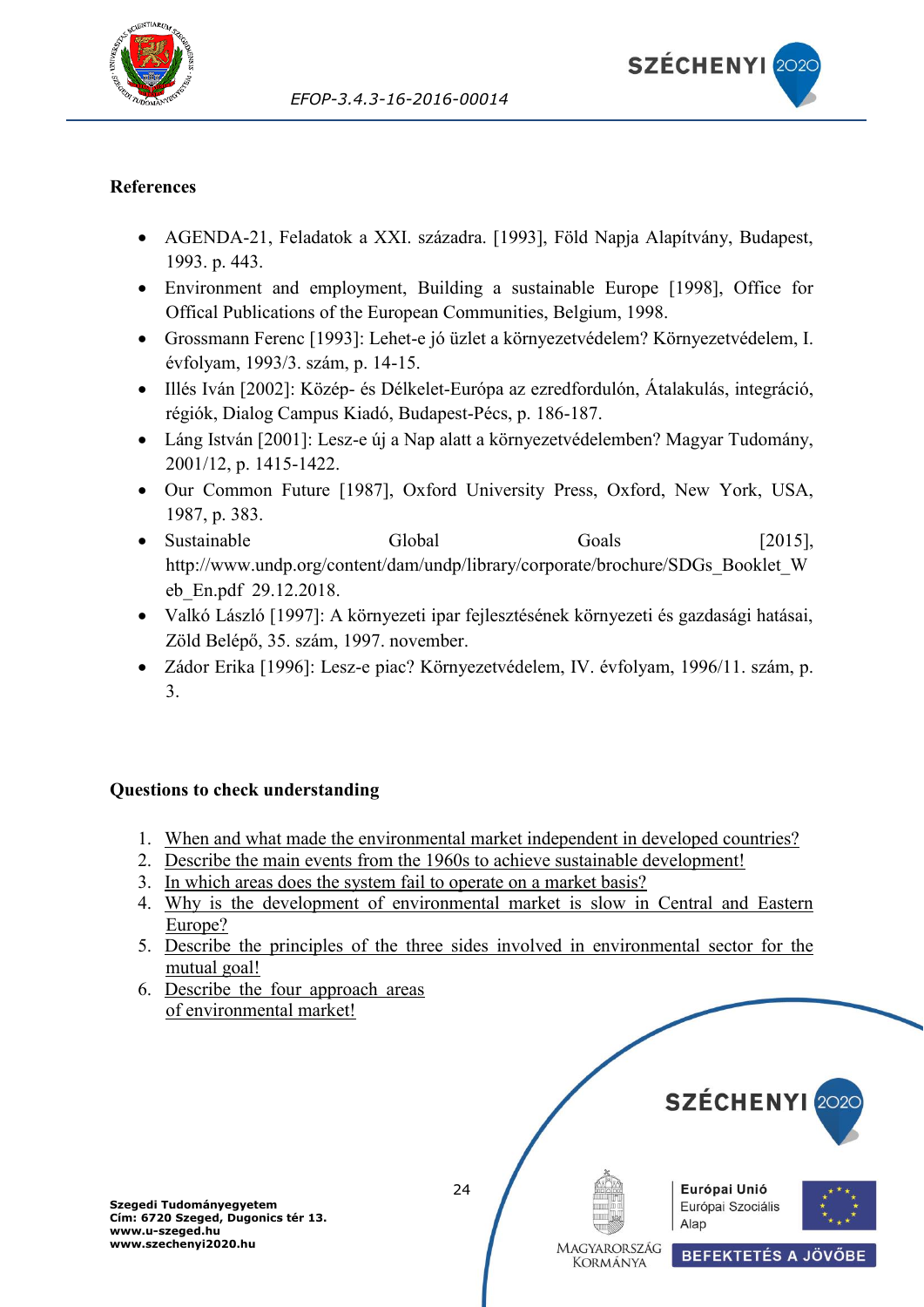



## <span id="page-25-0"></span>**4. Characteristics of the environmental market – neutrality to market trends**

When examining the environmental market – especially in Central and Eastern Europe – account should be taken of the level of development of its economy, the socio-economic structure there and the internal and regional context. It can hardly be denied that environmental market always appears in a form which is modified with externalities, so it has to be examined as environmental products, services, ie a segment of market, also, as a set of environmental standards, a set of impulses that affect the entire market. Even in case of developed countries we often disregard the efficiency enhancing effect of the environmental market. It is necessary to carry out a complex examination to evaluate it. I am underlining only some of its elements, the context of which **must be examined** in any case:

- <span id="page-25-1"></span>- the relation between environmental costs and the prevented damage.
- a cost-bearing and profitable relationship at different levels,
- the time factor

Crisis of environmental protection can be as complex as oil crisis, therefore I think it is worth examining its special interrelations and effects.

<span id="page-25-2"></span>**Neutrality to market trends** is a special characteristics of the environmental market. Over the past few decades this market has shown less volatility than the general economic downturn. To explain this the following facts have to be understood (Valkó L. [1997]): the importance of environmental protection in security policy (See: later chapters) and the widespread use of the preferring, helping means of state. The author mentions that on the basis of his researches the market of environmentally friendly consumer goods and services is steadily expanding, which reached 10-12% as an annual average in the 70s and 80s, and he predicted an annual increase of 8-10% for the next 10-15 years. The researches looked at Central and Eastern Europe and the Soviet Union (later referred to as the successor states) as a bloc, indicating that the region was then almost same everywhere, but today, as a result of significant political and economic changes in Central and Eastern Europe, there are significant differences between countries. The expected regional trend of the environmental market between 1990 and 2000, then 2010 can be seen in Figure 1 (Valkó L. [1997]). The percentage values of the research material of OECD - Forum Discussion on the Environment Industry are referred to year 1994, as a basis, so he does not calculate the growth rate with the method of compound interest. It can be seen from the chart data that the OECD countries (on the basis of OECD membership in 1994) represent a dominant share of 82% in the world economy but a

slight decrease in their potential can be forecast. For the period 1999-2000, the study defines the estimated growth rate in a smaller value, of 2,2-2,6%, considering the weighted average, in 5,5%, then 4% till 2010, after that keeping this value seems to be a realistic goal.

**Szegedi Tudományegyetem Cím: 6720 Szeged, Dugonics tér 13. www.u-szeged.hu www.szechenyi2020.hu**



25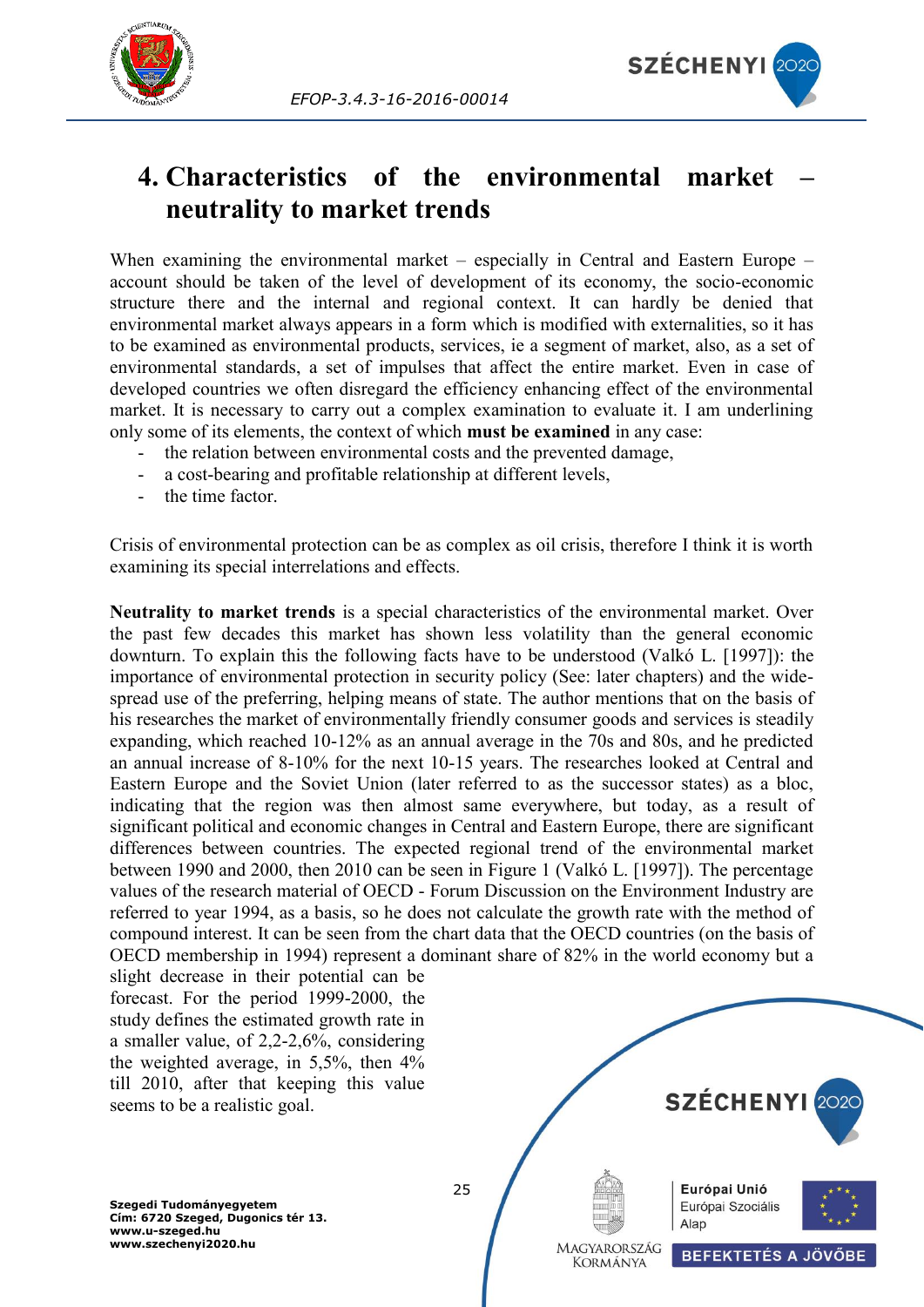



#### **Figure 1**

#### **Regional trends of the environmental market expected between 1990 and 2010 (billion USD)** Source: Valkó L. [1997] supplemented by Gál J. based on OECD – Forum Discussion on the Environment Industry

|                      | 1990 | 2000 | <b>Estimated</b><br>annu<br>al<br>grow<br>the<br>rate<br>(%) | 2010 |
|----------------------|------|------|--------------------------------------------------------------|------|
| North-America        | 84   | 125  | 5,4                                                          | 185  |
| Europe               | 54   | 78   | 4,9                                                          | 115  |
| Asia-Oceania         | 26   | 42   | 6,2                                                          | 38   |
| OECD altogether      | 164  | 245  | 5,5                                                          | 338  |
| Non-OECD<br>counries | 36   | 55   | 5,9                                                          | 53   |
| Altogether           | 200  | 300  | 5,5                                                          | 391  |

In my view, the amount shown here is considered to be an optimistic version, as timeproportional realization is debatable and the same applies to the subsequent period. The explanation of this is very complex but it must be taken into account that – primarily in the Central and Eastern European countries – the transformation of economy brought a number of unexpected problems into surface so the rate of economic increase lagged behind expectations. In this situation the environmental protection can get less sources. In 2004, several Central and Eastern European countries joined the European Union, as a result the dynamics of the region strengthened which affected the environmental performance, too. Nowadays, however, the economies of several countries have achieved higher economic growth than before, and the integration of **environmental awareness** through intensive technologies is also a major achievement.

<span id="page-26-0"></span>On the basis of a survey taken out in Germany only 7,6% of the businesses thought that the general economic recession affected definitely adversely their environmental activity, 10,7% experienced a noticeable negative effect, regarding correlation significant, 49,1% found hardly recognisable interrelation, while 32,6% discovered no recessionary influence on their environmental activities, according to the author's survey.

Several surveys confirm that environmental protection needs much less expenditure in the cost structure of businesses as it is said to be, so the recession cannot be explained with it. Depending on their level of development,

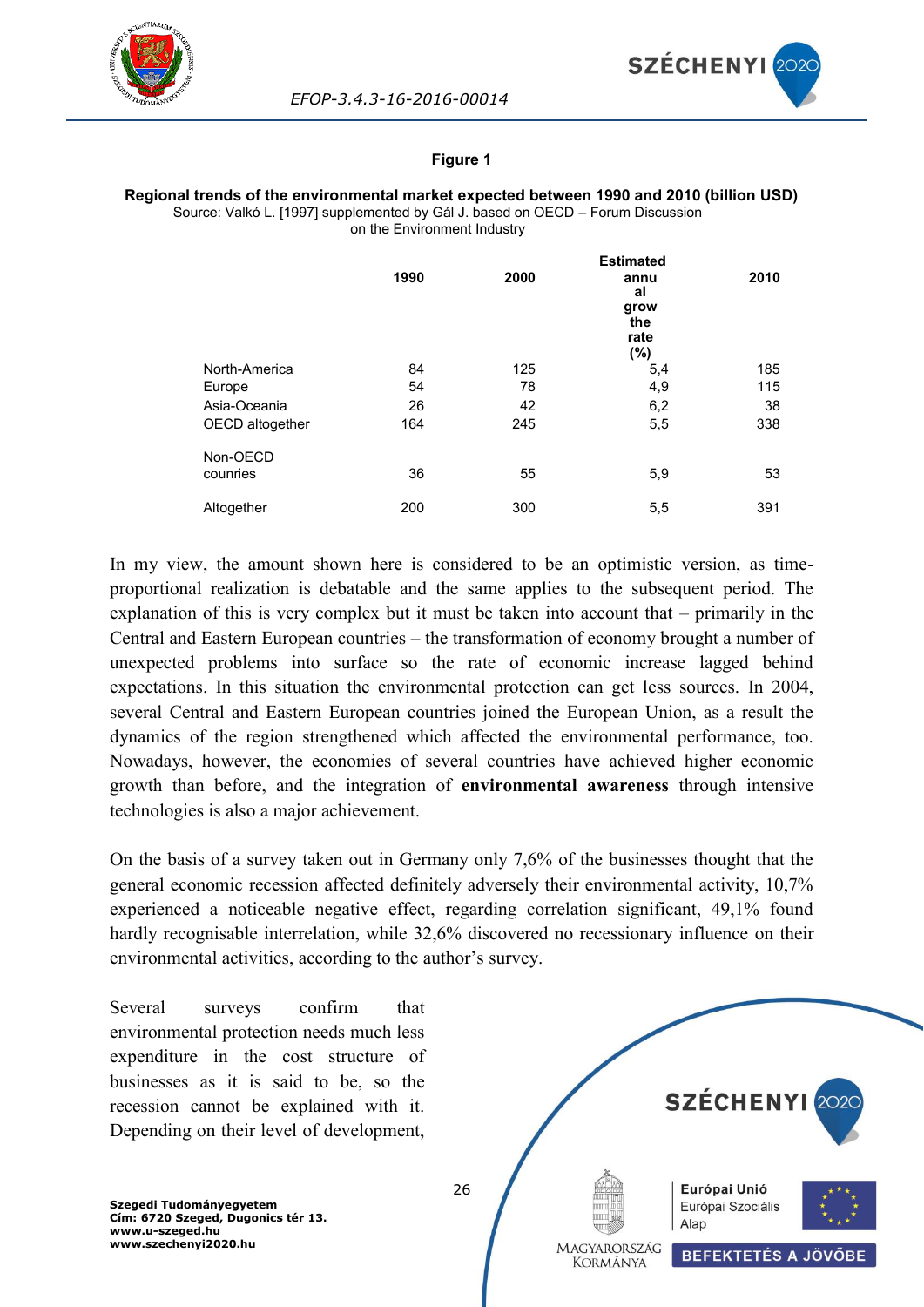



in the countries of Central and Eastern Europe environmental protection is often regarded only as an expenditure or something that limits their economic activity. There is a unified view that burocracy connected to environmental protection has to be rationalized and simplified. (Szlávik J. – Valkó L. [1997-B]) However, this situation confirms that in the transforming countries of Central and Eastern Europe there are contradictions between the short-term and long-term interests of the economy. As a goal, the process of their elimination is promoted and encouraged.

**In the developed world** environmental investments are considered to be renumerative – though on the long run, since they are gaining more and more emphasis in the system of sustainability and international competitiveness.

**Neutrality to market trends should not be mixed up with neutrality to competition.** It is often a view that in the neighbouring countries compliance with the international environmental law, which is stricter than the regulations in force, hinders competition. To compensate for this partially or fully, for example the Austrian government has developed and applies several programs (eg. a system of environmental taxes, levies and subsidies), while striving to raise the environmental standards of the member states to higher standards in the appropriate levels of the European Union.

In Central and Eastern Europe, the determination of economic neutrality is a much more complex task, and it takes years to prove it with reliable results. I explain this with that that there were changes of such volume in the social-economic transformation during which examination of changes in environmental market, if it noticeable at all, has not been taken into consideration. Based on the data and results of the last few years, I do not consider the definition of a high-reliability trend to be correct; the presented character is only of an indicative type.

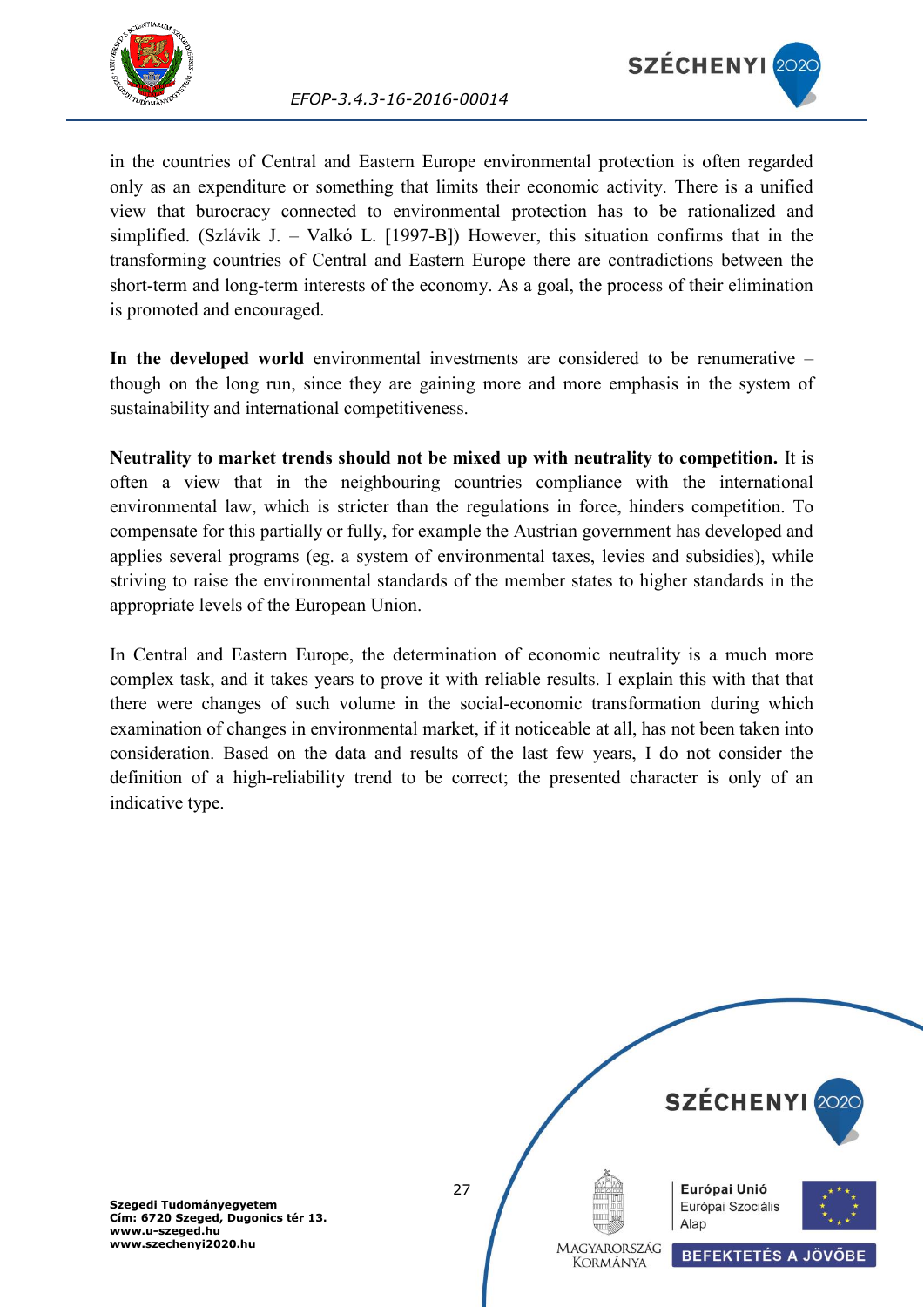



#### **References**

- Szlávik János Valkó László [1997-B]: A környezeti szektor mint az integrációs előnyök kihasználásának egyik lehetséges területe, Integrációs Stratégiai Munkacsoport, 13. Munkacsoport, Budapest, 1997.
- Valkó László [1997]: A környezeti ipar fejlesztésének környezeti és gazdasági hatásai, Zöld Belépő, 35. szám, 1997. november.

#### **Questions to check understanding**

- 1. [Which three factors are examined to judge the complexity of environmental market?](#page-25-1)
- 2. [What does the economic neutrality of environmental market mean?](#page-25-2)
- 3. [What is the relationship between neutrality to market trends and economic increase?](#page-26-0)

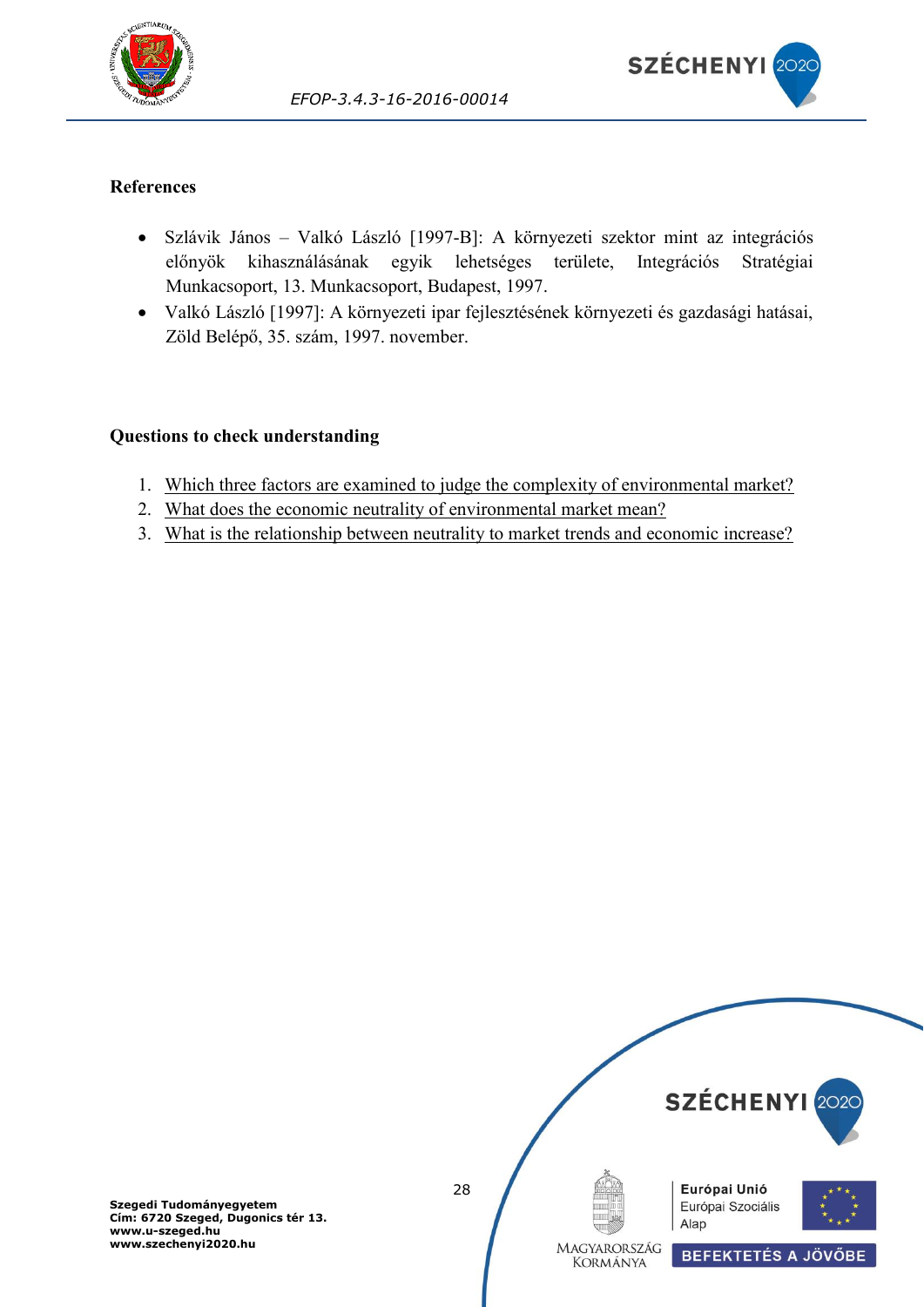

<span id="page-29-1"></span>

## <span id="page-29-0"></span>**5. Characteristics of the environmental market – constraints for long-term growth and state guarantees**

Today we are witnessing the long-term growth of world market. Some important negative events, like the terror attack of  $11<sup>th</sup>$  September 2001, the wars in Aphganistan and Iraq, the conflict in Syria, caused shorter stops in the economy of several countries but by today the trend is predicted to grow. Forecasts different in their size but similar in their trends have been published in the literature. In the developed Western European countries the growth index is significantly steadier than in the Eastern European region. The data are similar in both groups of countries from the point of view that they predict long-term growth. The opinion which regards Central and Eastern Europe a zone of catastrophy from the environmental aspect is disputable, especially if we take the efforts of the last decades into account. It is due to the fact that most of the countries of this region have overcome the bottom of socio-economic transition, on one hand, and the level of citizens' environmental consciousness, the strengthening of their environmental awareness, and the pursuit of their actions from internal motivation have developed significantly.

I am of the opinion that there is no strictly direct correlation between the actual level of the transition process and **the environmental market performance of a country** in each case. However, it can be said that formation of the environmental market in the transforming countries of Central and Eastern Europe has already started, of course, with different intensity and methods per country. It can be seen clearly that dynamics of environmental market is the largest in states considered reform countries. It is also clear that it is Russia that has the largest market potential, due to its size of its territory. It is estimated that more than 250 billion EUR would be needed to raise Russia to an average Western-European level in the field of environmental technology. This has a very small chance, since efforts of the annual 5- 10 billion EUR in environmental market lag behind the predicted ones. (Valkó L. [1997]) In the former member states of the Soviet Union the rate of growth is very different (Estonia, Latvia, Lithuania, against Belarus, Moldova, Ukraine, Russia), but each is a good opportunity to create new markets, because here they are very far from saturation. (Kaiser, H. [1997]) One of the most important steps is to exceed the threshold of environmental awareness. Ecoconsciuosness of both the inhabitants and the business sector is still low in Central and mostly

Eastern Europe. This statement of mine is based on my examinations. For the population of certain poor regions of Europe there is a double stress which is increasing, according to some predictions, regarding life instinct and pollution. As a result, consequence, degradation of nature is a real threat.

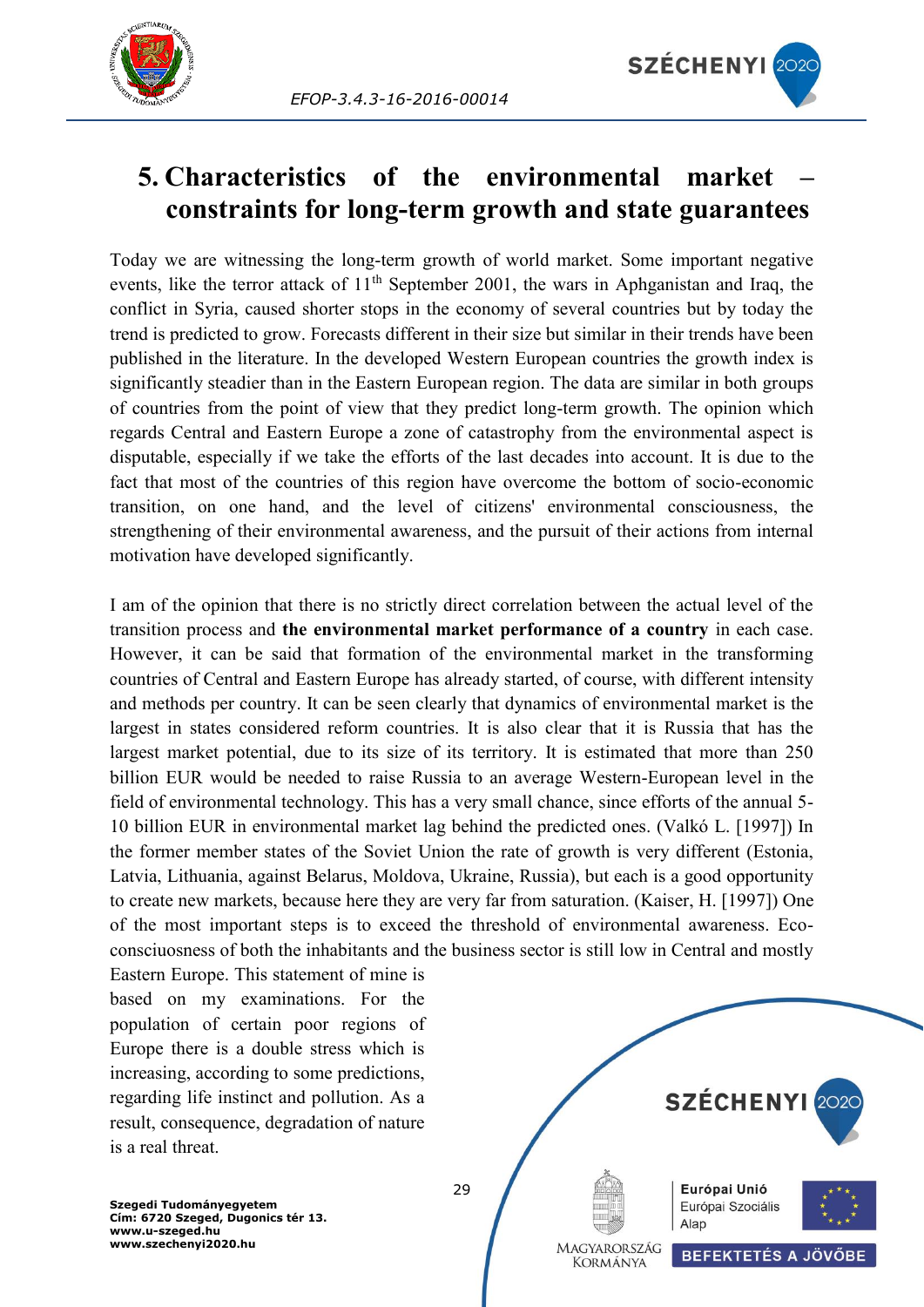



The environmental market in Central and Eastern Europe **is increasing to different degrees by sectors**, with a particular focus on:

- water, sewage, sewage sludge,
- waste, hazardous waste, soil,
- clean air,
- noise reduction and
- saving energy.

Regarding Central and Eastern Europe it is worth taking into the development of sectors today into consideration. Examining the areas, the sectors of water, sewage and sewage sludge, and waste show a significant increase. The value of saving energy is raising in the Eastern European region. However, it seems that there is still no serious improvement in noise reduction and in noise protection. The result of the last decades proves that development of the environmental market was a motivating factor for the countries that wanted to join the EU, while in case of the others these processes are very slow. In spite of this, allowing for the periods of recession in the developed countries, there is only one way for the countries of the region in connection with environmental protection they have to follow, and it is the longterm growth.

<span id="page-30-0"></span>The other characteristics of the environmental market is the **state guarantee**, when the state with its direct or indirect interference has a great impact on the dynamics of development. In a legislative role, it directly influences the market, being the most prominent investor in environmental protection. In its indirect role, it can encourage other actors in the economy to carry out environmentally conscious activities through subsidies. The role of the state varies by groups of countries, by countries, even, in certain cases, by regions, however, the importance of its role cannot be questionable. It can be effective if its environmental policy is based on both pillars.

There is a prominent role and responsibility in the purposeful management of the problems of complex regions, for example with the support of local governments in this direction, but this can include the promotion of selective waste collection, the solid waste disposal program or the rehabilitation of the environmental status of the former military objects.

Comparing the environmental costs of developed countries, the above statements are confirmed. Papp, Sándor [2000] reinforces this opinion in his article "Environment and future visions", while earlier "a definitie future was outlined (deterministic picture), and nowadays more and more elements of the vision are **SZÉCHENYI** 202 only probable (stochastic), and even more often the reference to unpredictable 30 Európai Unió **Szegedi Tudományegyetem** Európai Szociális

**Cím: 6720 Szeged, Dugonics tér 13. www.u-szeged.hu www.szechenyi2020.hu**

MAGYARORSZÁG **BEFEKTETÉS A JÖVŐBE KORMÁNYA** 

Alap

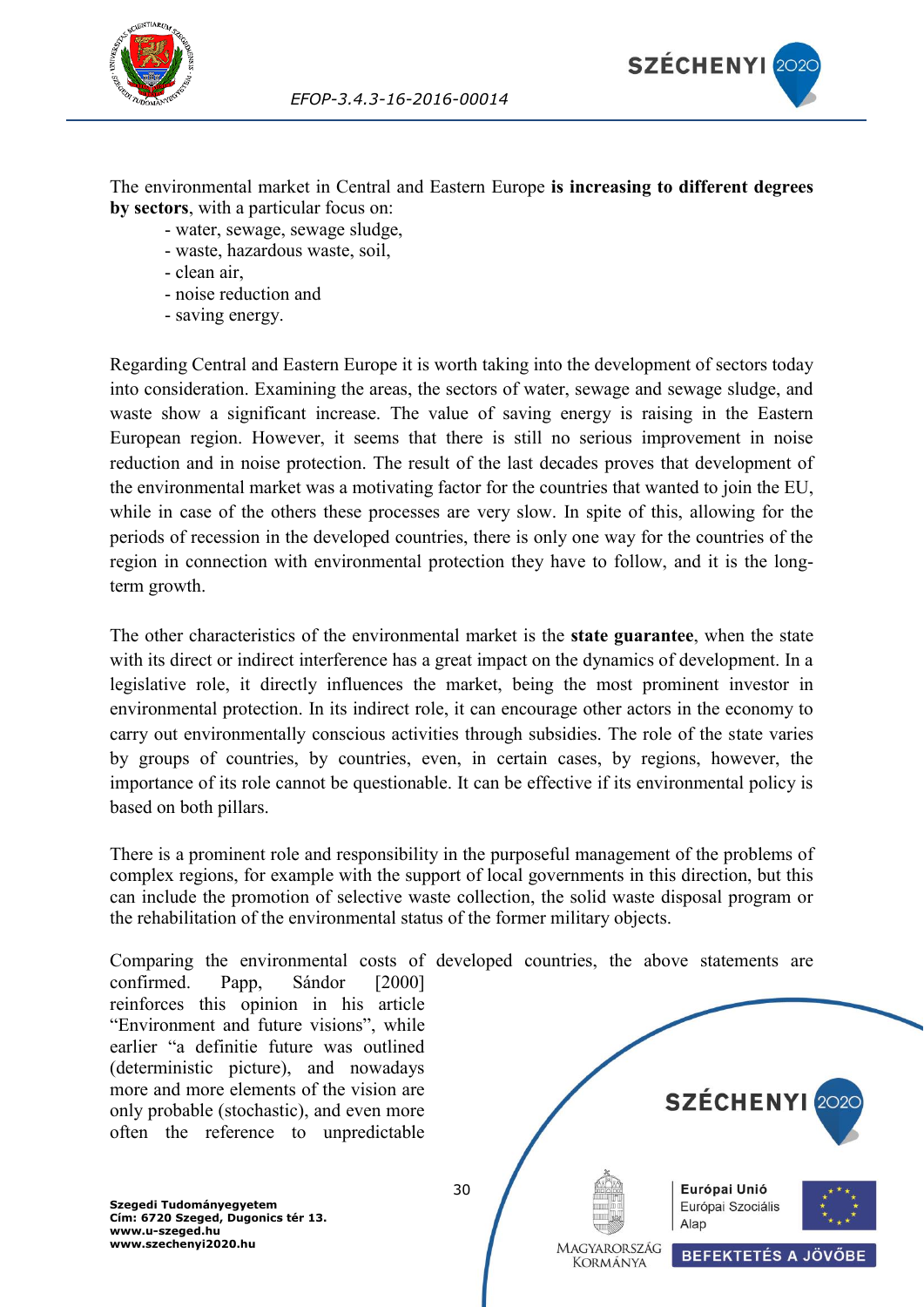

.



factors (chaotic processes) is becoming more common.

<span id="page-31-0"></span>The state, as the largest buyer, as the maker of macroeconomic processes, through its power can do much to form and develop the environmental market in the countries of Central and Eastern Europe. Its most important tasks include regulations and orientation. As a result, the positive externalities of environmental protection can be recognised, so the attitude to environmental market in Central and Eastern Europe changes in a beneficial way.

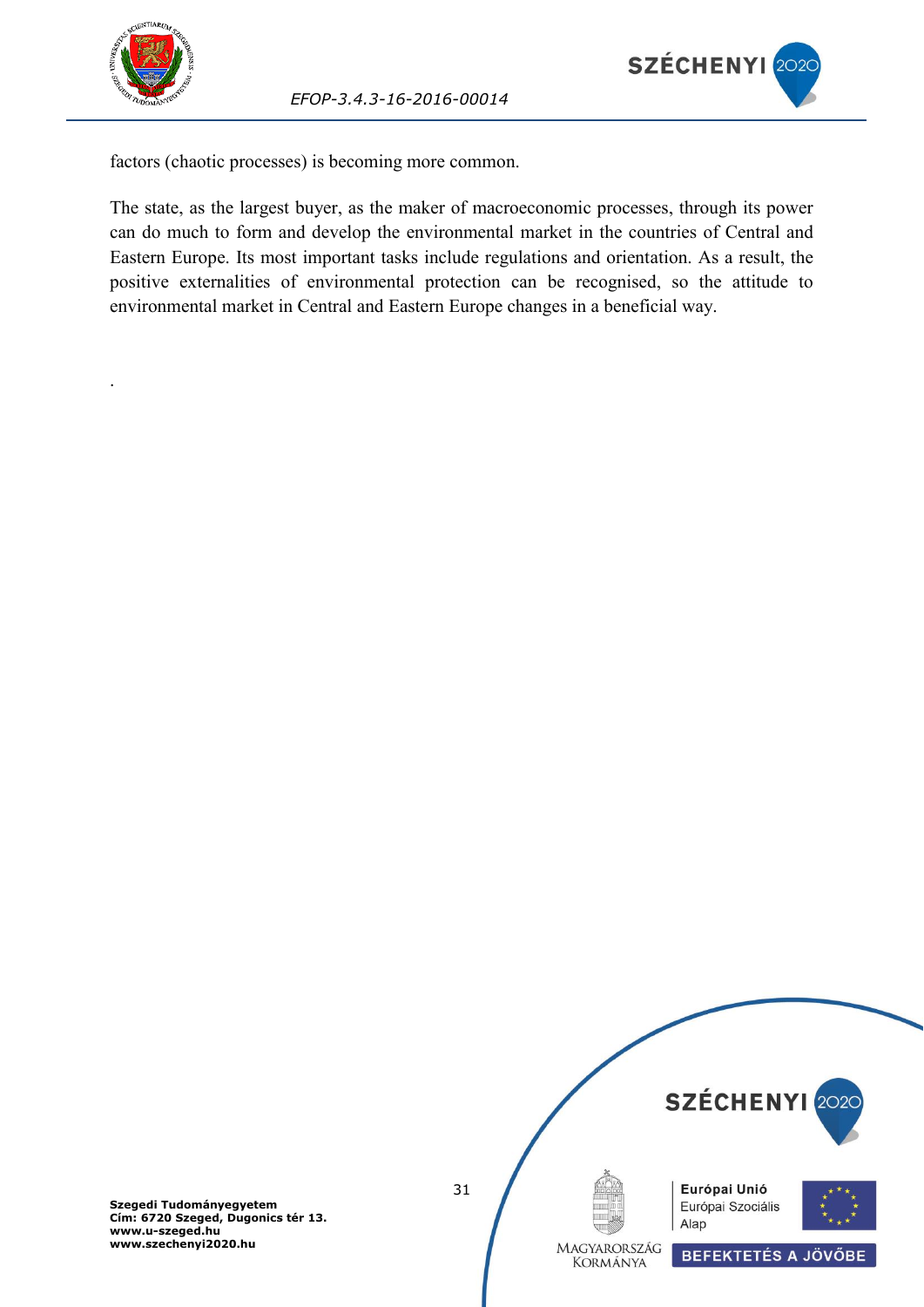



#### **References**

- Kaiser, Helmut [1997]: Environmental market in Eastern Europe displays divergent growth says report, Water & Environment International, Volume 6, No 46, 1997. March, Redhill, UK, p.8-23.
- Papp Sándor [2000]: Környezet és jövőkép, Természet Világa, 131. évfolyam, 5. szám, 2000. május, p. 194-197.
- Valkó László [1997]: A környezeti ipar fejlesztésének környezeti és gazdasági hatásai, Zöld Belépő, 35. szám, 1997. november.

#### **Questions to check understanding**

- 1. [What is the long-term growth pressure of the environmental market?](#page-29-1)
- 2. [What does the state guarantee of environmental market mean?](#page-30-0)
- 3. [What roles does the state have in development of environmental processes?i](#page-31-0)

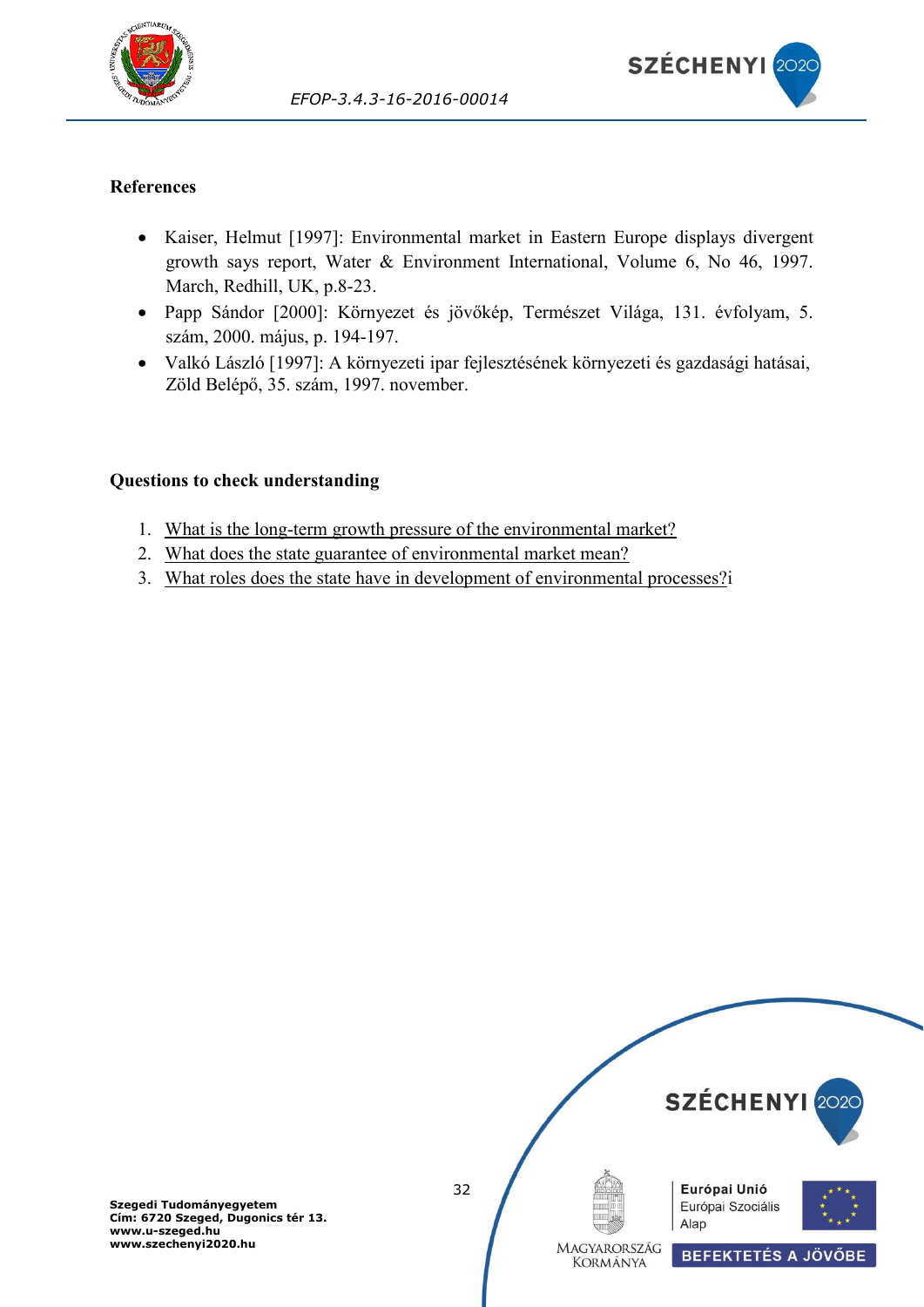



## <span id="page-33-0"></span>**6. Characteristics of the environmental market – internalisation, production-service concentration**

In Central and Eastern European countries concentration of environmental industry and service sector is small comparing founder European Comission countries. It is displayed as a counter-pole the role of a multinational companies, in less developed countries earning extra profit.

**Development of products and technologies** require special knowledge, relatively higher costs and time, therefore not a surprising share of some countries on the world market of environmental technology. In 1997 it was published, according to data between 1990 and 1996 Germany, Japan and United States of America shared between 53,4% and 57,1% shares in value. (Valkó L. [1997]) Likely, that these countries have an international market activity – according to demand - they are able to change with great flexibility, whereas their shareholding remains significant. Taking into account the geographical location of the countries a relatively balanced continent three-pose can be seen. Shows the degree of concentration, about 10% of companies make about half of the whole market trade. It also means, that about 100 million EUR annual turnover and high concentration of cooperation or maybe the creation of a strategic alliance can keep small businesses alive. Based on German data for 1995, but from 7500 operating enterprises in 1996 800 disappeared, in the same time 300 new companies engaged in environmental activities started its operation. Remarkable, enterprises doing environmental activities' exportintensity was 21%, which was double of average of Germany in 1992. Characteristic of the potential of the German environmental industry, despite this German environmental industry produces just 20% export of it, comparing it the total industry average was 27%, and 9% of enterprises can be seen export intesive. Eastern Europe is just a market, out of production. An example is the export of Austrian environmental industry, based on data from recent years, 39% of all EU countries (compared to 63% of total exports), it is important to mention, that Eastern Europe ranks second in environmental exports, its ration 9,2%. The forecasts indicate an increase in total volume, in addition to the decline in EU share. (Kiss K. [2000])

In Austria, in 1997 315 enterprises were on the environmental market. Production value was 34 billion schillinges, 20 billion were export. This sector had 15 thousand employees. End of pipe technologies represented 44%, and intensive, cleaner production's

**SZÉCHENYI** 2020 Európai Unió Európai Szociális Alap MAGYARORSZÁG **BEFEKTETÉS A JÖVŐBE KORMÁNYA**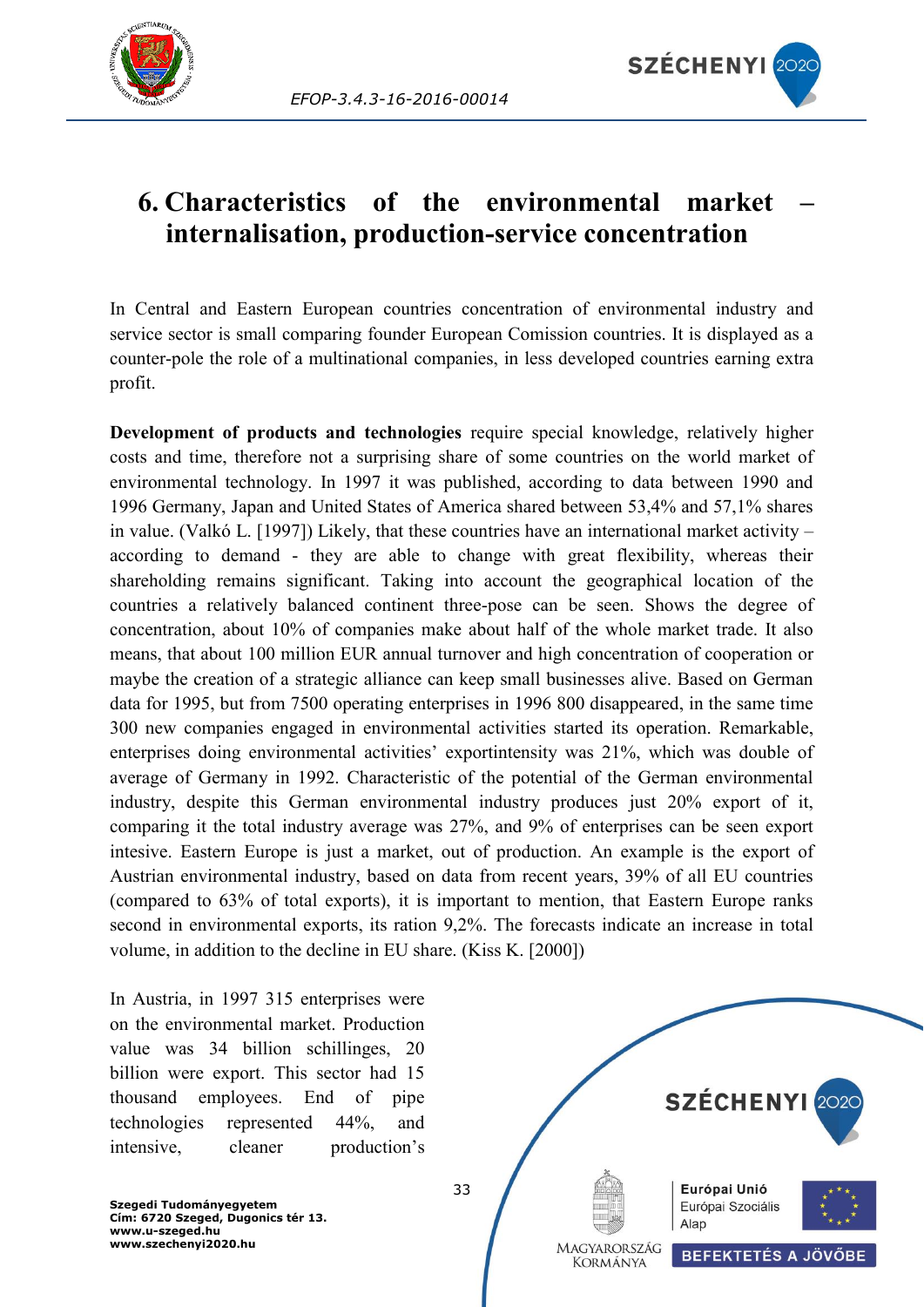



equipments shared about 50%. It is very low of measurement, analyst and control-technology, just 6% ratio. Employers in environmental industry follow ratio of product and services. In professional proportions 27,9% was the waste management., 26,3% was air cleaning protection, 20,8% was energy sector. These areas were all together 75%, so technologies joining other technologies all 25% remains. After Central and Eastern European countries European Union joins started a type of restructuring, so much capital flows up to now, territorial expandation looks, but capital remains concentrated in some economic leading countries.

It was calculated on the basis of per capita production value, which is a productivity indicator in environmental industry higher than generally in the industry. In Austria, in 1997 it was 2,5 million schilling/person/year, while the industrial average was 2,3 million schilling/person/year. In the sense of the size of businesses the smaller ones reached higher relative values in the specific indicators above.

Examining the same way **per person employed weighted market value** the highest is in the sector of measuring, analyzing and regulating techniques (2,6 million schilling/person/year was in 1997). After it 2,3 million schilling/person/year values by cleaner technology producers, and providing a post-treatment technique with 2,1 million schilling/person/year values.

The trends regarding the increase in the number of employees in cleaner technologies, expected production areas and equipment used in the monitoring area, with 5,6% yearly. It is likely that its growing trend is likely to be (4.8%) for post-production companies. The most intense increase in ex-post technology growth in trade is expected to be 7%, this is followed by a 5% increase in the distribution of cleaner technologies and retrofitting. (Kiss K. [2000])

It is worth examining Austria's position on the border of Central and Eastern Europe. Austria has achieved relatively higher results in the international market for environmental technology than in total turnover.

It is undeniable that the United States is leading the list of exporting countries. The demand for the environmental technology market is largely a corporate investment, within it is an

industrial enterprise in billion euro order of magnitude. Municipal investment has also been worth billions of euros over the past decade, 1.1 billion of these were made by households. Dischargeneutralization was the most significant in the performance of environmental services. The growing field of expertise is

**Szegedi Tudományegyetem Cím: 6720 Szeged, Dugonics tér 13. www.u-szeged.hu www.szechenyi2020.hu**



34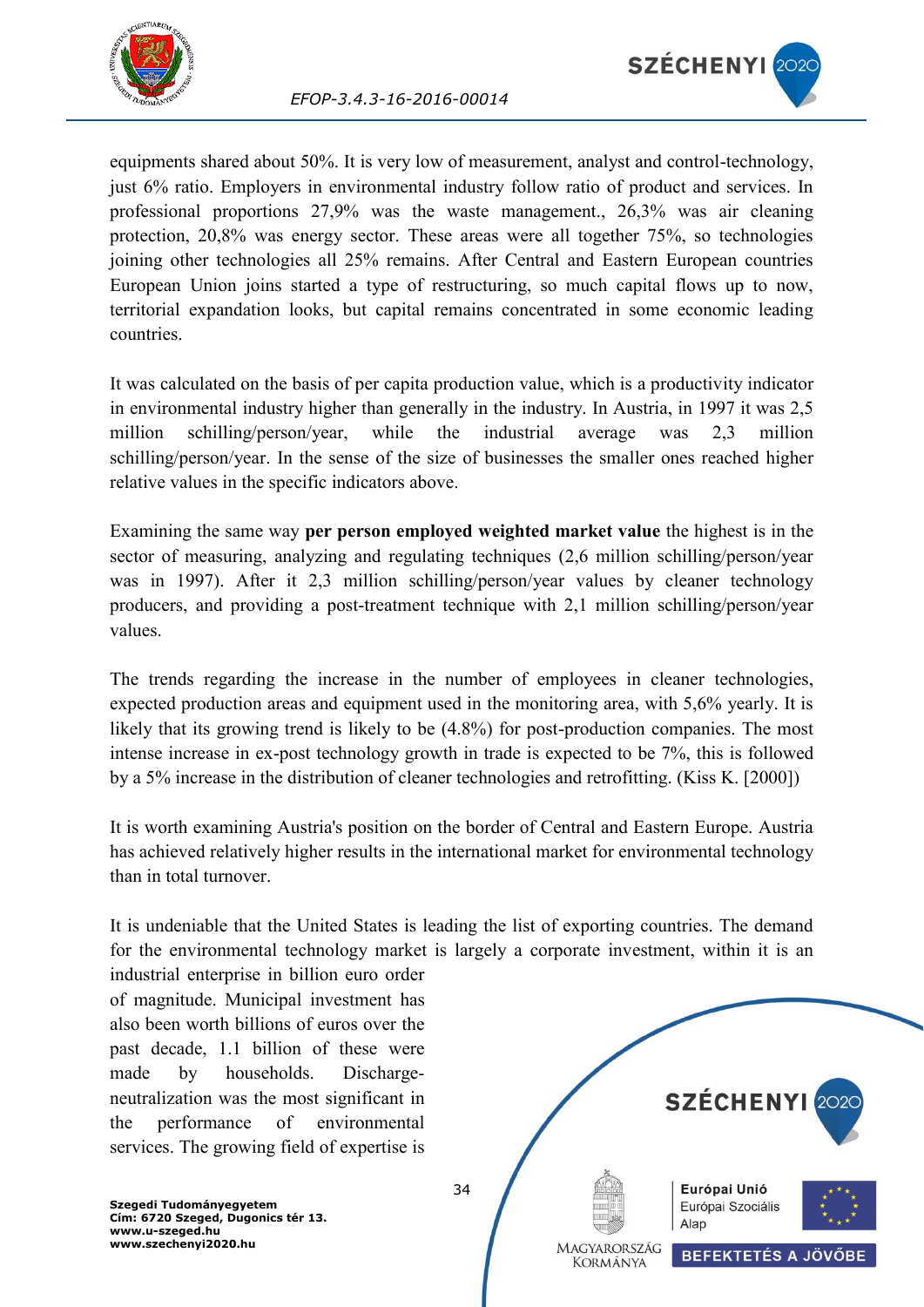



eco-consulting, which is also close to billionaire, which is significant for environmental market performance.

The strengthening of international relations is already observed between the developed world and the countries of Central and Eastern Europe. (Valkó L. [1998])

It can be predicted that in the environmental industry - internationally - the concentration process can be further strengthened, mainly in waste management, energy environmental technology, water management and recycling. In these areas, the literature cites an experiential critical turnover volume in euro, Hungarian companies do not even reach HUF in terms of annual turnover, so, despite significant improvements, there is always a lot of backlog. (Zsótér B. – Schmidt A. – Trandafir N [2014])

Several decades of research have been confirmed (Pálvölgyi I-né [1995], [1996]), that stricter environmental regulation for the sectors requires techniques, technologies to operate, which can only be realized by strong companies. A representative example of this is incineration, for which growth and concentration are combined.

Environmental industry in Central and Eastern Europe, **small and mideum enterprises** are trying to find their place - especially in analytics, laboratory technology and other special fields. Lucky cooperation could develop if large international companies would choose suppliers from small and medium-sized enterprises, thereby strengthening the region's economy.

Developing and manufacturing integrated environmental techniques in Central and Eastern Europe is relatively rudimentary. The lucky realization of this is the project-centered cooperation of the stakeholders, which is also referred to in the following example.

With the support of the World Bank, it places great emphasis on combating climate change. Hungary has also signed the Kyoto Convention (1998), this has declared the need for a change in mindset. Hungary has requested assistance from Austrian experts to develop its national strategy. The task is also important from the Austrian point of view, since the 6% reduction in gas emissions is a product of Austria's export of product and know-how, and can open other markets in Central and Eastern Europe. (Farnleitner, D. [1999])

In the area of environmental market building, the European Union's associated member states can play a kind of missionary role, can be a bridge to the countries of Eastern Europe. In these relationships, regions play a key role. There are some examples of cross-border cooperation (Visegrád countries,

**SZÉCHENYI** 202 35 Európai Unió Európai Szociális Alap MAGYARORSZÁG **BEFEKTETÉS A JÖVŐBE** KORMÁNYA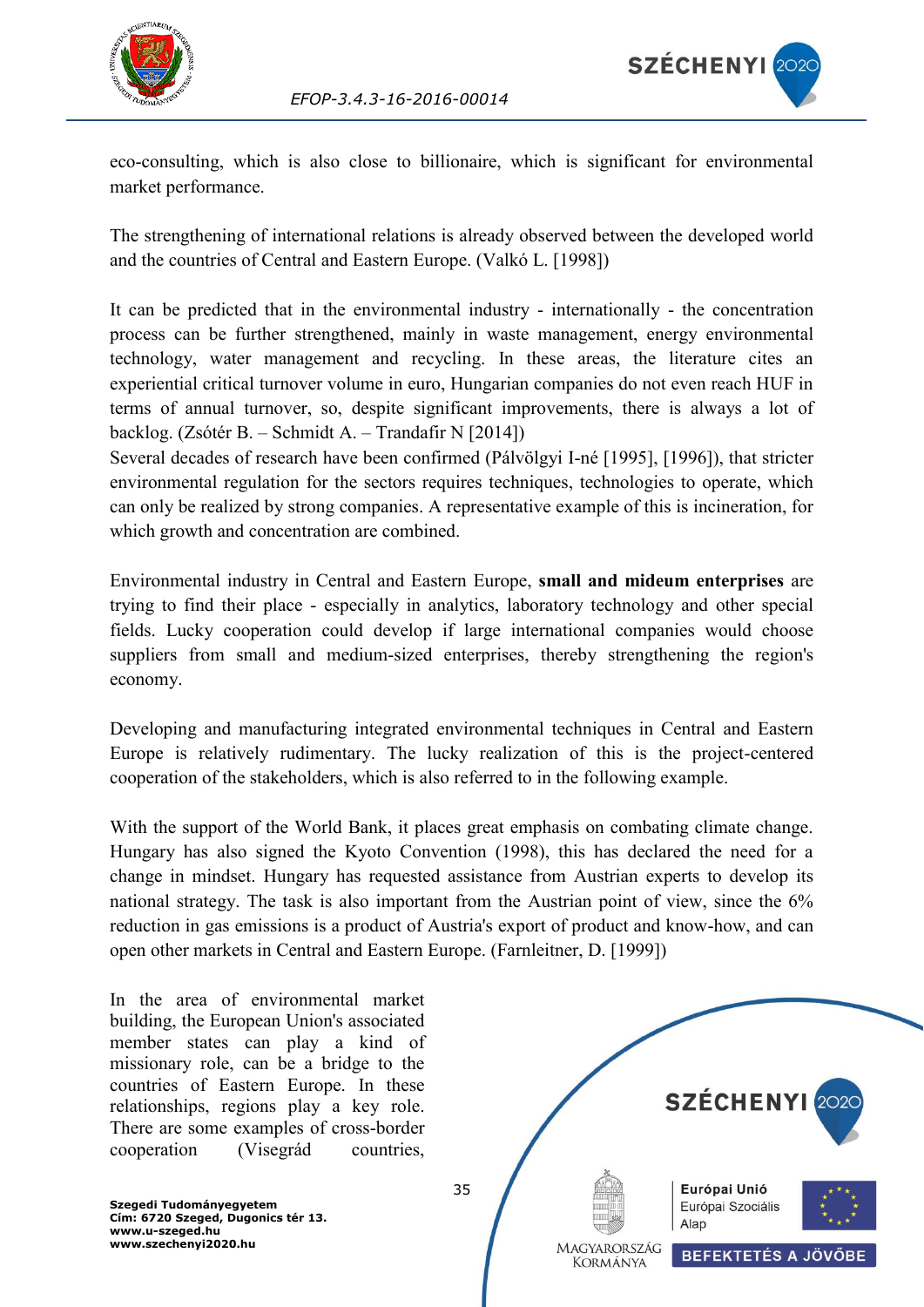



*EFOP-3.4.3-16-2016-00014*

Carpathians-EuroRegion, Alps-Adria or Vojvodina, Transylvania and South-East Hungary in alliance of interests).

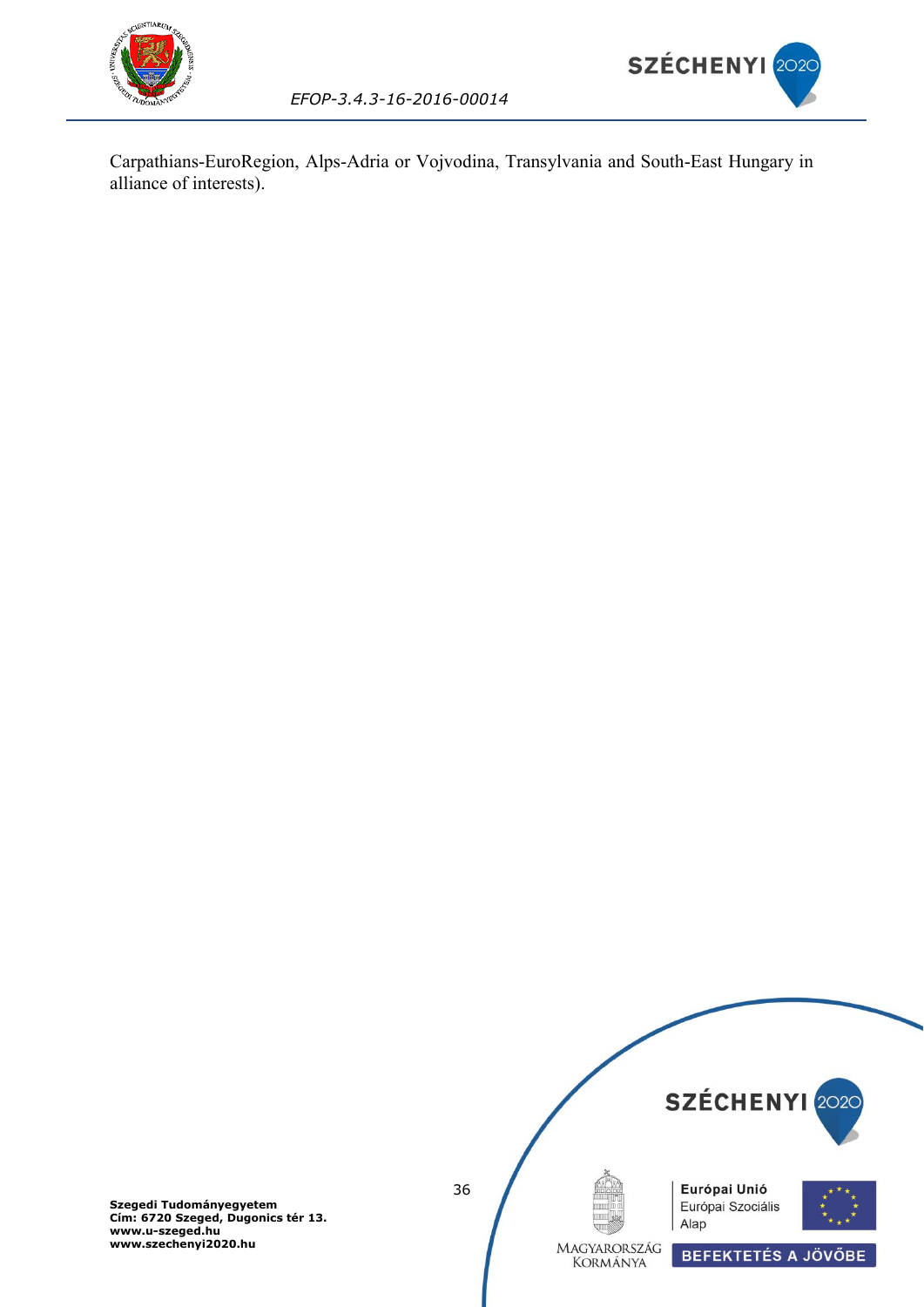



## **References**

- Kiss Károly (szerk.) [2000]: A környezetvédelem hatása a foglalkoztatottságra (összefoglaló tanulmány), Budapest, 2000. június.
- Pálvölgyi Istvánné [1995]: A környezetvédelmi technológiák piaca még mindig nagy növekedési lehetőségekkel rendelkezik, Hulladékok és más nyersanyagok, 1995. 12. szám, p. 10-13.
- Pálvölgyi Istvánné [1996]: A környezetvédelmi technológiák piacának még mindig nagy növekedési lehetőségei vannak, Trendek – Prognózisok – Innovációk, 1996. 3. szám, p. 44-46.
- Valkó László [1997]: A környezeti ipar fejlesztésének környezeti és gazdasági hatásai, Zöld Belépő, 35. szám, 1997. november.
- Valkó László [1998]: Környezeti ipar és szabályozás, osztrák esettanulmány, ÖKO, IX. évfolyam, 1998. 3-4. szám, p. 50-72.
- Zsótér Brigitta Schmidt Alexandra Trandafir Nicoletta [2014]: Research of statisfaction related to investments (2006-2010) accomplished by the local council in Sandorfalva for durable development, Quaestus: Open Access Journal, V. évfolyam, 3. szám, p. 107-114.

## **Questions to check understanding**

- **1.** [How does environmental market become international?](#page-33-0)
- **2.** [Present the leader role of Austria in environmental market!](#page-33-1)
- **3.** [What can be the role of small and medium enterprises in environmental market?](#page-35-0)

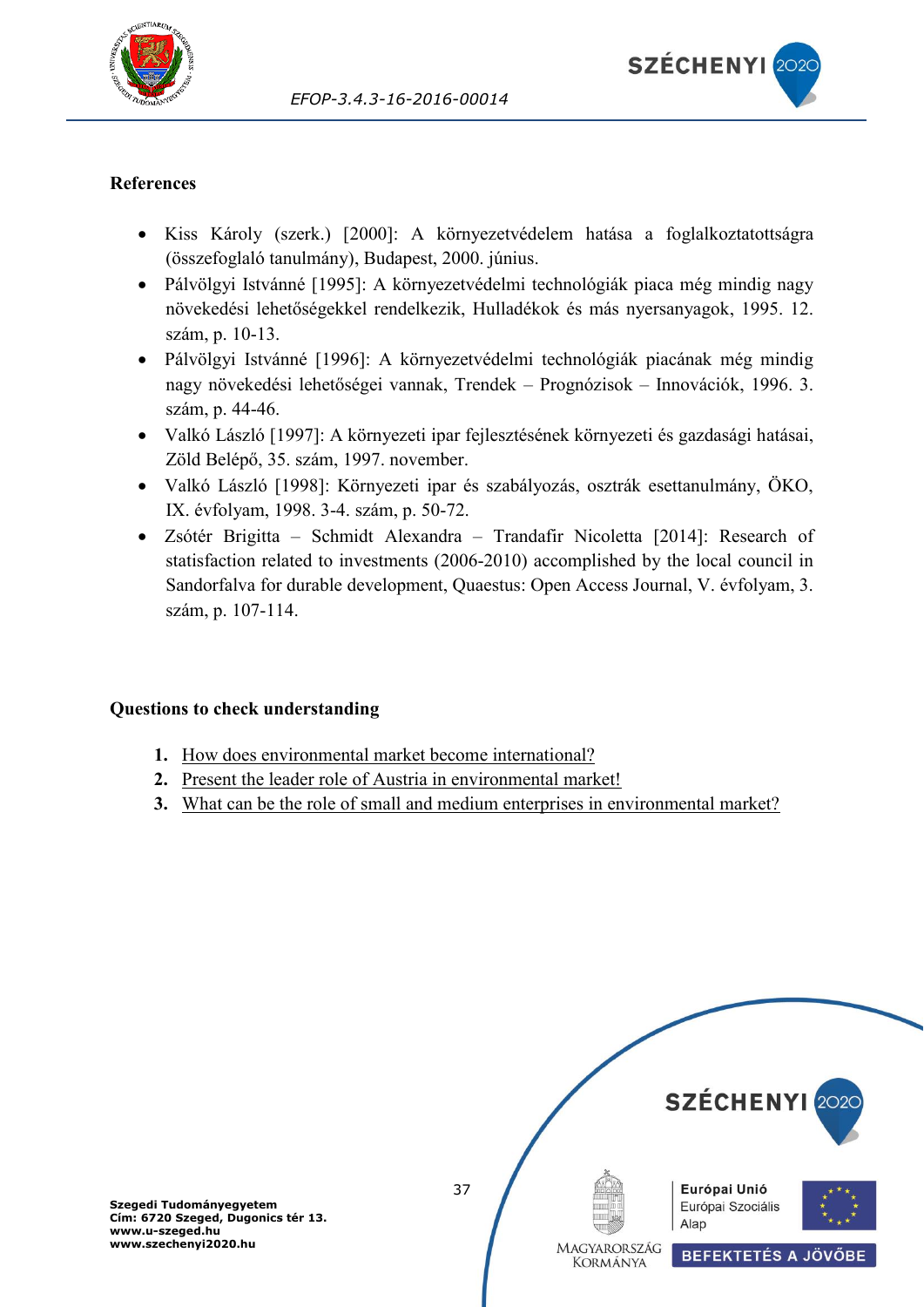

<span id="page-38-0"></span>

# **7. Characteristics of the environmental market – the role of the environment protection in security policy**

The issue of environmental protection **has risen internationally to the rank of security policy.** According to some experts, it is much more complicated than armament or disarmament, but as the practice shows, in emergency situations the parties involved are ready to negotiate and to find solution.

Based on research results, it can be concluded (Kerekes S. – Rondinelli, D. Vastag Gy. [1995]) that there is a relatively strong relationship between the environmental risks of businesses and the practical implementation of the operation of their environmental management. For the company it is advisable to follow a preventive strategy. Depending on the character of its production or service, there is a huge difference between the elements it has to deal with (eg. reduction works, chemical works or ceramic industry). In Central and Eastern Europe there is a relatively small number of businesses which – when forming their product policy – put the emphasis not only on the compliance with the existing regulations, though by doing it they realize really valuable steps in security policy, but they set a good example with their innovative activities in the field of environmental awareness. This kind of attitude would be desirable from a number of points of view, as the consequences of a disaster can be corrected at a much higher cost, if at all possible, and often its outcome cannot be precisely defined, especially in the long run.

The existential security of corporate executives is increasingly linked to whether the company responds adequately to the environmental challenge. We can experience in certain cases that managers oversecure themselves. The background to this is "very often not the recognition of the environmental problem and the pursuit of a real solution, but the need to transfer legal responsibility". (Kerekes S-Rondinelle, D, - Thick Gy. [1995])

**Number of environmental disasters** shows that the environmental protection exceeds the threshold of response in action only after that the pollution has taken place. Forests in the Czech Republic, the pollution of the river Rhine, Bhopal, Chernobyl, Apajpuszta, cyanide pollution in the rivers Szamos and Tisza etc. all prove this. This situation requires the recognition in environmental protection that sometimes it is possible to achieve quick and effective results with regional, or international agreements of global scope, while in some cases with specific tasks of limited perspectives that focus on the given area.

The other prominent aspect in this issue is the inter-, and multidisciplinarity. The literature calls the attention to it several times. "This topic is: the risks of modern life and the chances to remove them." As the topic is very broad (Kollár L. [1999]), it only deals with risks to human health and physical integrity. It calls the attention to that non-professionals and

SZÉCHENYI 202 Európai Unió Európai Szociális Alap MAGYARORSZÁG **BEFEKTETÉS A JÖVŐBE KORMÁNYA**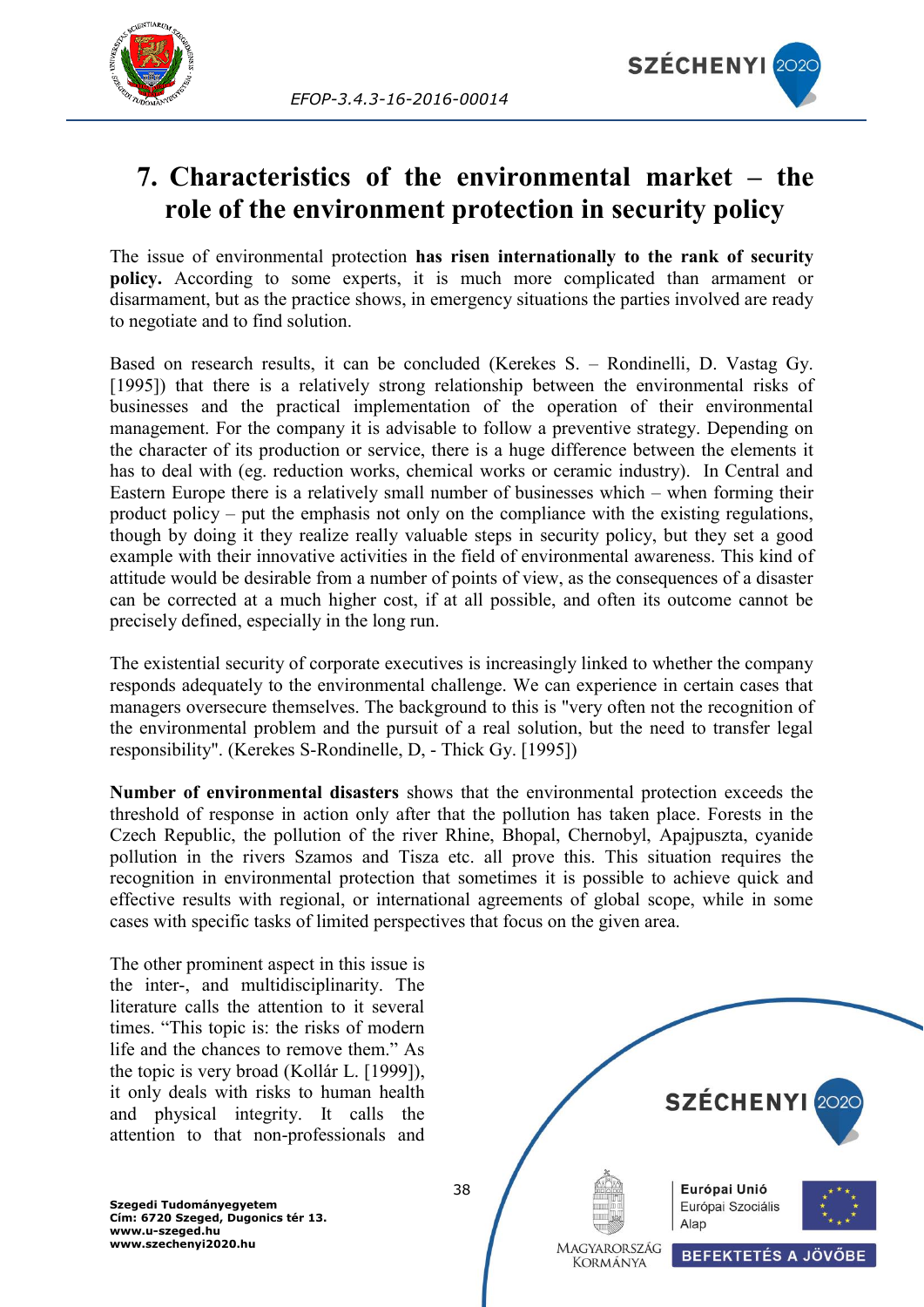



often even professionals tend to believe that everything can be calculated with full certainty at this development level of technology. At the same time people have the fear of the unpredictable events.

There are researchers who point out that "eco-globalism" is not a viable option (Regenwälder, B. [1998]), so instead, they prefer local solutions. Others are of that opinion that it has to be asked who is involved, who benefits. (Ritt, T. [1998]) The author refers to the effect of distribution of environmental taxes. I think neither of these extreme solutions can be effecient and effective, an appropriate combination must be applied for the given place and situation. Today, in Central and Eastern Europe the recognised positive externalities of environmental protection often structure legislation, regional developments and other innovative processes, though its rate is much lower than in more developed countries.

The solutions applied in the field of disaster prevention were mainly developed for ecological disasters, mostly in connection with soil pollution. Processes to clean polluted soil are relatively underdeveloped in Europe, with the exception of Germany. However, this field is developed in America and Australia. In the future the application of biological methods can substitute present technologies. On the medium and long run, OECD surveys show a slight increase in this area. (Szlávik J. - Valkó L. [1997-B])

Global threat is a **catalyst which stimulates** for communication and action. In case of the greenhouse-effect, pollution of seas, the hole in the ozone layer, desertification, the global lack of sweet water etc., the source of damage cannot be defined clearly, they are the common result and legacy of human activities altogether. However, we have to be careful this attribute "common", since it cannot mean that only others have the responsibility, or have to take steps in this field. A part of the specialized literature points out that environmental protection, being so complex, has to become a strategic element of the international security policy. Following this train of thoughts, it can be concluded that the issue of environmental protection is not the duty of the Great Powers only but also it gives tasks for medium and small countries. It can be observed that the previously mentioned effects of global, large and micro-regions have different effects on the developed and less developed countries. The developing, catching-up Central and Eastern European countries are particularly vulnerable because of their limited economic potential, and environmental damages can further aggravate their other economic problems. The most striking example is the combination of indebtedness and environmental problems, which puts a strain on the country concerned, hindering international cooperation and inflows of working capital.

Special attention should be paid to operating nuclear power plants (Lohmeyer, M. [1998]) and

their waste, which in the countries of Central and Eastern Europe typically represent an older, lower technological standard.

In the past few years we have met the attitude as a result of which for countries located on the two sides of different conflicting zones, the environmental

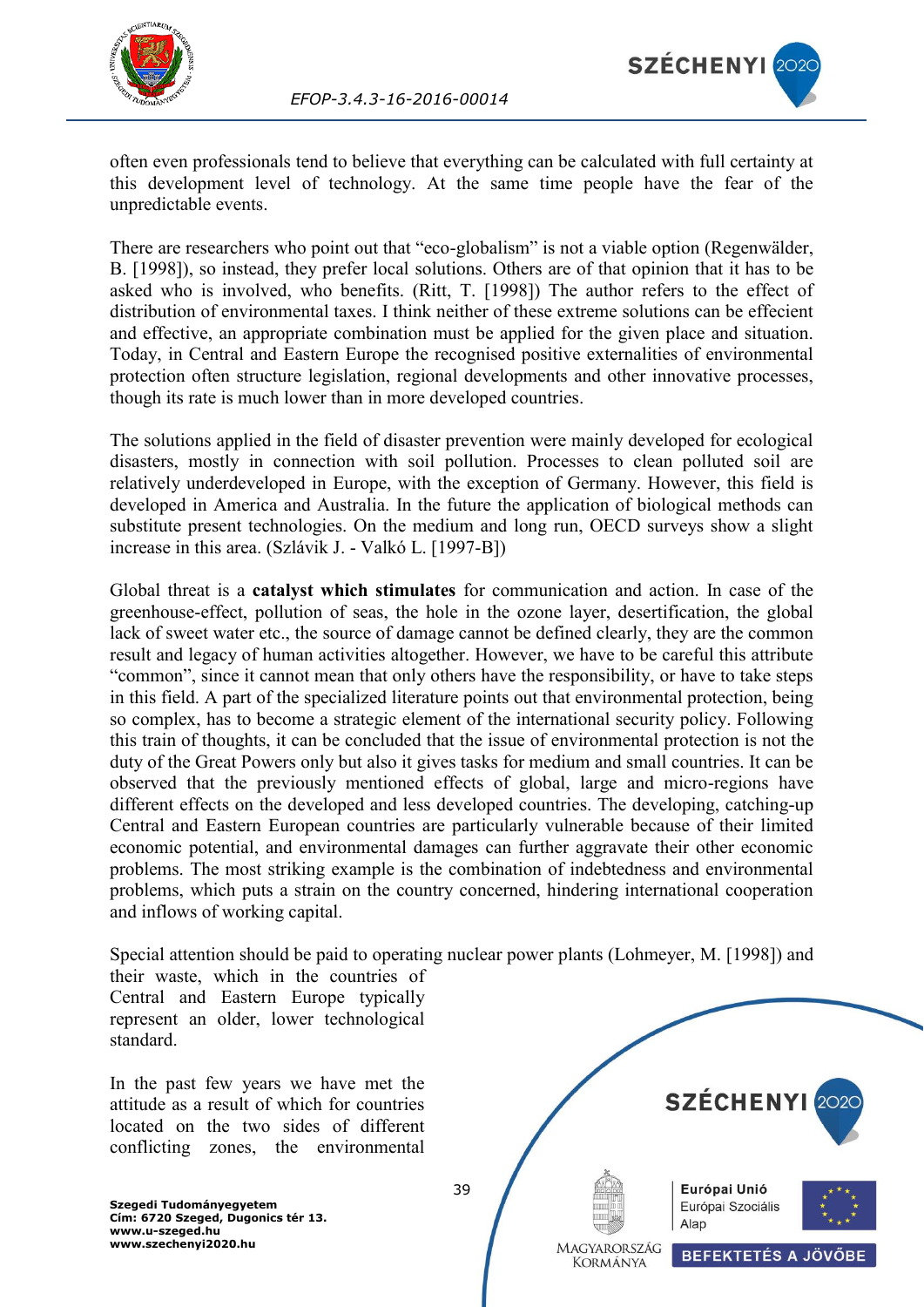

<span id="page-40-0"></span>

problems and rehabilitation of the less developed one are stimulated by the increased role of the developed one. Due to the disparity in environmental quality and chances of protection between Austria and its Eastern neighbours, the cross-border small regional investments bring larger benefits for the less developed area, as compared to their effects on the developed area, and have a positive impact on the region as a whole. According to some researches, the joint economic and ecological benefit of the international environmental investments of Austria can be up to three times as if it were invested in Austria.

<span id="page-40-1"></span>This effect on foreign and security policy in connection with environmental protection can be considered relatively new. A significant proportion of aiding-crediting is replaced by technical-economic cooperation in Central and Eastern European countries. It is often said that developed countries often relocate, export their technology that is still usable, but not always modern, to the underdeveloped East, which can be seen as environmental colonization and colonialism. Still, the receiving countries accept this, since a more developed technology can be brought to the area this way. The frequency of this ambigous situation can be reduced by a rational self-control on behalf of the developed region. Others dispute this view, considering international relations disturbing, humiliating and unfounded.

Another component of security policy is formation and retention of trust. For this, it is indispensable to have fair communication, acceptance of the opinions and experiences of other professionals. The regrettable but current test of this was the failure in spring 2003 at the Paks Nuclear Power Plant. With the combined expertise of an international team of experts, they worked to bring the situation to its working state as quickly as possible, and at the same time safely.

In general, it is both a chance and an urging requirement for the countries of Central and Eastern Europe. It is desirable to form and implement a kind of environmental values and strategy. The example of the government is desirable in terms of responsibility and sacrifice, as it is an important component of the common future of the region.

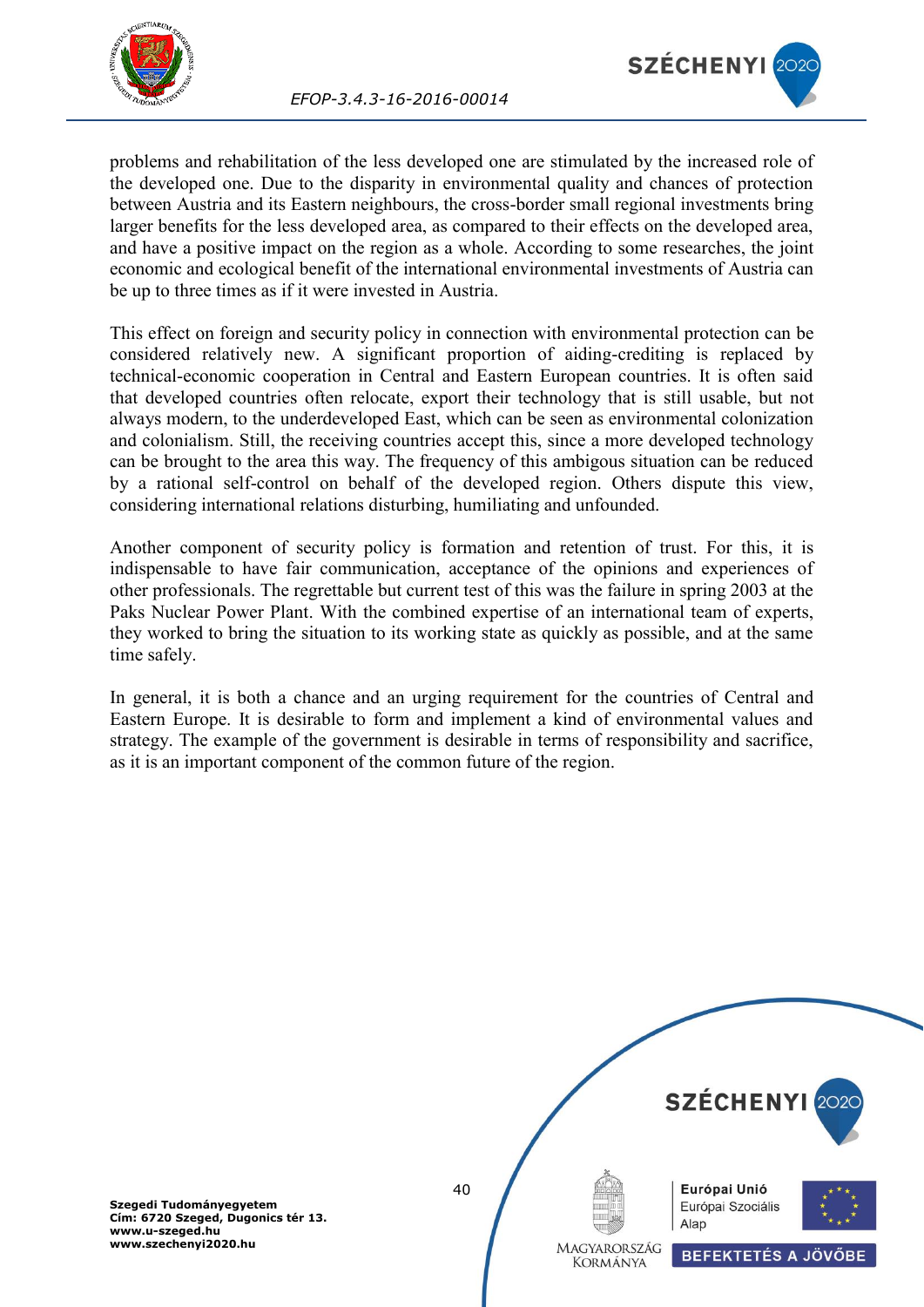



### **References**

- Kerekes Sándor Dennis Rondinelli Vastag Gyula [1995]: A vállalatok környezeti kockázatai és a vállalatvezetők felelőssége, Közgazdasági Szemle, XLII. Évfolyam, 1995. 9. szám, p. 882-895.
- Kollár Lajos [1999]: Kockázat és biztonság, Magyar Tudomány, 1999. 1. szám, p. 3-4.
- Regenwälder, Brennende [1998]: Öko-Globalismus ist kein Weg! Wirtschaft & Umwelt, 3/1998, Wien, Österreich, p. 24.
- Ritt, Thomas [1998]: Die Zukunft steuern, Wirtschaft & Umwelt, 2/1998, Wien, Österreich, p. 14-17.
- Szlávik János Valkó László [1997-B]: A környezeti szektor mint az integrációs előnyök kihasználásának egyik lehetséges területe, Integrációs Stratégiai Munkacsoport, 13. Munkacsoport, Budapest, 1997.
- Lohmeyer, Michael [1998]: "Strahlendes" Thema für die Europäische Union, Umweltschutz, 6/1998, Juni, Wien, Österreich, p. 16-17.

#### **Questions to check understanding**

- 1. [What does the part of environmental protection in security policy mean?](#page-38-0)
- 2. [Which catalizator of environmental market can be named in connection with security?](#page-40-0)
- 3. [How do environmental policy, security and trust interrelate in Central and Eastern](#page-40-1)  [Europe?](#page-40-1)

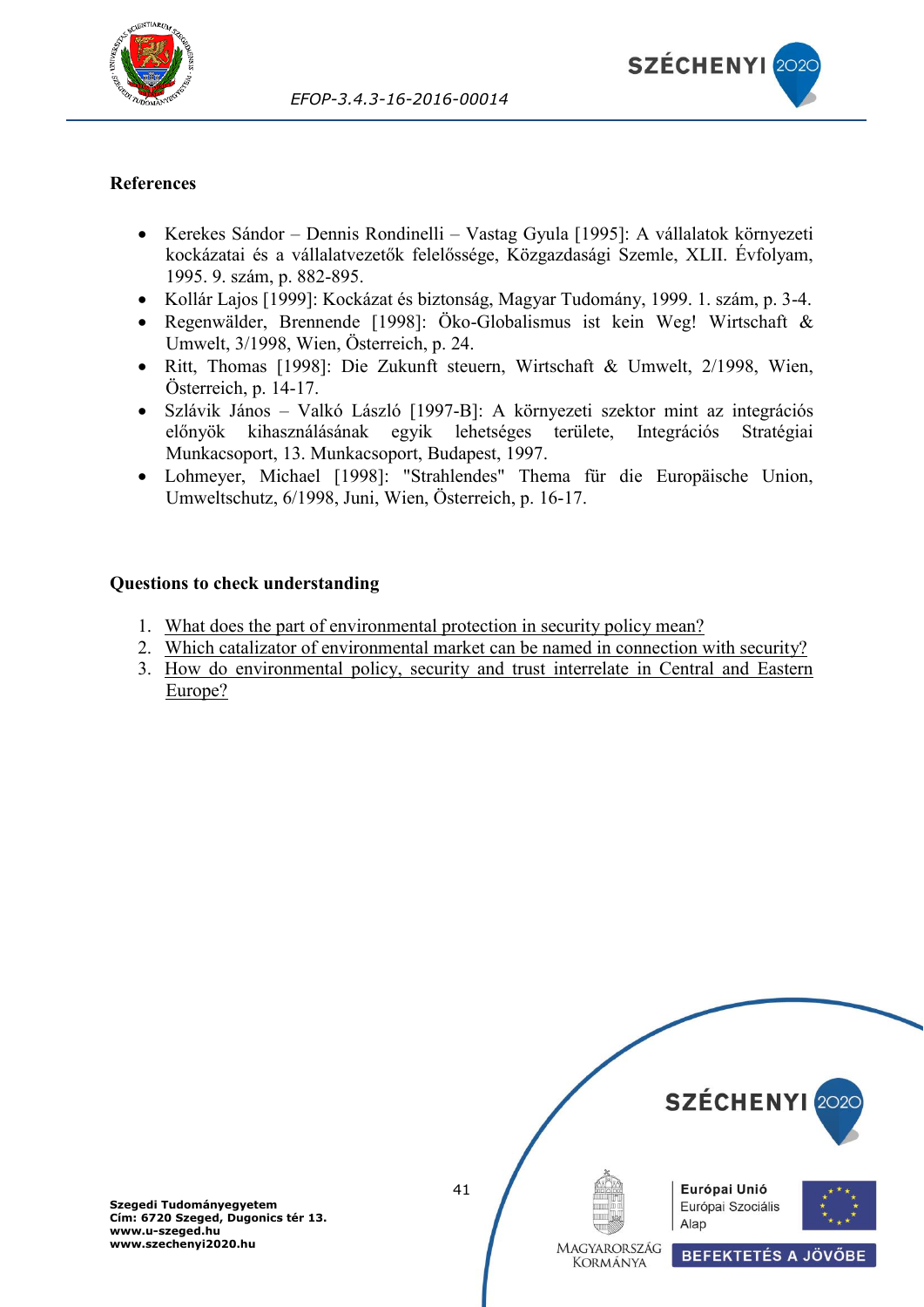

# <span id="page-42-0"></span>**8. Characteristics of the environmental market – its role in labour market**

Due to the recognised positive externalities of environmental protection, perception of environmental market in Central and Eastern Europe is changing to a favourable direction, its dynamic effect on labour market can be observed.

Increase in the volume of environmental market has a significant effect on the labour market and regional development. In the OECD countries the environmental industry had a share of 0,5-1% (companies of purely environment-profile) in the total employment in 1992 (Szlávik J. – Valkó L. [1997-A]). The environmental market shows a more intensive growth than other fields of economy, so this rate has multiplied in the more developed regions since then.

When analyzing the effect of the environmental protection on the labour market the following **four areas** have an especially important part:

- environmental legislation reflecting political commitment,

*EFOP-3.4.3-16-2016-00014*

- market forces.
- self-regulatory mechanisms and
- the power of publicity on these previous ones.

In the European Union the issue of environmental protection is having more and more importantance. The traditional fields are gradually including environmental protection, like water and waste management. In ranges of action generated by the current social- and environmental policy reduction of harmful emissions and organic farming can be accentuated. Jobs and professions (that of councelling, services to inform customers, etc.) organized on tasks induced by the market demand are getting more and more significant. Surveys show that in the EU, based on data from 2000, environmental protection accounts for 3.5 million jobs, of which about 2 million people work in the field of development of environmentally friendly technologies, renewable energy, or work with waste recycling and nature protection. The remaining 1.5 million jobs can be found in other fields of environmental industry. (Kiss K. [2000])

Integration of environmental protection into economic processes gives new stimulus to reduce problems in the society through its effect on the labour market. It has been the issue of debates since the start of the environmental industry's independence process whether the environmental protection has a positive or negative impact on closing down or creating jobs.

Both points of view can be either supported or challenged, however, in case of consistently planned and implemented environmental programs both effects have to be taken into account. The decisive question, however, is the balance of opposing processes. It is worth examining what the employee gains from the environmentally-conscious business

SZÉCHENYI 202 42 Európai Unió Európai Szociális Alap MAGYARORSZÁG **BEFEKTETÉS A JÖVŐBE KORMÁNYA**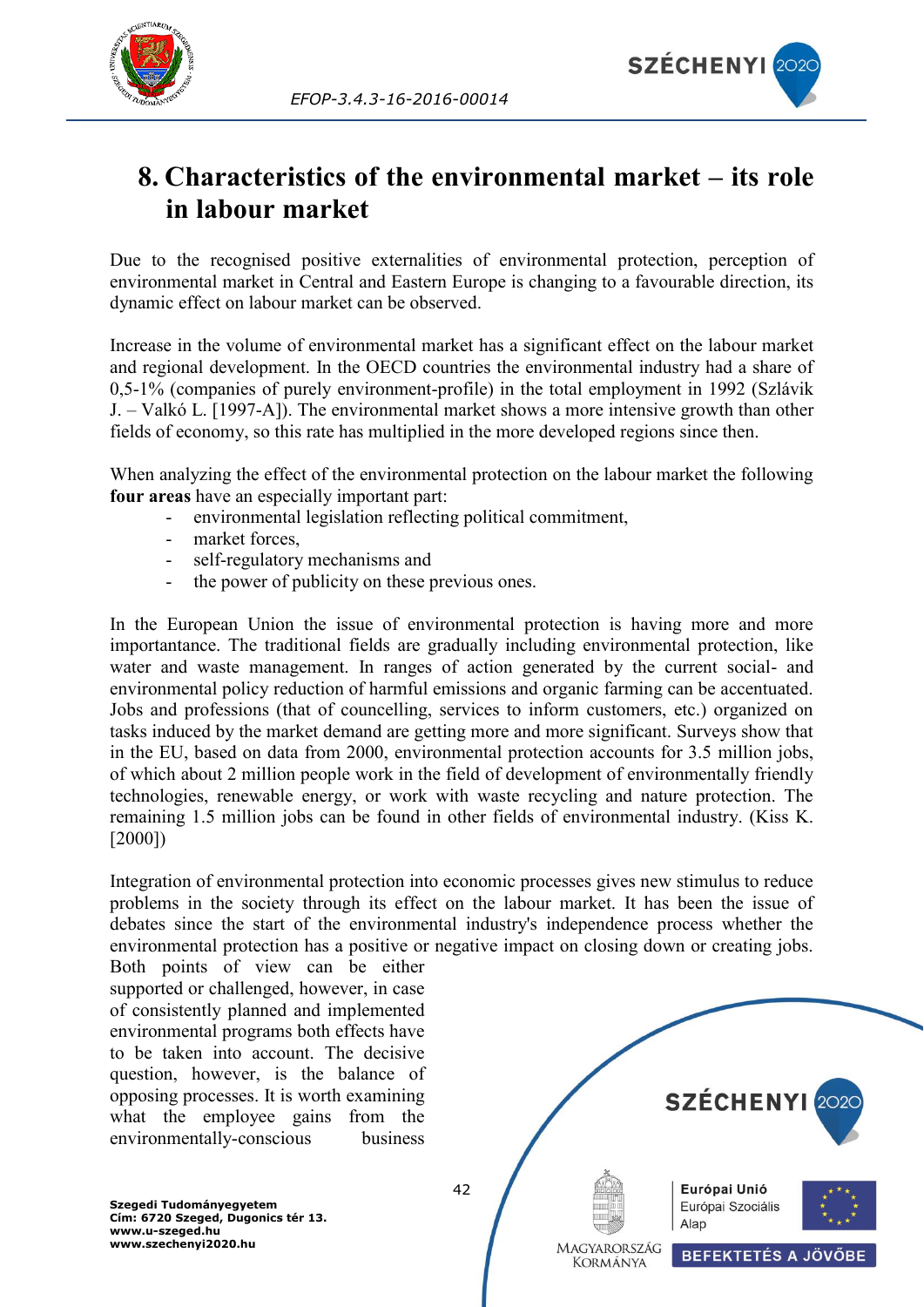



behaviour as a positive externality. I can say that things which are beneficial for the employer, too. A kind of a greater satisfaction and motivation for environmental protection or a reduction in workplace accidents, less sick pay are all in line with companies' approach to modern operations.

**The environmental programs of developed countries** are primarily implemented in environmental policies at regional and national levels which appear as a positive by-product of stricter measures. In Central and Eastern Europe this model has been realized in an initial form or it is still have to be waited for. On the other hand, when planning the employment policy the environmental protection is the first one among the opportunities to create jobs the cost claims of which is not higher than the ones of programs with similar goals implemented in other fields. Austrian and German researchers called the attention to that environmental protection can take especially important part because of its labour force – intensive nature. Experts point out that waste management, water management, programs for conservation of natural habitats and rehabilitation tasks in polluted areas have a significant effect on creating jobs. Unanimous opinions can be read about that jobs related to environmental protection imply permanent employment. There is still a serious reserve against this argument in several areas of Central and Eastern Europe.

In Germany, based on data from 1997, 2,7% of the population capable of earning their living work at a place which is related to environmental protection. It is pointed out that the effect of 1% export of environmental goods on labour market implies creation of 1500-2000 new jobs in Germany. Austrain researchers (Getzner, M. [2001]) assessed what the increase of environmental protection gives for employees. On the basis of a survey carried out on the most important quality impacts of integrated environmental measures, 61% of them expect satisfaction of higher volume and motivation, 53,7% improvement in noise conditions, mostly at workplaces, 36,6% reduction in risks of accidents at workplaces, 29,3% less emission of harmful substances at workplaces, and 12,2% less days spent on sick leave.

Actions taken by Austria in this field are exemplary. A further significant employment impact is expected from the technology development program to reduce carbon dioxide emissions. This project, which includes 34 measures, ensures responsibilities accepted in Treaty of Turin, also, as a positive result, it creates 12 thousand long-term jobs. No other similar example to create seasonal jobs can be found in the countries of the examined region.

The German Institute for Economic Research conducted a survey in 1990 to identify the number of people employed in environmental protection in the Federal Republic of Germany without the new regions. Based on data of that time, they defined this value as 550.000 people

to which they added 131.000 people from the new regions. This number represented 1,9% of the employed the 76% of whom satisfied the German domestic demand. Due to the fact that the

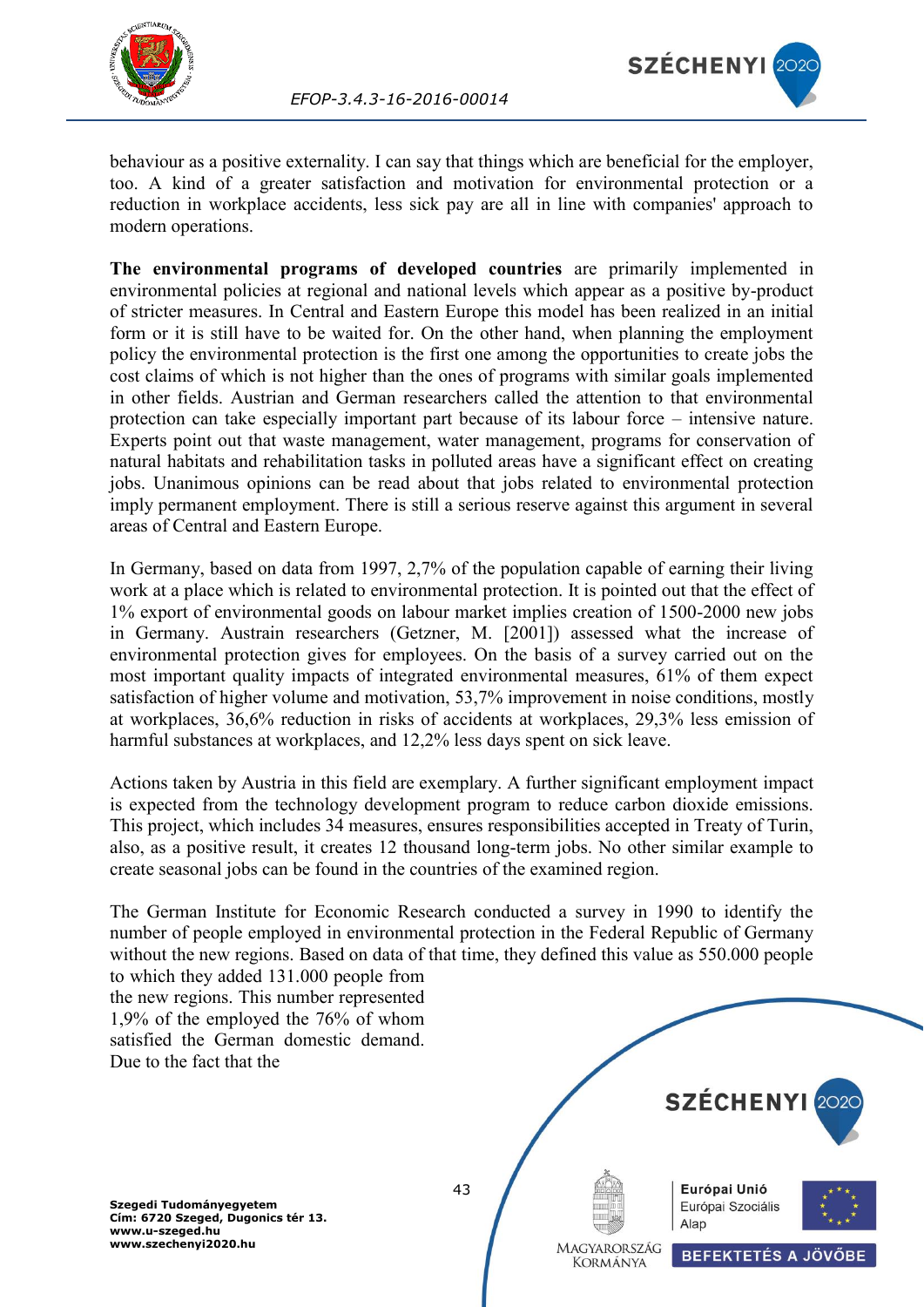



environmental market is getting mor export-intensive, this rate has decreased. The dynamism of the field was demonstrated by the fact that jobs of about 120,000 people were created in the decade preceding the examined date. (Kaiser, H. [1997])

In 1994 four institutions for economy research repeated this survey in a common research. (Ritt, T. [2001]) Based on the data, the environmental sector gives employment for the 2,7% of the employees. It is 650 thousand people in the Western regions, which means 2,3%, while it is 300 thousand people in the Eastern regions, so the environmental industry represents a share of 4,7%. It is noteworthy that nearly 40% of those employed in the environmental sector in less developed Eastern regions are engaged in environmental tasks related to rehabilitation and restructuring. 53% of them perform so-called direct environmental tasks, while 47% produce products for the environmental market.

The authors of the study estimated the number of those employed in environmental protection by the turn of the millennium. According to their calculations, the total number is 1.1 million in Germany, 785.000 in the Western and 340.000 in the Eastern regions. The trend showed an increase, but it did not reach the expected rate. There have been doubts in connection with he job creating force of environmental protection (Zwölfer, R. [1997], Burger, C. [1998]), though more and more experts support its positive effect.

<span id="page-44-0"></span>In the case of labor market effects, it is wrong to calculate only with the gross values as the stricter, though indisputably forward-looking legislative and market-conform environment can limit certain businesses to the extent that they cannot continue their activities. This situation may result in closing down workplaces, that is why it is necessary to point out that consequences can be drawn only from the balance.

<span id="page-44-1"></span>**Hungary** belongs to the top-ranking countries in the examined area. On the basis of a reasearch (Kiss K. [2000]), experts of the Institution for Environmental Management (KGI) drew the conclusion that the number of companies of significant environmental users in Hungary was around 2,500, and they employed at least 4,000 independent environmental experts. The number of people working in the environmental industry and services is estimated to 1,500. Altogether it involves about 5,500 employees. If we consider only the countries joining the EU (Analysis of the EU Eco-Industries… [2002]) the number of workers engaged with direct environmental protection is huge. 770,000 work in pollution management, 460,000 in direct operation and 310,000 in investments. Regarding sectorial distribution, 50% work with waste and 25% with sewage-water. In addition to Hungary, Poland and the Czech Republic should be highligthed.

However, I concluded from my researches that the job creating potentials of the environmental protection has not been recognised in the countries of Central and Eastern Europe. The more active involvement of governments, due

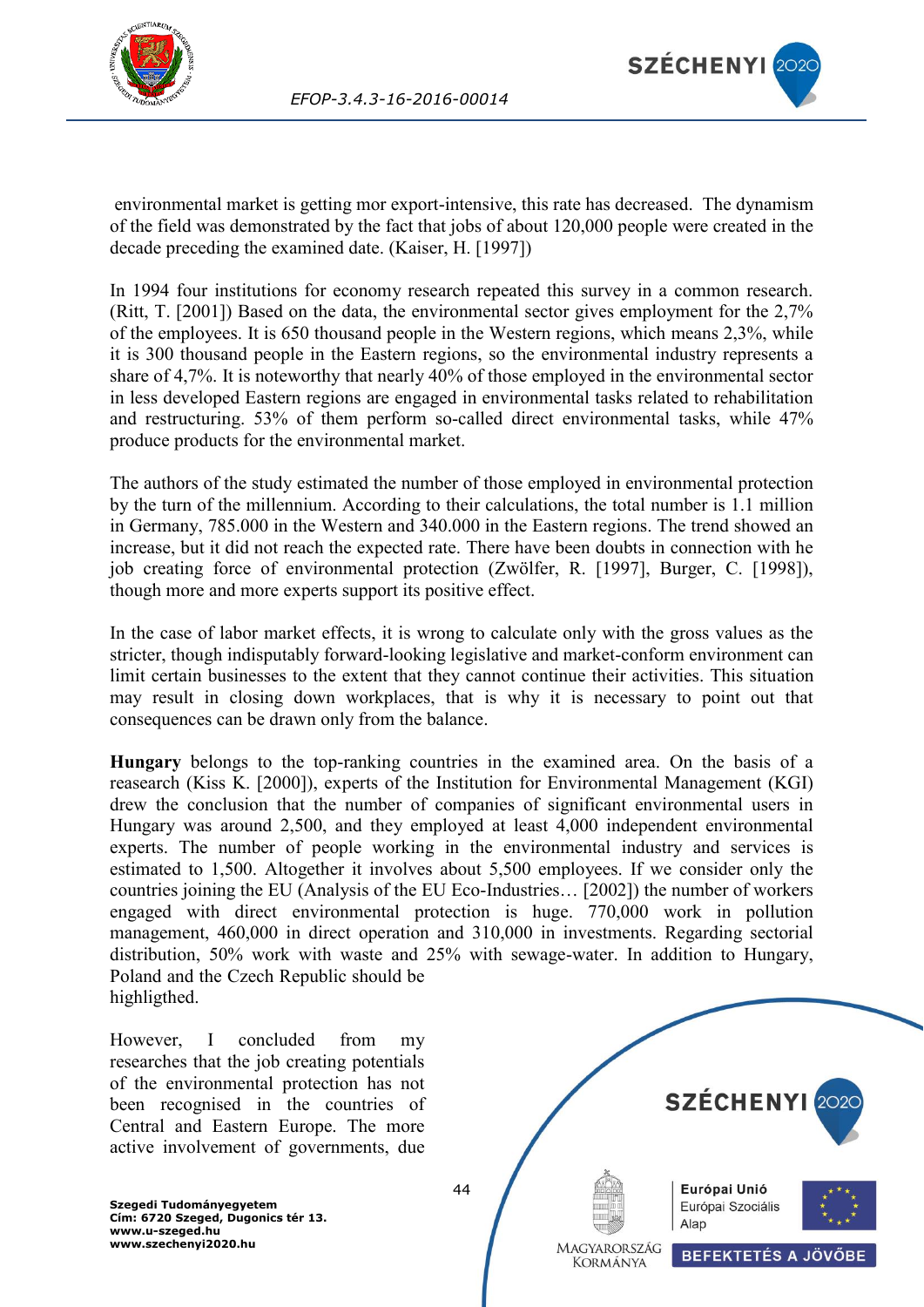

.



*EFOP-3.4.3-16-2016-00014*

to the compelling effect of EU directives, seems to be realized, but at the moment the fulfillment of minimum requirements is given priority over prevention, long-term thinking.

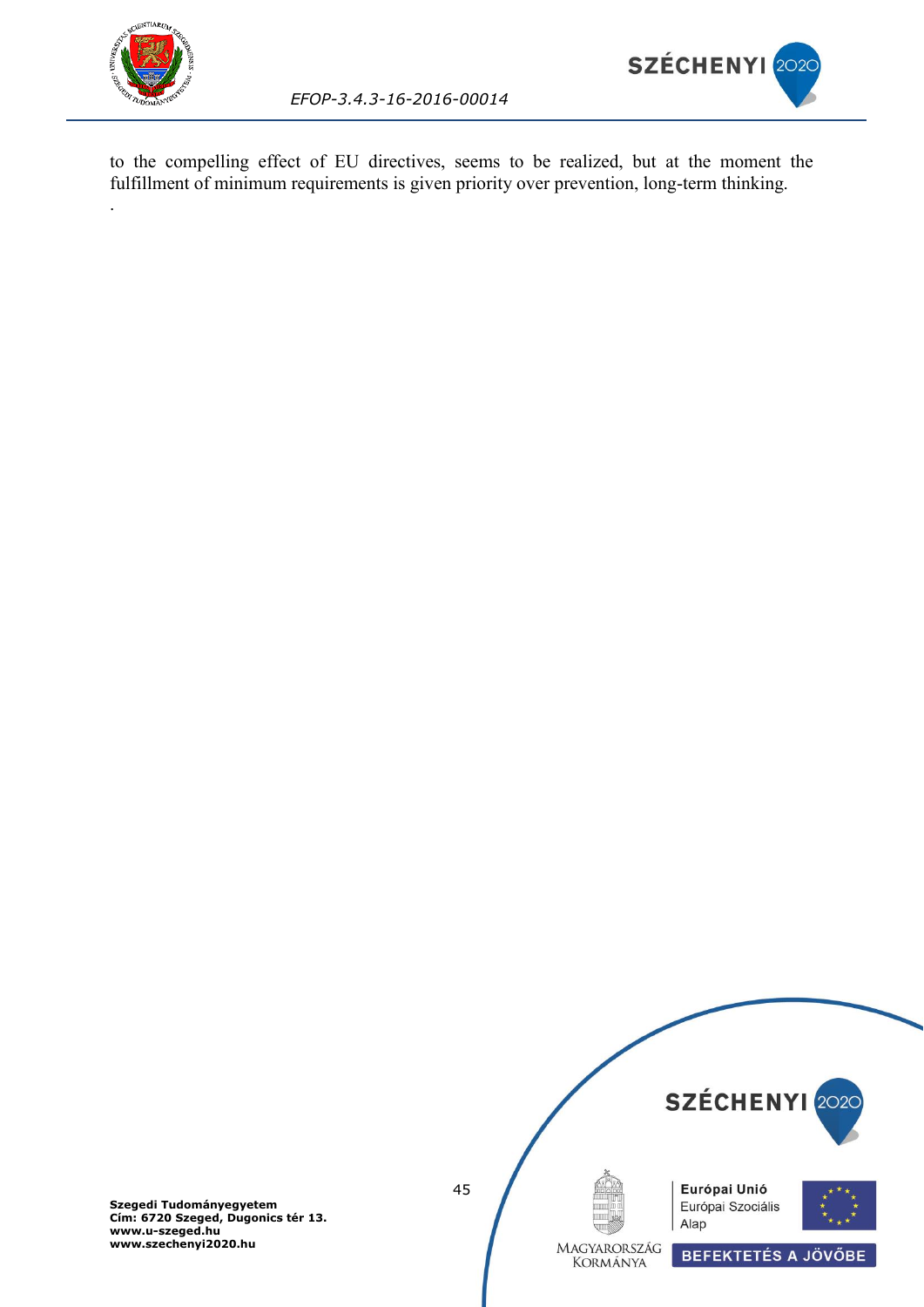



## **References**

- Analysis of the Size and Employment of the Eco-Industries int he Candidate Countries [2002], A Final Report to DG Environment, ECOTEC Research & Consulting Limited,UK,http://europa.eu.int/comm/environment/enveco/industry\_employment/eco tec\_candidate\_countries.pdf , 21.12.2018
- Burger, Christina [1998]: Beschäftigung durch Umweltschutz, 10/1998, Oktober, Wien, Österreich, p. 18-19.
- Getzner, Michael [2001]: Saubere Wunder, Wirtschaft & Umwelt, 2/2001, Wien, Österreich, p. 18-20.
- Kaiser, Helmut [1997]: Environmental market in Eastern Europe displays divergent growth says report, Water & Environment International, Volume 6, No 46, 1997. March, Redhill, UK, p.8-23.
- Kiss Károly (szerk.) [2000]: A környezetvédelem hatása a foglalkoztatottságra (összefoglaló tanulmány), Budapest, 2000. június.
- Ritt, Thomas [2001]: Gute Umwelt bessere Jobs, Wirtschaft & Umwelt, 2/2001, Wien, Österreich, p. 14-17.
- Szlávik János Valkó László [1997-A]: A környezeti szektor integrációs nézőpontból, Társadalmi Szemle, 1997. 11. szám, p. 81-94.
- Zwölfer, Renate [1997]: Umweltschutz schafft Arbeitsplätze Mythos oder Realität? Umweltschutz, 4/1997, April, Wien, Österreich, p. 10-15.

### **Questions to check understanding**

- 1. [What effects does environmental protection have on the labour market?](#page-42-0)
- 2. [What model can be adopted from Western Europe in order to increase the number of](#page-44-0)  [people employed in environmental protection?](#page-44-0)
- 3. [What results can be enumerated in Hungary?](#page-44-1)

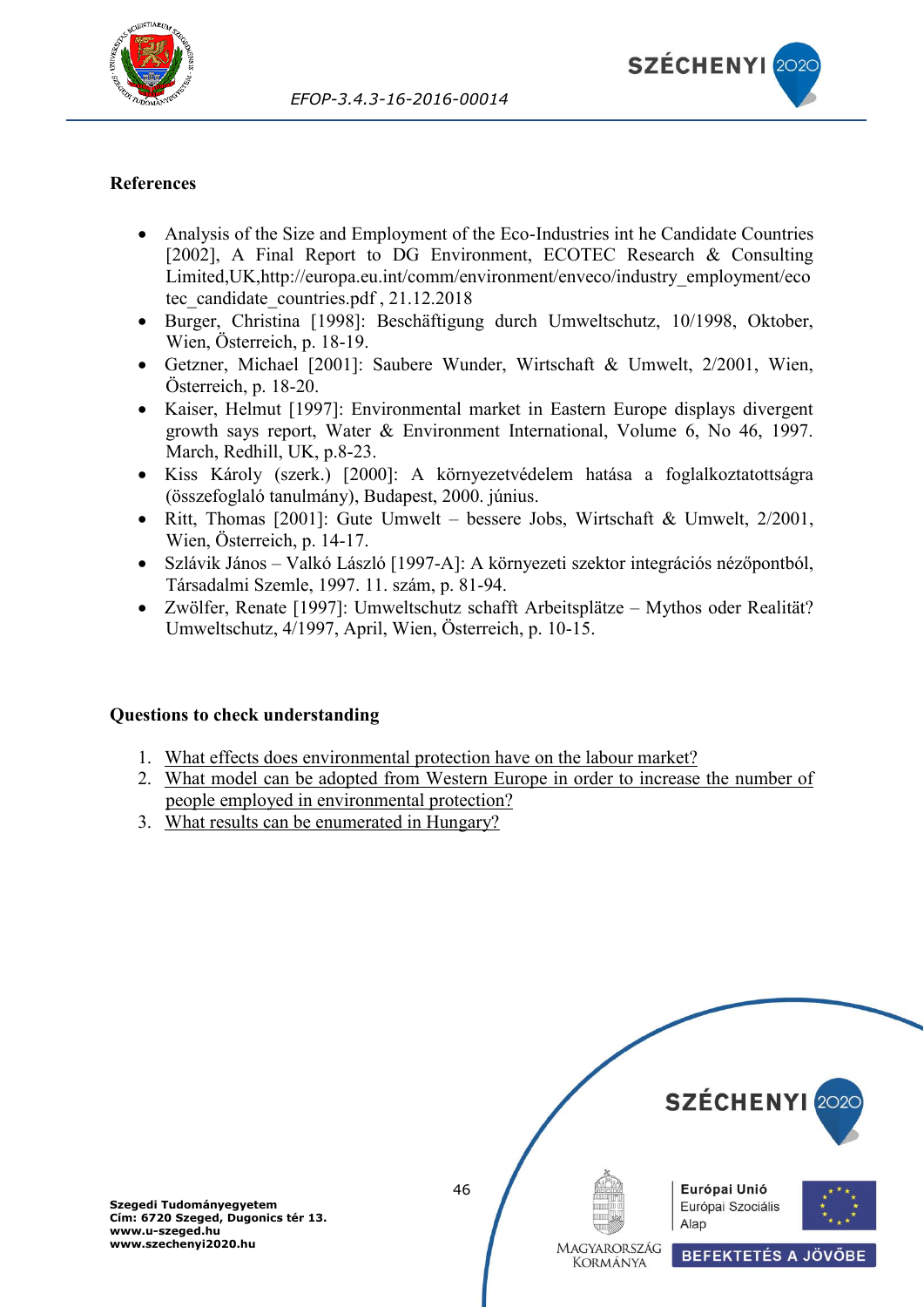



# <span id="page-47-0"></span>**9. Characteristics of the environmental market – economy rationalising effect**

Environmental activities **cannot be included in any classical sectors of the economy**. In some areas dynamic development can be expected the heart of which is the rationalising mechanism of the economy. Environmental market analysts point out that EU and national government determination also provides companies with a positive opportunity to deliver the expected environmental performance. If the legal regulation and the inspiring, motivating market background are presented, a 'win-win' situation can be formed which is beneficial for both the national economy and the wider region, as well.

From the point of view of the economy reaction, it is worth examing the acceptance of the application of additive and integrated environmental techniques and the extent of the burden and the commitment related to feasibility.

"On one hand, there is a claim to internalize harmful environmental externalities, as an organizing principle of consequent environmental policies, on the other hand, environmental regulation cannot lack the combination of "whip and carrot." (Valkó L. [1994]) In this way, the idea of companies specialized in the environmental market and that of the government engaged in the harmonization of their environmental interests overlap.

The goal of the environmental policy is clear since the efficient prevention cannot be substituted by any other subsequent compensating, restoring technology. However, the role of the additive environmental technique is indisputable in the economy. Its processes, measures are well-defined and described. Their most important characteristic feature is that they are attached to the production processes supplementing it, but they do not cause any important changes in the main process, thus reducing the residues of products and processes, which burden the environment, or releasing the materials in a less damaging form which is easier to control. The typical forms include filters, flue gas cleaning processes, catalysts, and so on.

In the absence of motivation, the economic sphere only shows willingness to use it if it is required by law or the society puts pressure on the emissioner. The counterarguments of the companies include the fact that the equipments mounted subsequently or as an accessory appear as an investment item, and their operation also means a cost that has to be incorporated into the price in some form. (Zsótér B. – Császár V. [2013]) This opinion is typical to Central and Eastern Europe, and the market does not always accept it, so the company which

undertakes more protection than what is compulsory can find itself less competitive. I would like to note that this corporate fear is exaggerative, in most cases the specific plus cost ratio is not as much as it is predicted. Other companies in the market generally take the necessary environmental measures because these are compulsory for them, also their

<span id="page-47-1"></span>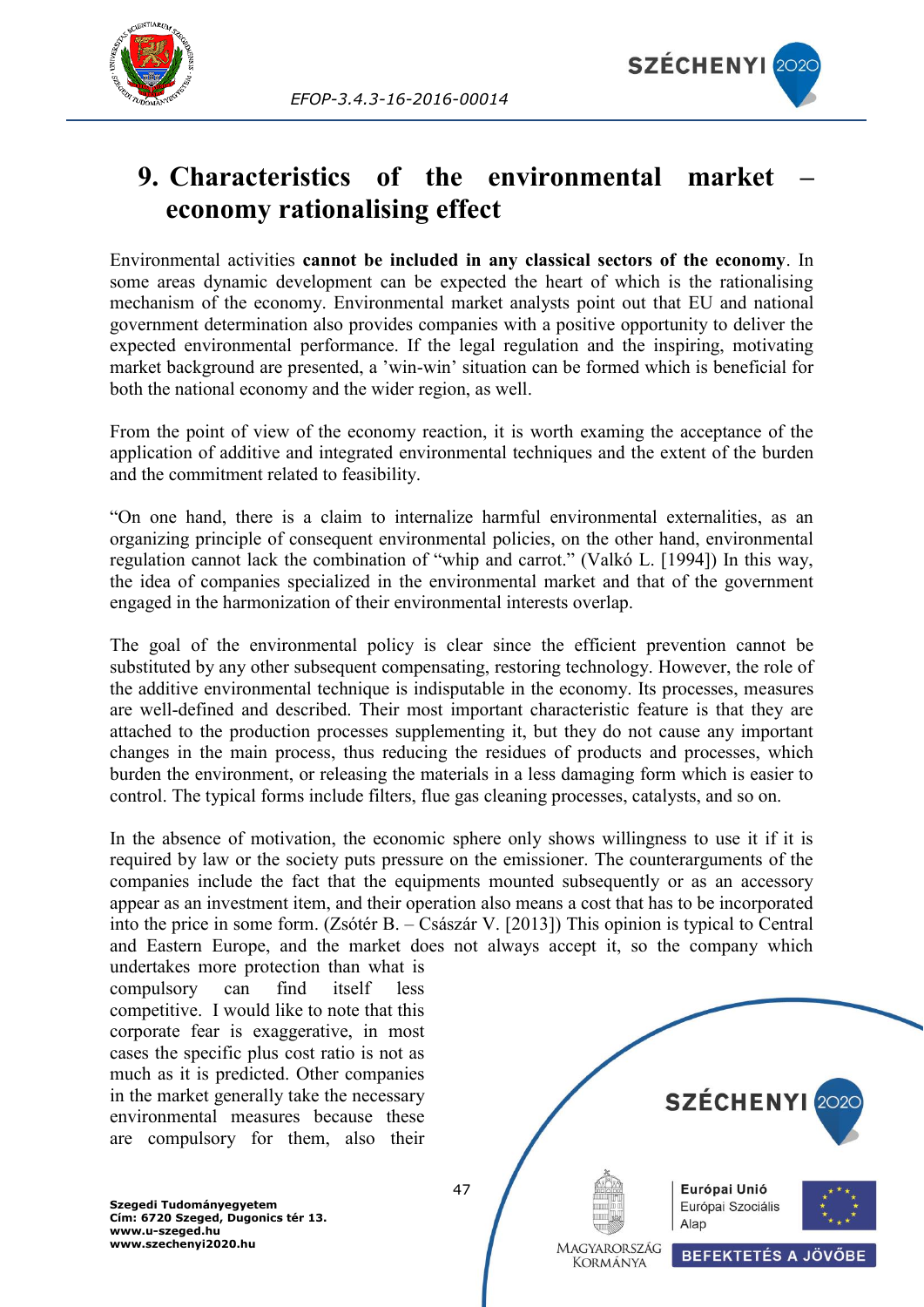



reputation can become unfavourable compared to their rivals. Examining the processes from a different aspect, solutions which exploit and load the environment less imply reduction of costs in the fields of the use of materials and energy, waste management etc., so they are appealing for the companies. It is necessary to size up the situation when making decisions, the impetuous manager attitude, which sees only the expenses, can cause real loss for the business.

<span id="page-48-0"></span>In case **of integrated environmental techniques**, it is an essential requirement to eliminate or to reduce the drawbacks of additive techniques. (Wolf A. [1996]) The definition of the integrated environmental techniques is being formed, however, some of its features or criteria can be regarded as uniform. The problem can also be investigated from a productionintegrated and product-integrated side, but in both cases the following are formulated:

- transition to production processes that need less energy and financial sources,
- more economical energy management due to the use of waste heat,
- primary recycling and the regulated implementation of material flow within the process,
- reduction of residues, possibilities for further utilization.
- substitution of environmentally harmful substances with less polluting ones,
- exchange processes with ones that burden the environment less,
- encouraging re-use and further utilization.

Disregarding geographical areas it is true that the purchase of intensive techniques usually needs more resources than the one of additive techniques. It relatively rarely happens that an investment of such an extent is realized purely for environmental reasons. However, it has to be added that development of the environmental industry, its innovative force imply such a positive effect that – built in the new technique or technology – involves environmentally friendly solutions, thus bringing about advantages in the competition. The additive and integrated techniques are not alternatives for each other. When optimizing the processes and the products ecologically in most cases only the joint application of these two solutions can be effective. The technical-technological background behind these two concepts appears as a paradigm shift in environmental engineering in the countries of the region under review. Now, we are witnessing the shift from the attitude concentrating on waste to the resource-oriented view. Its intensity and development level vary from region to region.

Introduction of new techniques and technologies involves a lot of transition costs for the companies, which most often include license fees, research and development expenditures, the cost of obtaining information. A number of material and energy rationalization programs can be implemented through central support. Their authorization procedures are also simpler,

as they are standard techniques that has already introduced somewhere else. In contrast, the integrated techniques require significant resources since they are not about simply mounting a supplementary part but a radically new technique or technology.

**Szegedi Tudományegyetem Cím: 6720 Szeged, Dugonics tér 13. www.u-szeged.hu www.szechenyi2020.hu**



48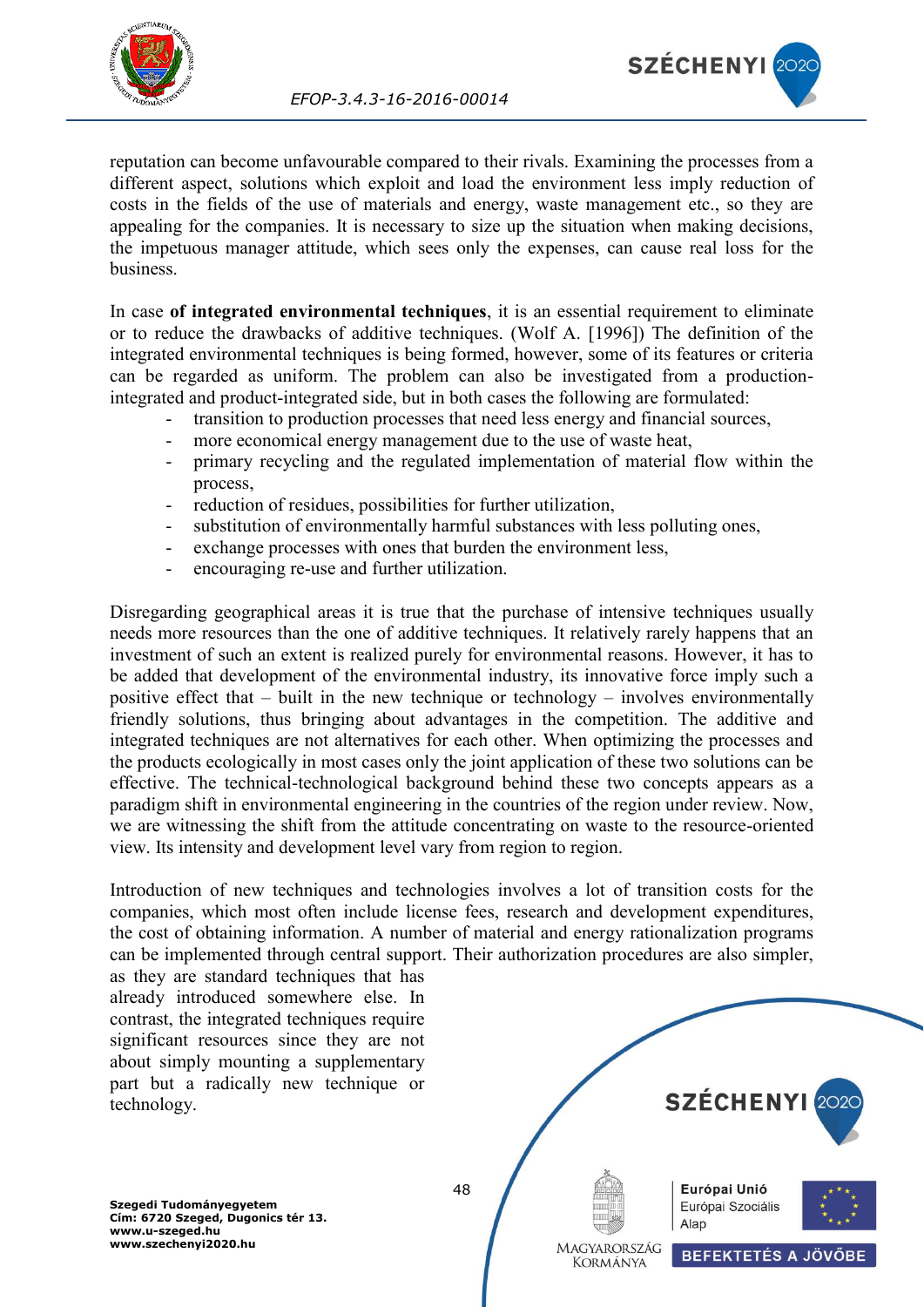



The other cost element that appears is a set of adaptation and conversion costs. Examples include the cost of education, which depends on the difference between the existing technology and the new technology. If the new technology changes the production processes significantly, its adaptation to the old technology (eg. elimination of the bottleneck, application of a new inventory method), changes in certain basic materials or semi-finished products, or perhaps the appearance of new waste puts the business in a new situation.

The risk of the integrated environmental technique, technology to be introduced is higher since it is not a proven equipment or method. The "teething troubles" of the equipment and the probability of its failure are less known, therefore the risk of loss of production has to be taken into account as the production and service process also stops when the integrated technology stops. Due to the doubts that have arisen, the ability to receive integrated techniques is often low and companies should be encouraged by reference projects and funding.

It is also worth considering how long a process or product introduced for environmental protection purposes can be considered as that one. As an example, I refer to unleaded petrol, which has been introduced as an environmentally friendly version. Today, in Hungary only unleaded petrol is sold so this product has been taken into the category of common goods. A new question is whether it has to be taken into account when considering the elements of the environmental market.

I have already referred to the fact that in some cases **the efficiency of cross-border environmental investments** may be higher for both the investment site and the investing country. I will explain this in the following section, so we should talk about regional disparities, conflict zones.

The literature closely follows the modified or new market opportunities resulting from the interregionalization and globalization of environmental issues. The process of internationalization can be observed in case of environmental programs too, while in implementation, in addition to the development of tools, the importance of the role of financial funds that encourage the introduction of a technology is increasing, as a result, the weight of cleaning and control tasks is transferred to prevention. It can be realized to a different extent in case of countries with different levels of development, since shift to a relatively modern technology from an old one is a great advance – mostly in Eastern Europe -, however, the developed world appreciates only "the future technology". As a result, formation of the environmental market structure in Eastern Europe and in some countries of Central Europe will be similar to the earlier structure of the European Union, while in the developed

world there is a kind of restructuring towards integrated, intensive solutions. At the borders of the regions, we often find different indicators, measurement technologies, significant attitudinal differences (eg. Finland and Russia), but especially for smaller countries, the only sustainable solution is to reduce the differences and to develop harmonized

<span id="page-49-0"></span>SZÉCHENYI 202 49 Európai Unió Európai Szociális Alap MAGYARORSZÁG **BEFEKTETÉS A JÖVŐBE KORMÁNYA**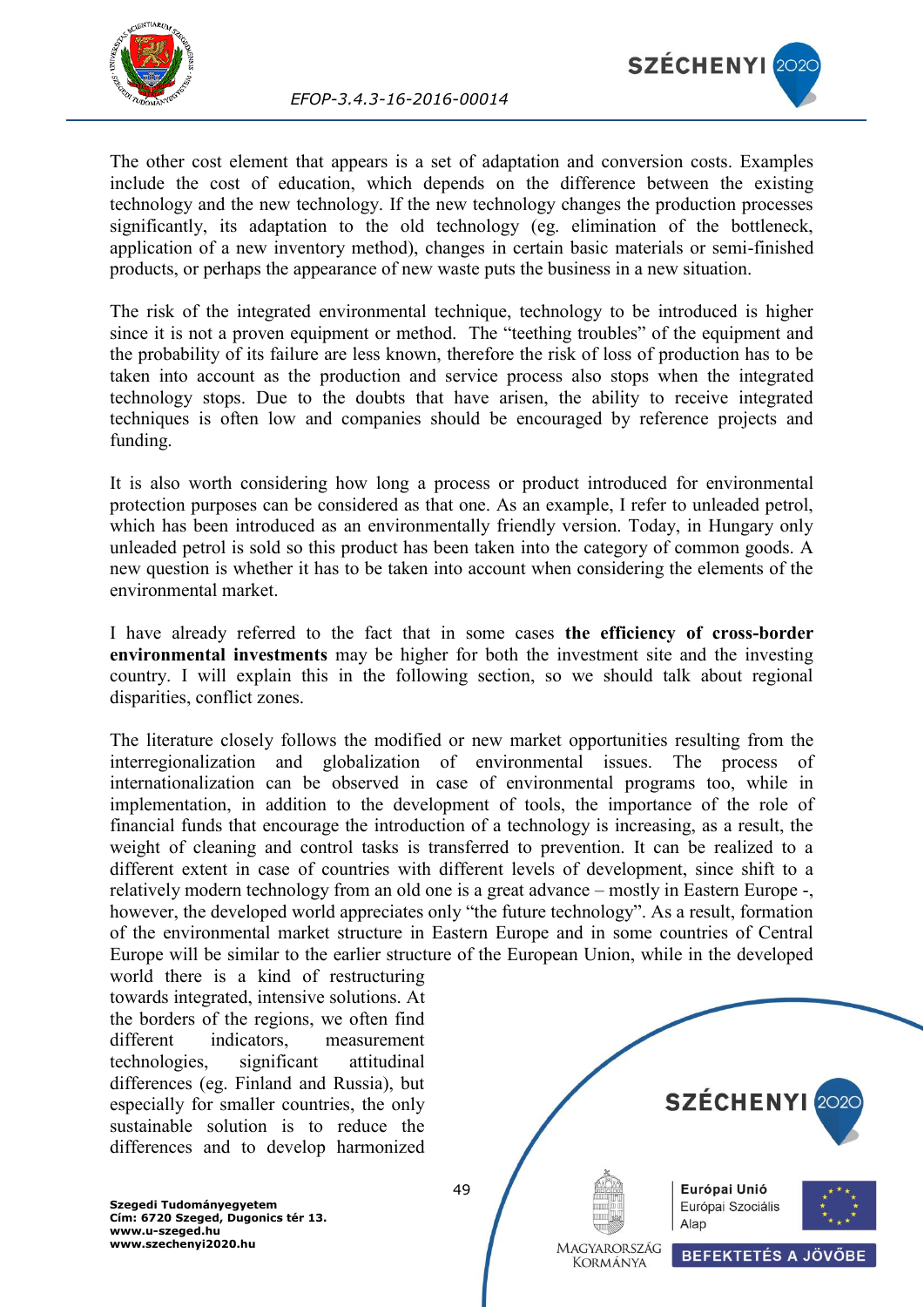

*EFOP-3.4.3-16-2016-00014*

common development solutions by this. In the transforming countries of Central and Eastern Europe the process of eliminating conflicts between the short-term interests of the economy and the long-term interests of the environment has already started, of course, with different intensity and methods per country.

It is desirable to develop a vision in which different regions with different socio-economic backgrounds do not develop as subordinates to each other, but in an intensive division of labour, that is, in harmony with each other. Territorial inequalities are diminishing, regions and countries are the main drivers of development, creating the opportunity to catch up with the European integration processes in close cooperation with cross-border regions and encouraging their involvement in the circulation of pan-European cooperation. In this, the conflict zones with the countries with significantly different levels of development play a prominent role.

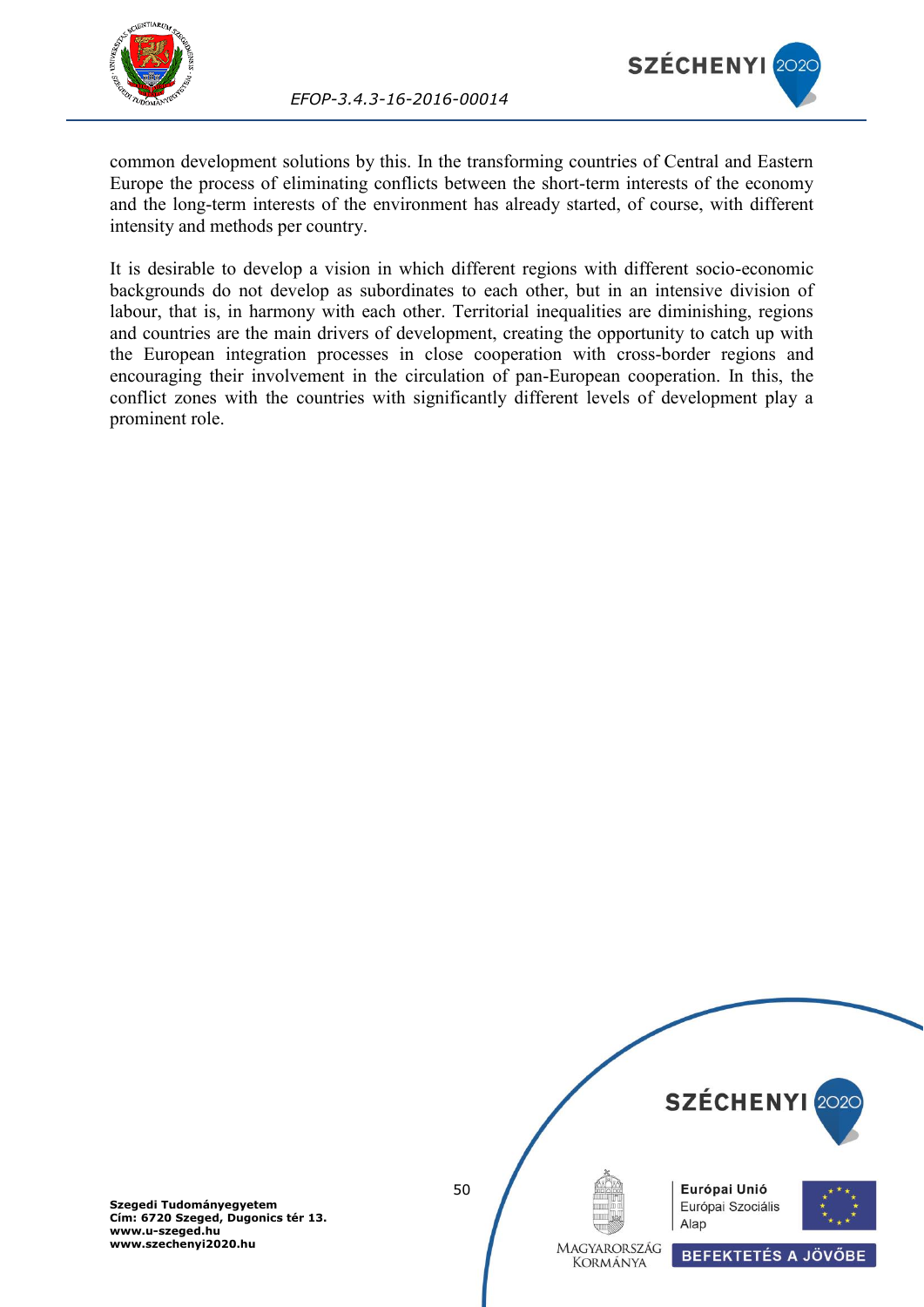



### **References**

- Valkó László [1994]: Kísérlet a környezeti piac meghatározására (kandidátusi értekezés), Budapest.
- Wolf A. [1996]: Környezeti piacok Kelet-Közép-Európában, Környezetvédelem, IV. évfolyam, 1996/2. szám, p. 9-10.
- Zsótér Brigitta Császár Vivien [2013]: Examination of the socio-economic effects of a large food company in the South Hungarian plain on a given settlement. In: Ubreziová I, Horska E (szerk.): Modern Management in the 21st Century: Theoretical and practical issues. Nitra: Slovak University of Agriculture, 2013. p. 359-385.

### **Questions to check understanding**

- 1. [Explain the economy rationalizing effect of the environmental market!](#page-47-0)
- 2. [How can the economic sphere be motivated for environmental consciousness?](#page-47-1)
- 3. [What does the use of integrated environmental techniques mean?](#page-48-0)
- 4. [Why can cross-border environmental investments be useful?](#page-49-0)

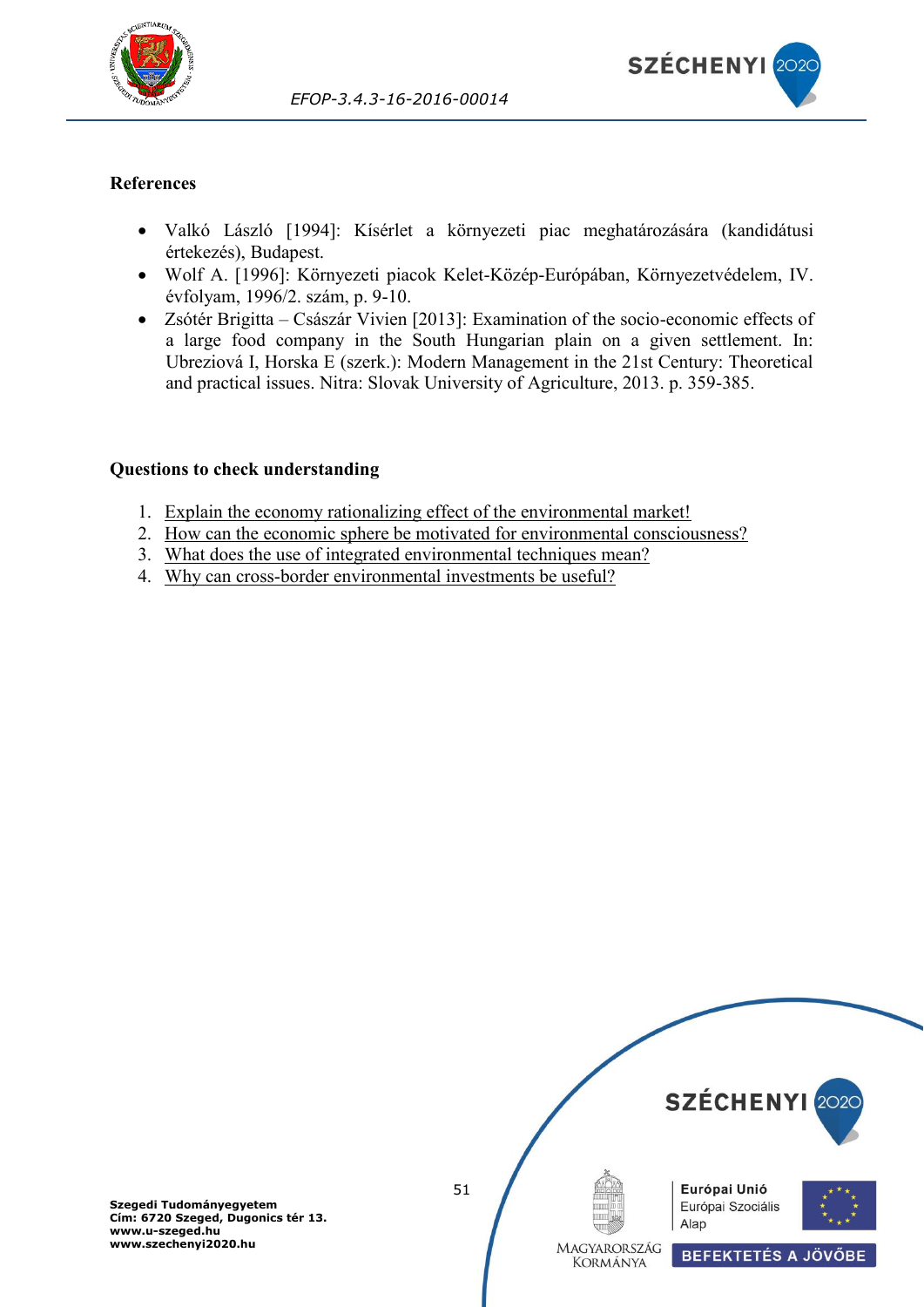



# **10. Dynamizing factors of the environmental market – direct involvement of the state and legal and economic regulation of the environmental market**

In the previous chapters I described the most important characteristics of the environmental market. We can read in numerous publications and studies about the dynamism that characterizes the environmental performance of the developed countries. The terms and conditions of the interpretation of the environmental market as an independent economic sector were formulated together with some characteristic features that distinguish it from the development of other markets and the movements there. In this chapter I am introducing its major dynamizing factors in which the developed countries have achieved serious results so the opportunity to adapt them is given.

Regarding the environmental market **some basic components** have to be mentioned that have an impact on its dynamism:

- <span id="page-52-0"></span>- it is one of the economy sectors that produces the fastest increase,
- the motivating effect of innovation is outstanding,
- it has significant external effects on other sectors and consumers too,
- its products and structure are mainly influenced by the political willingness and state involvement.

It can be stated that this market is relatively full in the developed countries, while the countries of Asia, South-America and Central and Eastern Europe can be considered the important receiving markets in the future. Here, the most frequent fields are the water and sewage-water treatment, also waste management. Mechanisms of financial support provided by the developed countries and international organizations (they return more efficiently for the investing country, too, than the same investment in its own territory) have a great part to exploit this market potential, depending on the economic development of the countries in the Eastern European region and the acceptance there. (Zsótér B. – Tóth A. [2014])

In less developed countries private businesses still do not take an important part in quick formation of the environmental market and its efficient operation. There are two factors that fundamentally limit the extent of their involvement. The first one is the lack of capital and the lack of developed environmental market mechanisms. The capital prefers investments with quick return (environmental investments are usually not like that), so they tend to reduce investments of this kind. (Pausits Attila [2001]) The other reason is the absence of companies,

service providers with appropriate experience, experts and technologies in the field of environmental protection. That is why it can happen that even if there is some resource to solve a problem, they have to find a foreign company that works much more expensively.

<span id="page-52-1"></span>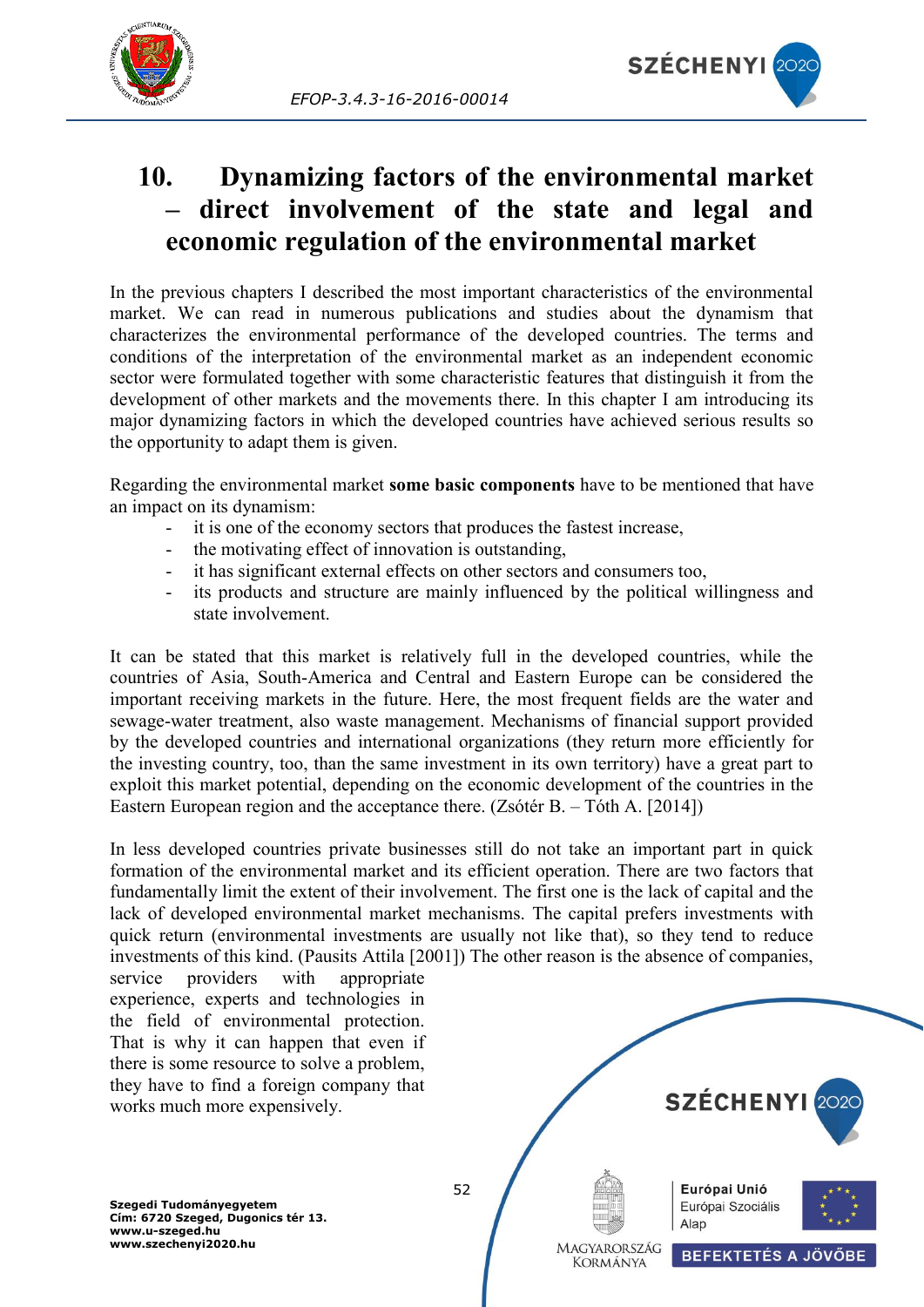



In this chapter we always have to keep in mind that Central and Eastern Europe has a different culture, historical background, heritage and mentality. The general context of the environmental market cannot be regarded as evident, and in the transition countries of Central and Eastern Europe, the process of eliminating the contradictions between the short-term and long-term interests of the economy (of course, with different intensity and methods per country) has begun.

In this present state, the sector in Central and Eastern Europe is not suitable to satisfy the environmental needs to a greater extent and more efficiently, and having it as a basis it cannot enter new markets in Centreal and Eastern Europe.

<span id="page-53-0"></span>In the same region, it can be seen as danger that, **due to the underdevelopment of the environmental industry**, compliance with increasingly stringent regulations and needs is primarily a demand for the economies of developed countries. This means that the interests of the national economy are less than expected.

The direct involvement of the state is very important. The development of a market economy, the existence of market conditions alone and automatically do not solve the environmental problems; state interventions are not indispensable.

The state activity and involvement has an important effect on the environmental protection, also on businesses and institutions that are engaged with development and production of environmental techniques or with providing environmental services. Due to the market feature, supports of smaller volume are more typical which are rarely supplemented with orders of a larger volume. This situation requires huge flexibility and considerably solid capital from the businesses, that is why a large part of them cannot preserve their competitiveness in the changing market. From the demand side, legal regulations and the lawabiding behaviour of businesses can be regarded as motivating factors, also the combination of the suction, inhibition and flow mechanism that can move the situation away from the deadlock. The condition of its operation is that it can influence the entire economy beyond itself, including social processes, as well. According to the terminology, inhibition means that materials, energy, products should be prevented from leaving production and consumption processes too early. It has to be realized within rational limits. Regulations help suction and flow to channel the generated side-product, waste out of the system, not allowing them to remain uncontrolled or to accumulate in an environment damaging way. Further utilization, waste collection, management and disposal play important roles in this process. Most of the processes have a regional effect, so the role of co-operation is getting more and more significant. Only a part of the activities can be carried out on purely market basis, in other

cases the key to success and efficient solutions is the extent of involvement of the state or the local authority. There are a lot of good and unacceptable examples for it in Central and Eastern Europe. For example, efforts of Austria prove that there can be results in areas – meaning collection of paper waste, its utilization as a secondary raw material, etc.- that are

SZÉCHENYI 202 53 Európai Unió Európai Szociális Alap MAGYARORSZÁG **BEFEKTETÉS A JÖVŐBE KORMÁNYA**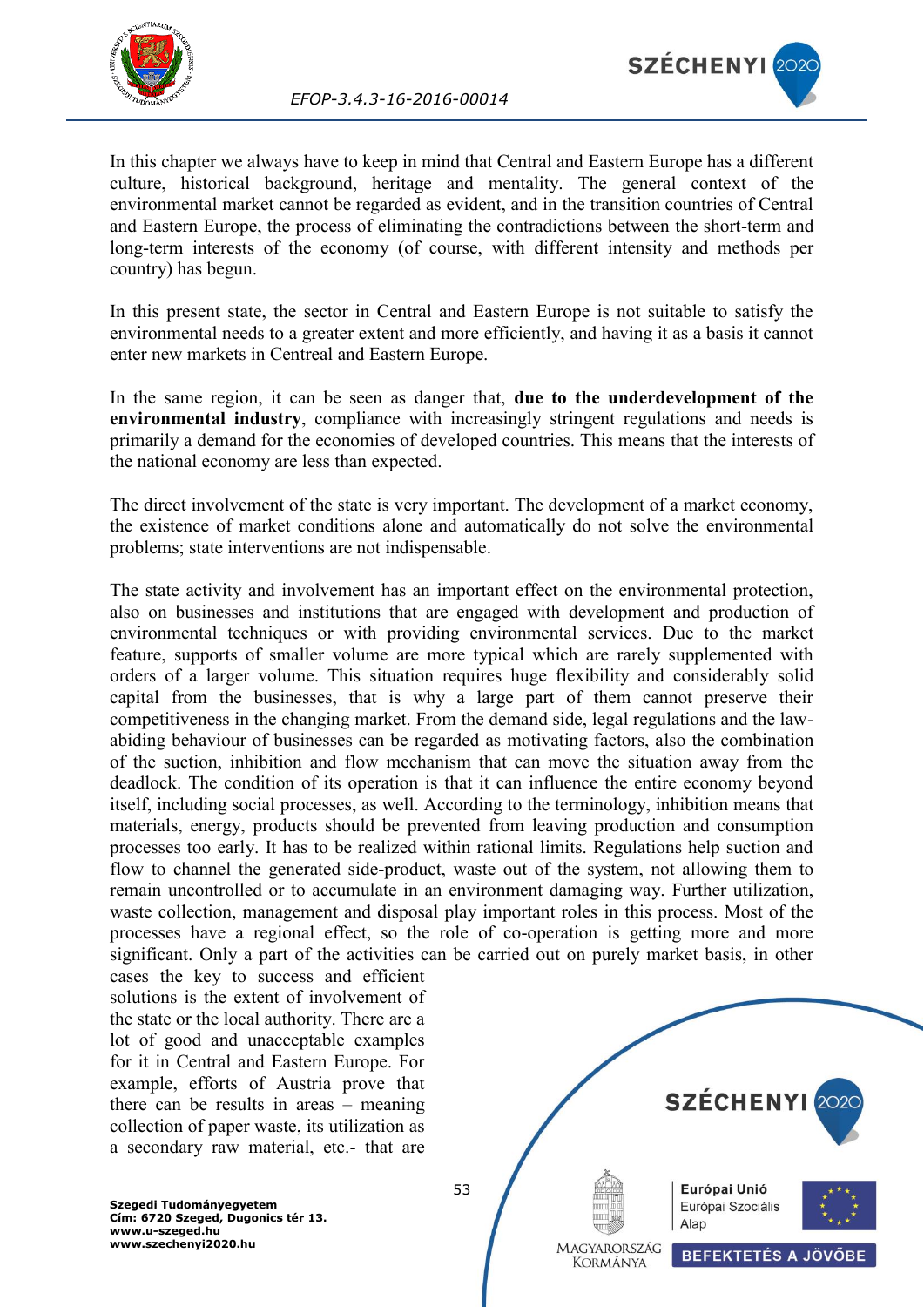



not efficient in other countries, mostly in Eastern Europe.

Due to recognized positive externalities of the environmental protection, judgment of the environmental market in Central and Eastern Europe has changed into a favourable direction, its dynamizing effect can be felt in legislation, regional developments, in the labour market and in other innovative processes.

The above is supported by a study of Tübingen (Valkó L. [1998]), which estimates that 45% of Western European environmental technology companies survive 5 years and only 35% will stay on their feet after ten years. They also state that the condition of survival is that the enterprise can encompass the entire market vertical from design, analysis, consulting, execution, operation, servicing to aftercare. The business risk of dealing with only one activity is relatively high. The position and the long-term existence of service providers, which mean oversupply, in the environmental market are of higher risk than businesses presenting intensive environmental techniques or technologies. The condition of survival is the adaptation to the regional and local conditions in which the role of eco-marketing is outstanding. In this context, the importance of state involvement and the stimulating effect of measures to trigger demand are also formulated. There are regional programs not only in the European Union but in the conflict zones, including the borders of Central and Eastern Europe. The regional attitude is supported by the fact that the countries of Eastern Europe, especially the pre-accession countries, are trying to develop their national environmental policies, their environmental economics and their development programs at a high speed, as their backwardness is significant.

| The thematic action programs of type -11, and its cost claims (urait) (2002) |           |           |           |                                                            |
|------------------------------------------------------------------------------|-----------|-----------|-----------|------------------------------------------------------------|
| Name of                                                                      |           |           |           | The total cost of the period 2003-2008 from central budget |
|                                                                              | $%$ (mFt) |           | (mFt)     |                                                            |
| 1. Urban environmental quality                                               |           | 1.626.561 | 900.647   | 29.3%                                                      |
| 2. Protection of our waters and their sustainable use                        |           | 1.095.875 | 680.100   | 19,7%                                                      |
| 3. Climate change                                                            |           | 961.273   | 262,575   | 17,3%                                                      |
| 4. Environmental health and food security                                    |           | 682.273   | 386.757   | 12,3%                                                      |
| 5. Quality and use of the rural area                                         |           | 541.752   | 245.046   | $9.7\%$                                                    |
| 6. Waste management                                                          |           | 363,000   | 94.817    | 6,5%                                                       |
| 7. Biological diversity and landscape protection                             |           | 181.166   | 106.706   | 3.3%                                                       |
| 8. Environment security                                                      |           | 64.527    | 61.677    | 1,2%                                                       |
| 9. Raising environmental awareness                                           |           | 40.577    | 32.612    | $0.7\%$                                                    |
| Alltogether:                                                                 |           | 5.556.820 | 2.770.937 | 100.0%                                                     |

**Figure 2**

### **The thematic action programs of NEP-II. and its cost claims (draft) (2002)**

Source: NEP-II. and its cost claims (2002)

Hungary compiled a thematic action program and planned its cost claims in the National Environmental Program-II that shows the state of that time (Figure 2) on the basis of which the harmful effects of urbanization and water protection require most of the costs. These two problematic areas are typical to the Central and

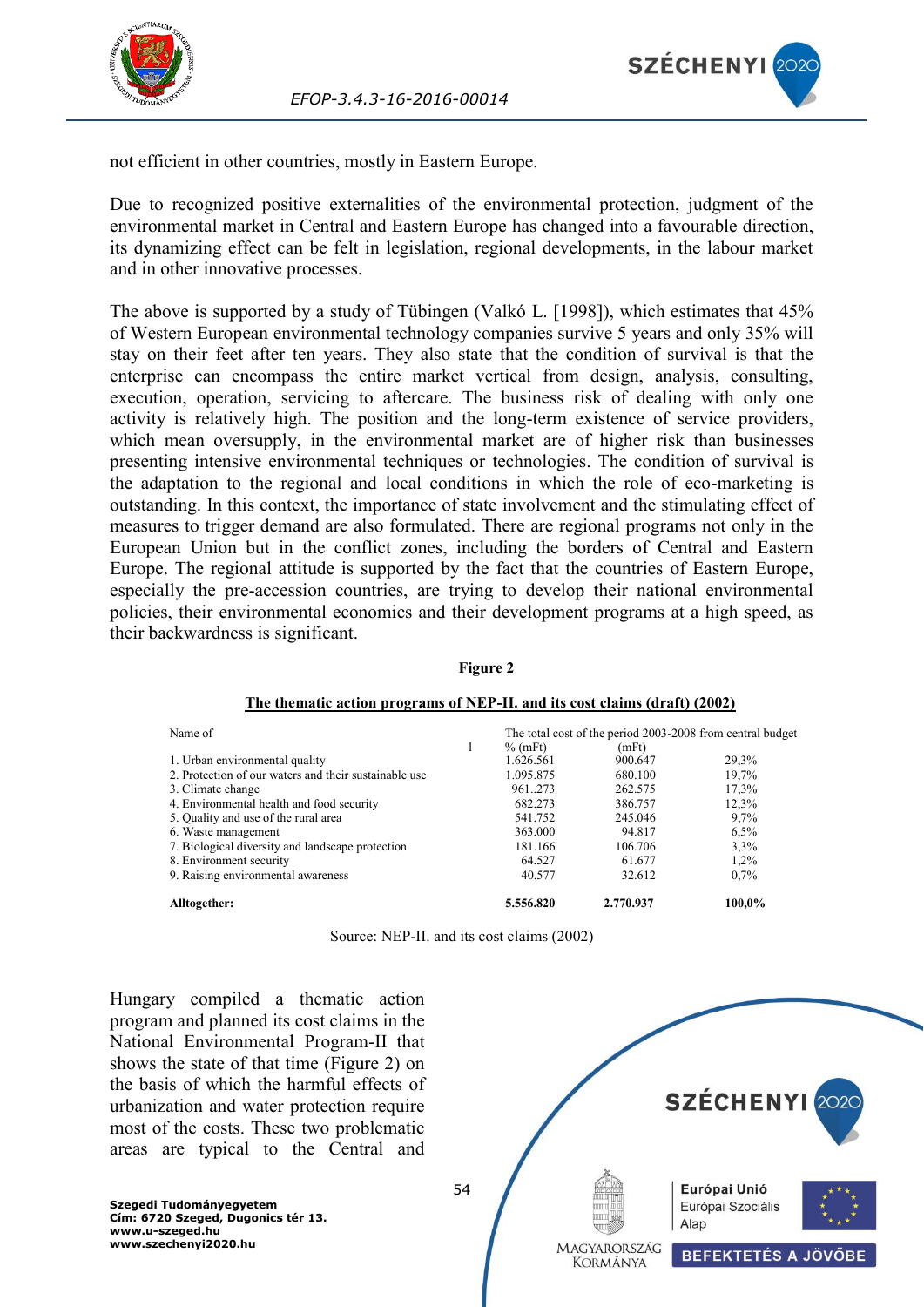



Eastern European countries. The technical-technological side of the solution is given, what hinder its implementation is the lack of sources.

It is worth seeing that what resources Hungary – as a pre-accession country that time – planned to realize its expenses. I think the proportions were similar in the other pre-accession countries, too. The situation is completely different in case of other countries since the rate of the EU-funds is considerably smaller. The rate of sources from the central and local council budgets exceeded 60%, the EU contributed with 13,9% and then came the most problematic own share. (Weiterhin großer Nachholbedarf [2003]) In case of countries that have not joined the EU, today the sctructure shows similar proportions and problems.

The **frequently typical** 50% of governmental source rate and 10,2% local council rate together show the importance of the state involvement. Interestingly, the prognosis, which also gives equal opportunities to small, medium and large enterprises, seems to be contradictory to the one described above. My assumptions are supported by the available data and ratios. In case of Hungary, in addition to the values projected to the GDP in the period of accession to the European Union, the framework for spending on environmental protection increased and then reached a balanced level. Though it is the case only one country but its structure can be seen as desirable. Water and wastewater issues are a major problem when examining the division of the backward sector. For Hungary, information on proportions can be obtained from the Environmental Development Plan. Other issues have to be considered too but Hungary has to solve this urgent problem (related to sewage-waters) by 2025 in compliance with the regulations of the European Union. There is a debate about its realizability, but I believe that it can be realized. Other countries in the region are also struggling with this problem, but everybody can see that our long-term future can be jeopardized by postponing the task.

Here, I also state that, in addition to the role of national governments, the role of larger regional (here the EU) governments should be increasingly determined in order to achieve a common, effective goal.

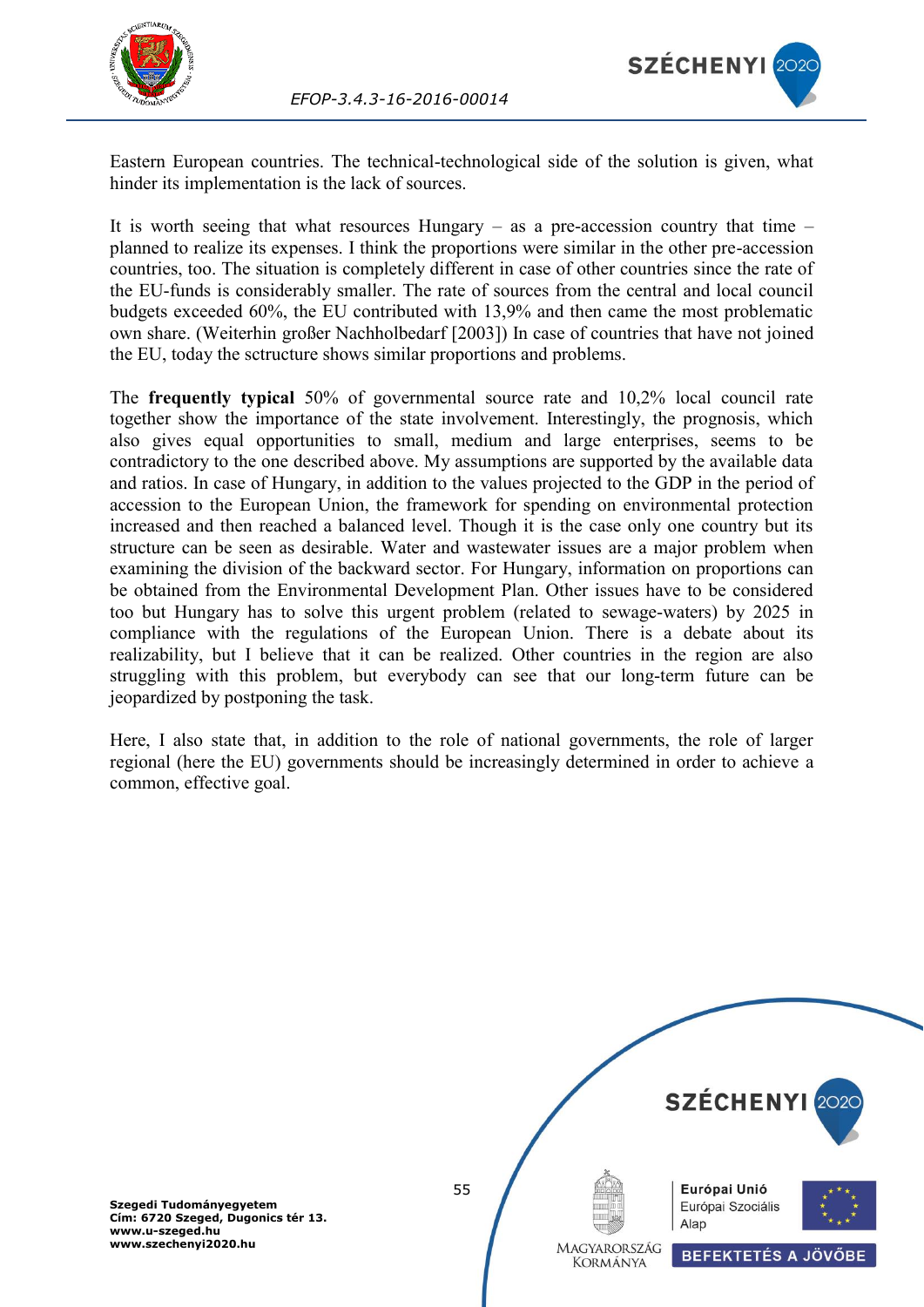



## **References**

- Pausits Attila [2001]: Neue Technologien im Verkehr, A3 Umwelt, Vol.14, 10/2001, Wien, Austria, p. 16.
- Valkó László [1998]: Környezeti ipar és szabályozás, osztrák esettanulmány, ÖKO, IX. évfolyam, 1998. 3-4. szám, p. 50-72.
- Weiterhin großer Nachholbedarf [2003], Umweltschutz 1-2/2003, Wien, Österreich, p. 24.
- Zsótér Brigitta Tóth Anikó [2014]: Examination of statisfaction related to investments (2006-2011) accomplished by the local council in Abony, Analecta Technica Szegedinensia, 2014. 1. szám, p. 33-37.

## **Questions to check understanding**

- 1. [What factors have an effect on the dynamism of the environmental market?](#page-52-0)
- 2. [What dangers can be mentioned in the countries of Central and Easter Europe?](#page-53-0)
- 3. [What resources can be used to finance environmental investments?](#page-52-1)

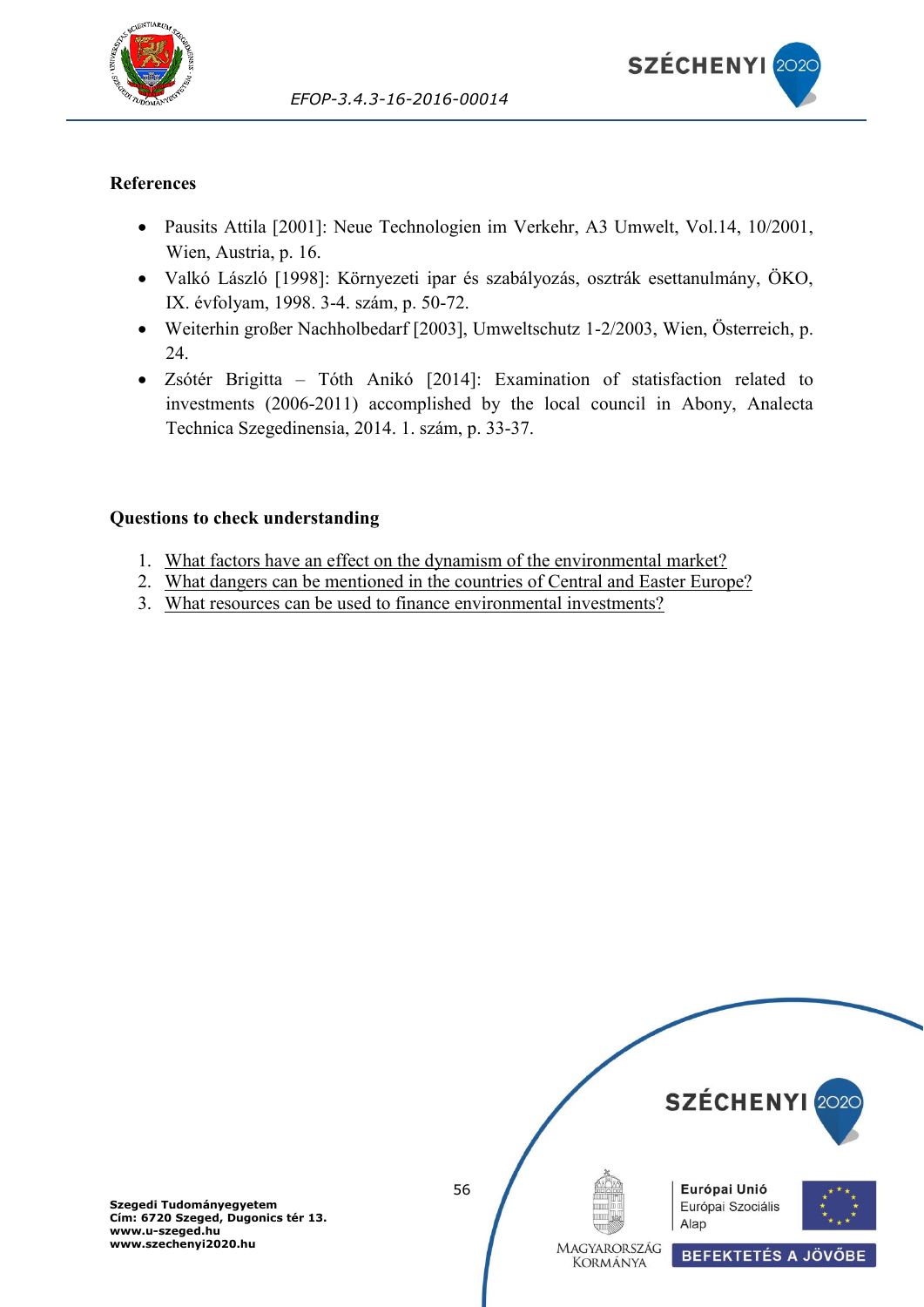



# **11. Dynamizing factors of the environmental market – the involvement of the financial sector, the corporate enviromental management of the company, and the environmental activity of the population**

The specialized literature mentions eco-banks that have been elaborated only theoretically so far. In practice co-operation between the industry and certain banks, spread of referential projects are less typical to the Central and Eastern European region. The possibility of receiving foreign preferential loans and their availability can be a catalyst for future cooperation. This process is supported by the above-mentioned fact that regarding its environmental effect, the capital invested in the less developed region shows a more efficient return than the one invested in a developed region, also due to the geo-political position it has a benefitial effect on the environmental conditions of more developed countries.

The following example is remarkable. Reduction of the sulphuric content of diesel fuel from 0,3% to 0,2% can result in a profit/cost ratio of 14,3-20 at the national economy level. The spread of vehicles with regulated catalysts ranges to cost/benefit ratio of 1,2-3,3, and the development of noise reduction solutions for cars is 1.6 times, while the noise reduction pathway solution can achieve up to 3 times the profit/cost ratio. The study sees these values especially realistic for countries starting from a relatively low level of development, like the Eastern European countries, for example. The same article points out that in Austria or in the Federal Republic of Germany a 50% increase in environmental costs would increase corporate costs to a lesser extent than a 2.5% increase in wage costs along with contributions, as savings achieved through environmental investments can reach 35%.

A special area of capital import is the establishment of environmental institutions, the environmental industry. Having known the success achieved in the developed countries, it is getting more important role in the field of intensive environmental protection. This interest is remarkable with regard to the development of the region which has to be taken into consideration by the involved countries building it into their economic policy.

<span id="page-57-0"></span>**Banks** generally strive to provide as much credit as possible because of the fact that the evaluation, and thus the associated costs, may be smaller. Small and medium enterprises are often undercapitalized so it often happens that they are excluded from the money market as the amount disbursed is usually capped at % of the company's equity. Because of the

recognized positive externalities of the environmental protection the attitude towards environmental market in Central and Eastern Europe is changing to a favourable direction, its dynamic effect can be felt in the legislation, in regional developments, in the labour market and in other innovative processes.

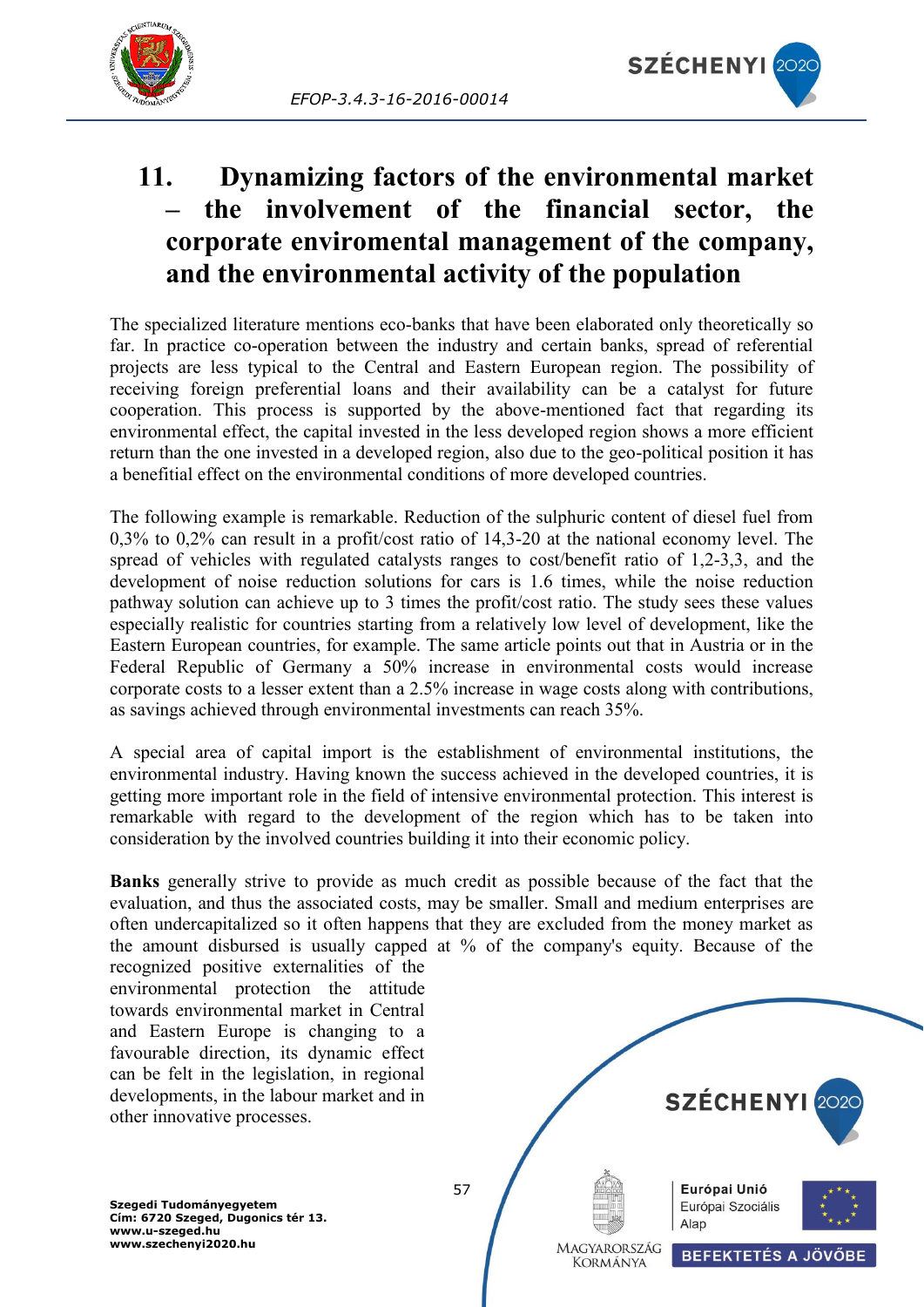



<span id="page-58-0"></span>Several Central and Eastern European banks have loans aimed at promoting environmental investments. Loans are granted for the development, production, manufacture of products, components and their parts that meet international technical quality standards, for the adaptation of modern technological processes, for industrial restructuring, for environmental energy rationalization projects and for the reorganization of enterprises. Figure 3 shows the invested amounts by countries. It can be seen that investments are approximately half of the amounts which refers to that the increase of the market and the new investments are significant, on one hand, and the existing stock is small, on the other hand. In the present case, I disregard the analysis of the specific cost of operation compared to what can be called effective.

|                       | capital | operation | altogether | capital             | operation           |
|-----------------------|---------|-----------|------------|---------------------|---------------------|
|                       | flow    | flow      | flow       | market distribution | market distribution |
| Country               | M euro  | m euro    | m euro     | $\%$                | $\%$                |
| (Bulgaria)            | 50      | 150       | 200        | 25%                 | 75%                 |
| Cyprus                | 60      | 60        | 120        | 50%                 | 50%                 |
| the Czech<br>Republic | 650     | 600       | 1 250      | 52%                 | 48%                 |
| Estonia               | 30      | 20        | 50         | 60%                 | 40%                 |
| Hungary               | 400     | 580       | 980        | 41%                 | 59%                 |
| Latvia                | 60      | 90        | 150        | 40%                 | 60%                 |
| Lithuania             | 20      | 30        | 50         | 40%                 | 60%                 |
| Malta                 | 40      | 50        | 90         | 44%                 | 56%                 |
| Poland                | 2020    | 1820      | 3840       | 53%                 | 47%                 |
| (Romania)             | 130     | 310       | 440        | 30%                 | 70%                 |
| Slovakia              | 290     | 140       | 430        | 67%                 | 33%                 |
| Slovenia              | 50      | 40        | 90         | 56%                 | 44%                 |
| (Turkey)              | 990     | 1610      | 2 600      | 38%                 | 62%                 |
| Altogether            | 4790    | 5 500     | 10 290     | 47%                 | 53%                 |

| Figure 3                                                                        |
|---------------------------------------------------------------------------------|
| Pollution management – capital and operation cost in countries before accession |
| Source: Analysis of the Size  ECOTEC [2002]                                     |

Source: on the bas of country pages ECOTEC (2002)

The applicant is asked to provide a statement of environmental impacts in their current activity and in the project to be implemented and being harmful to the environment is a criteria for the exclusion from the credit assessment. In addition, it forms a separate part in the written opinion how much it is in compliance with the environmental rules. This way, demand

for the products and services of the environmental industry is increased, also the environmental-conscious management can be strengthened in the operators of economy.

Bartha J. – Éri V. [1998] pointed out that though banks impose conditions like this,

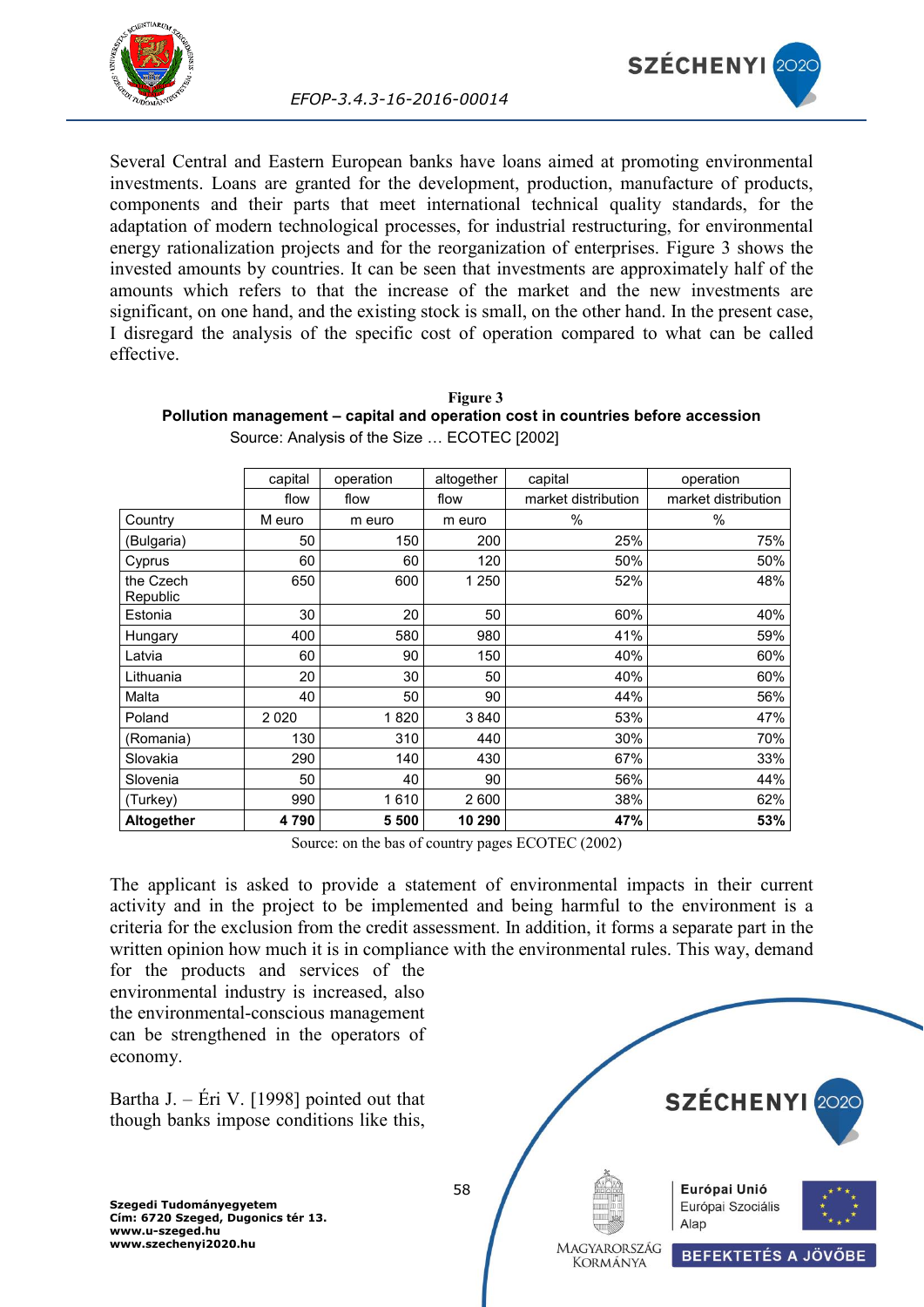



they do not check the impact made on the environmental performance regularly.

One of the most striking features of the formation of market economy is the confrontation with the power of demand and supply, which creates economic difficulties, and sometimes crises. In order to realize crisis management efficiently it is important to ponder over ethical problems, creditors also have to take the responsibility for the risk and costs of wrong decisions.

**The credit assessment process of financial institutions** is not regulated by law in order to take into account the environmental impact of the loans disbursed. Laws on financial institutions and financial enterprises have aspects that include the environmental activity of the financial institutions. It can give the basis for the financial institutions to conduct an inquiry in this issue, too. Financial institutions predisposed to the environmental protection can have their own environmental policy. Information given for credit assessment is often incomplete as banks, in several cases, have a relatively limited experience in this field. I think the issue of environmental protection carries little weight in the practice of financial institutions, which proves the low level of the operation of the environmental market. It can be mentioned as a good example that in Hungary the Central Environmental Found set as an aim to develop the environmentally-friendly economy structure. In 2000, the sum of development was EUR 117 million (Biacs R. – Kiss S. [2003]). Other campaigns and actions have been or are being implemented by the Széchenyi Plan, however, we still cannot consider the environmental market strong. Foreign enterprises, mostly from Austria, Germany and France, work successfully in our country. Even if foreigners do not benefit directly from the tenders, they have a very high potential as suppliers. This situation can be generalized to the surrounding countries, too.

As I can see, the emergence of banks of Western Europe and other developed regions in Central and Eastern Europe has brought about a positive change that also affects the environmental performance of businesses. This area is very intense in development, and I cannot describe its operation and problems in details in this book because of its complexity.

<span id="page-59-0"></span>The other important component is the environmental activity of the company management and the population.

The direct role of the state is indisputable but the private sector can show a significant development in several countries of the developed world. In the 80s Germany, for example, increased substantially the environmental expenditures of the private sector, which the German crediting practice helped in a unique way.

The environment-oriented behaviour of a company has not been only a question of ethics for a long time in the countries of the developed world but the market has started to show interest to it by promoting it. The appropriate action from the aspect of environmental protection can imply

**SZÉCHENYI** 202 59 Európai Unió Európai Szociális Alap MAGYARORSZÁG **BEFEKTETÉS A JÖVŐBE KORMÁNYA**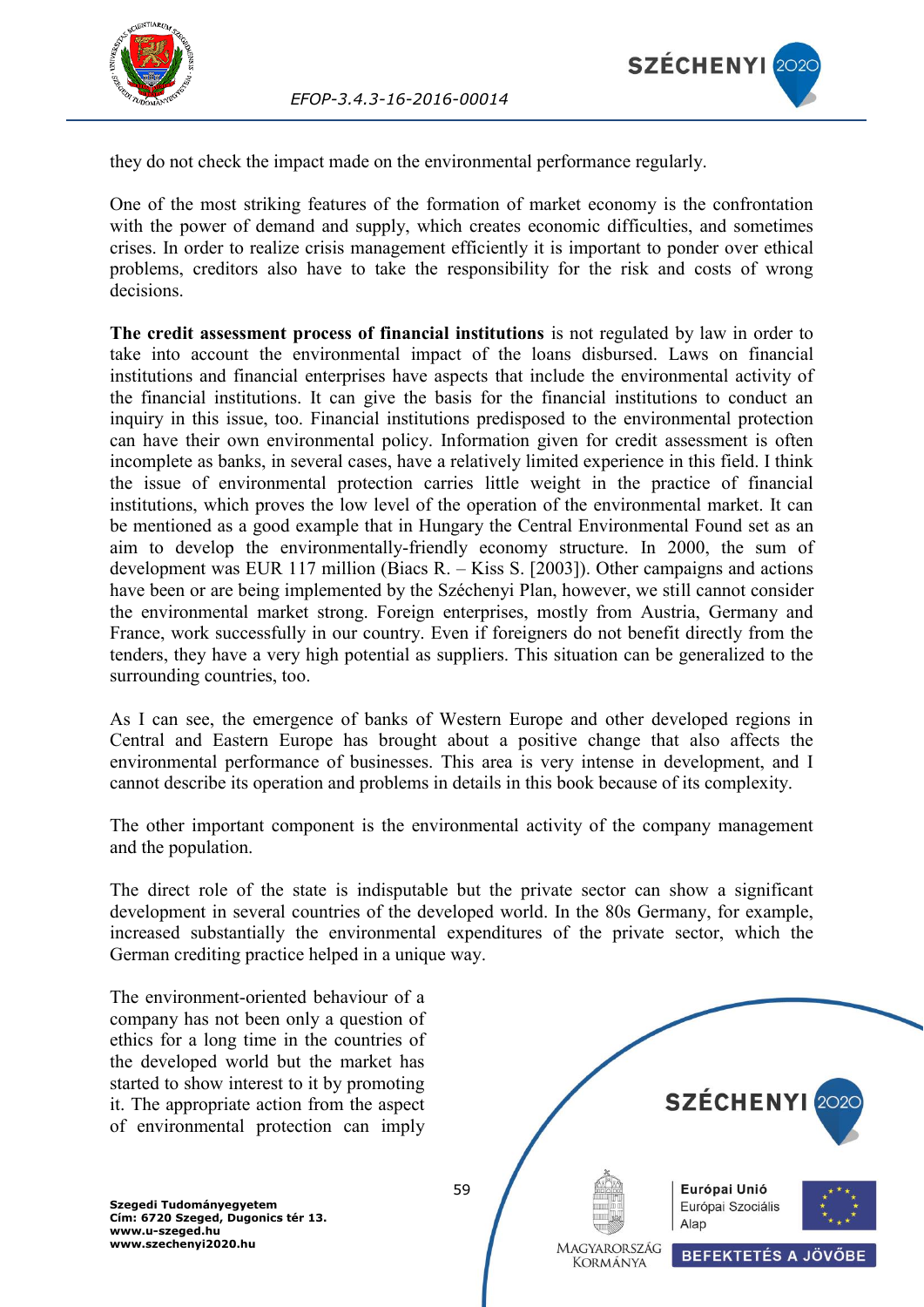

advantages in expenses and in the competition as well.

The efficiency of the company management is the essential component of market demands from the point of view of enterprises, so for the demand side of the environmental market. It is worth examining what makes companies active from the aspect of environmental protection. In the European Union and in the countries of Central and Eastern Europe the emphases are very similar regarding motivation, the difference is only in the extent.

*EFOP-3.4.3-16-2016-00014*

**Both country groups** prefer saving in costs, the efficient utilization of resources which is not so surprising as the general motivation for the competitive sphere is just like these. The category saying that customers require certification of production processes is in the second rank, behind which we can see the supplier's compliance with transports to the developed countries. However, there is a much bigger difference here and in the motivation associated with organic production between the two groups, in the Central and Eastern European countries, and in the circulation between each other, these factors play a much smaller role. New investments require new equipments, which are modern from the aspect of environmental protection in the region. The explanation for this is that they have crossed the stage of transformation, where equipment from the West (no longer modern, but economically operable) promised to be a very desirable investment. This solution is still appealing in the less developed countries. The eco-product, the ecological attraction, is about a quarter of an interesting one than in the EU. I think examination of this subject in some decades would give a very interesting and absolutely different picture of the country group in question.

In the ecological-ecosocial processes ahead, classical economic theories can only be used in a reinterpreted form. The ecologically oriented economics tries to have regard for the transformation of raw materials into consumable goods and their waste by production. As how the classical macro-economy interprets, the growth theory does not define entropy under the second law of thermodynamics, meaning that raw materials are more valuable than waste. The problem is that the environment is devalued in terms of the amount of raw materials extracted and the rate of waste. This also means that today's economic processes are viable if the energy input is less than the output due to the high entropy. Summing it up, the traditional profit rule of the economic system is nothing else than the acceleration of natural entropy processes. (Takács J. [1998]) In the present management attitude the manager who wants to comply with the usual requirements of the capital and profit is forced to cause entropically irreversible destructive effect. The contradiction is caused by the fact that the costs of environmental destruction - in the absence of regulation - do not arise directly at the originator, but often at macroeconomic level. The entropic side of our activities cannot be eliminated without the basic reinterpretation of the processes and system of the economy. It is

often disregarded how environmental conditions affect the well-being of workers. It is worth seeing what disturbs workers most as it also has an economic value. Nowadays, we can obtain more information about hazardous materials, however, it can often give rise to overreaction, aversion in people. Interestingly, dust pollution is in the

SZÉCHENYI 202 Európai Unió Európai Szociális Alap MAGYARORSZÁG **BEFEKTETÉS A JÖVŐBE KORMÁNYA**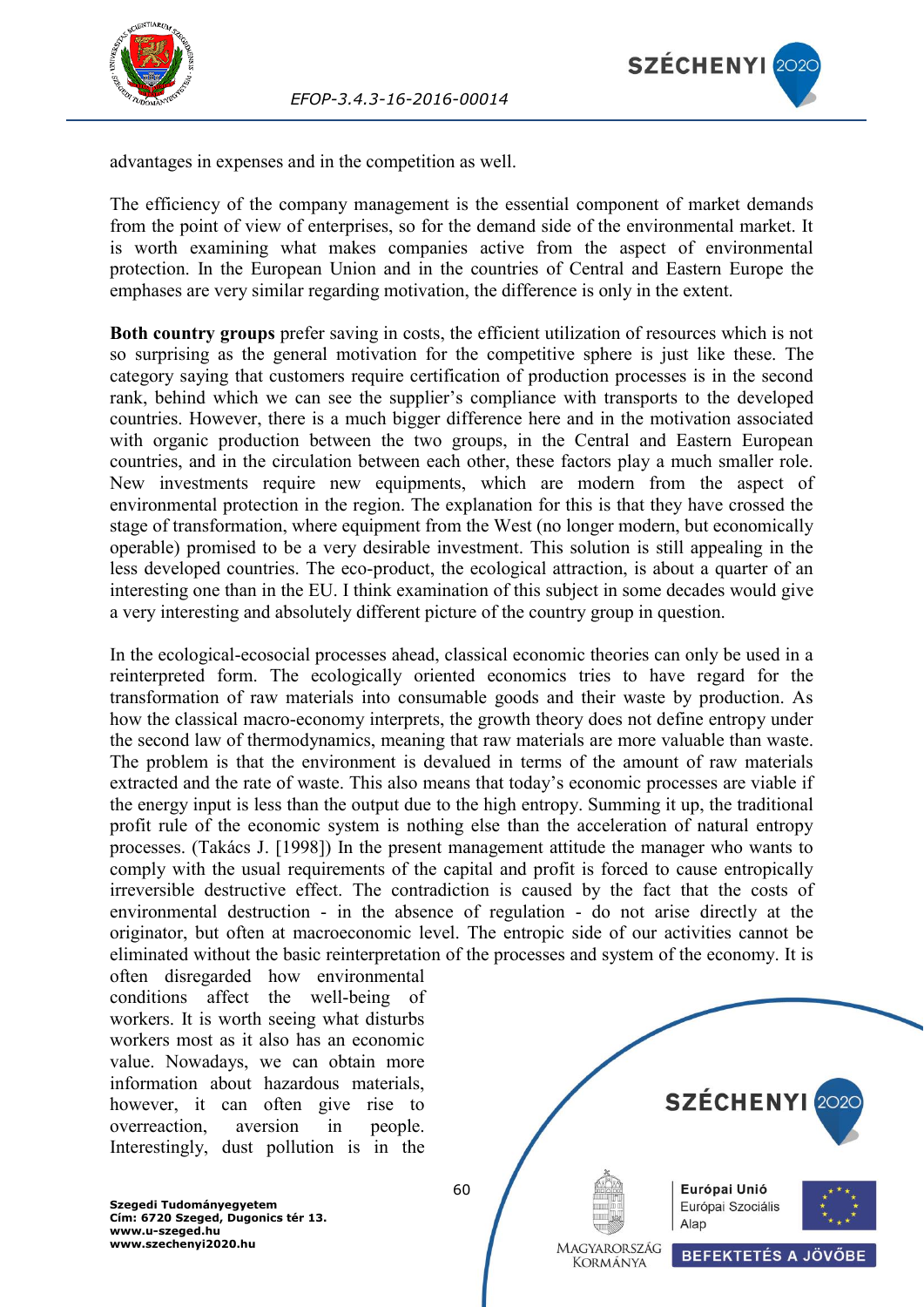



midfield but not too much can be heard of it, practically. Noise is also ranked high, though it is a less frequented task to trigger changes in it. A part of the problems gets less attention than it would be reasonable, mostly in less developed countries. According to the modern attitude, development cannot be judged only by the availability of financial-economic welfare.

There is a growing need to take into account other contexts so that more and more people financially and socially - do not become victims of rapid change in the economy and society. Depleting resources question the priority of sales promotion, so it may become a requirement to take ecological goals into account. This urges the economic sphere to exercise more selfconstraint which can be the source of conflicts in the fight for more place in the market. This danger is increased in Central and Eastern Europe because of structural and political reasons.

Environmental expenditures of private enterprises have risen to almost the same level as the ones of bigger companies in many respects. These indicators could not be realized without an environmental legislation, economic regulation within a uniform framework that satisfies the requirements and safeguards consistently enforcing them. It has to be considered again that corporative environmental-consciuosness cannot be carried out without support, example and role of the state. The short-term profitability requirements of enterprises – in this present economic environment – are difficult to reconcile with the long-term, overall social environmental benefits. The consistent governmental regulation promotes the environmental market activities that are formed on the basis of a combination of legal constraints and economic incentive systems. To preserve the competitiveness of enterprises – especially, in case of small and medium enterprises -, the proper constraint and incitement serves alleconomy interests, as well, furthermore, it ensures the sustainable future, too.

The other factor that cannot be ignored is **the population** as the final consumer and active participant in production. The specific manifestation of its environmental activity and ecological consciousness is the change in consumer behaviour that is becoming more pronounced. Manifestation of the environmental-conscious behaviour of the population can be assessed through their consumption habits. The structure according to which they organize their life, fill the basket, do the shopping, use products affects production and services thus generating demands. Experiences show that the consumer with higher eco-awareness is a pulling force for the environmental market of his/her country. Austria, the Federal Republic of Germany, the United States of America, Japan, etc. could obtain advantages in the competition with other countries in the world market with the help of their domestic customers. Education of the population, as the human condition for environmental protection, seems to be an investment requiring the less amount. This is coupled with corporate environmental management, its efficient operation, which is a living space, a dynamizing factor, and an engine of innovation for the environmental market.

<span id="page-61-0"></span>Environmental education should be started in the kindergarten where children can discover their environment; then by the end of the secondary and tertially education the technocratic approach has to be transformed into a complex way of

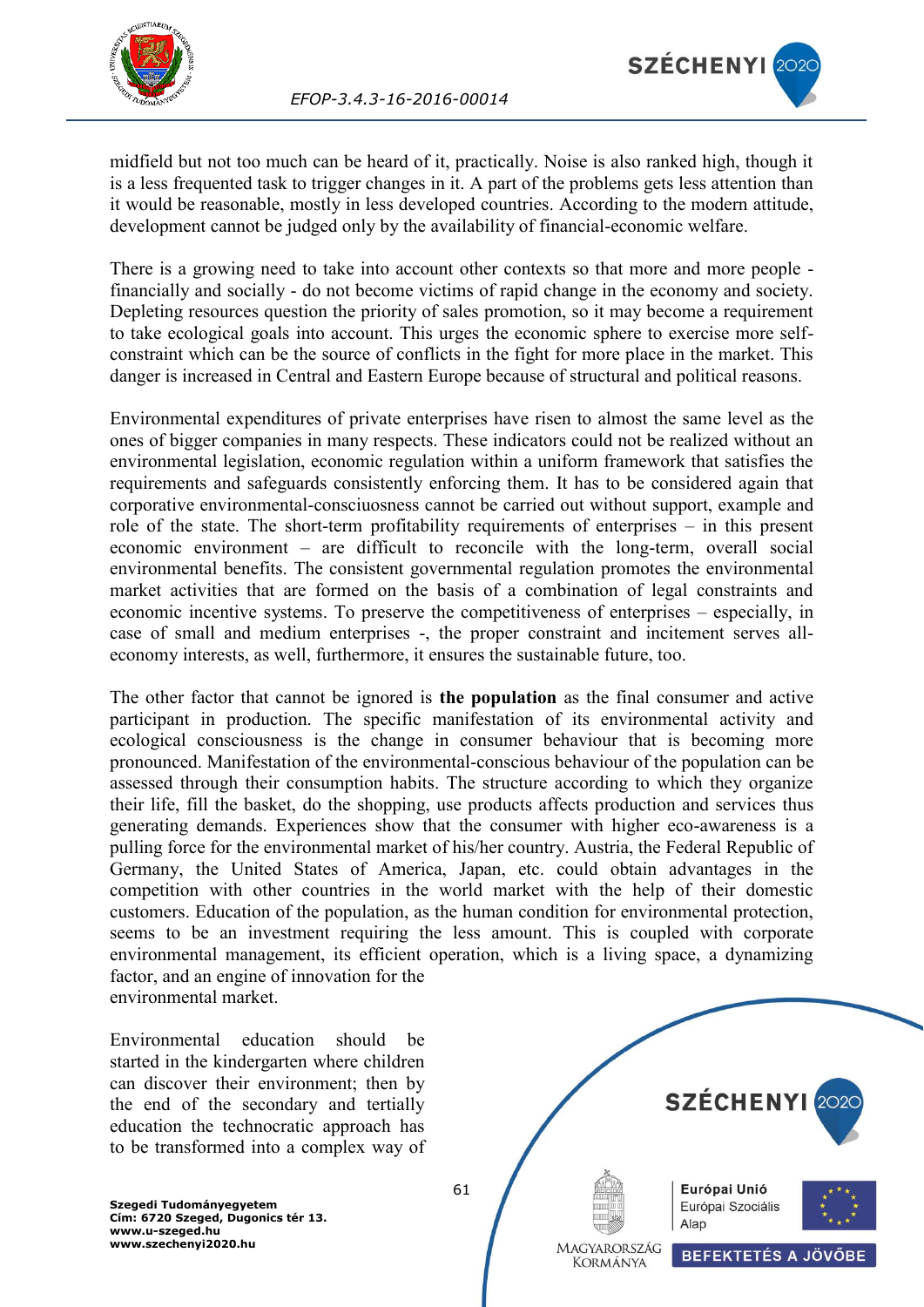



*EFOP-3.4.3-16-2016-00014*

thinking and activity based on rational knowledge. The maximum consumption – optimum production ratio has to be transformed in the economic sphere into the optimum consumption to which use and production, which is acceptable from environmental aspect, is linked. In the countries of developed world free time and rational use of the environment compete with material values.

An interesting contradiction can be formed that necessary to dissolve with conscious environmental education and awareness. Business managers often decide strictly on ecological issues based on operational economy criteria, but its concept of value for private individuals is different, as they are also affected by environmental damage. This contradictory experience awakens them not to solve ecological risks only and exclusively with cost-profit decisions. (Papp S. [1992])

Public opinion sees employment in the environmental industry as a less appealing activity which is harmful for health as workers often have to work with waste and polluting materials. However, as a result of technological developments, cleaner materials are produced, the environmental damage is reduced, so workers in this field are getting increased appreciation.

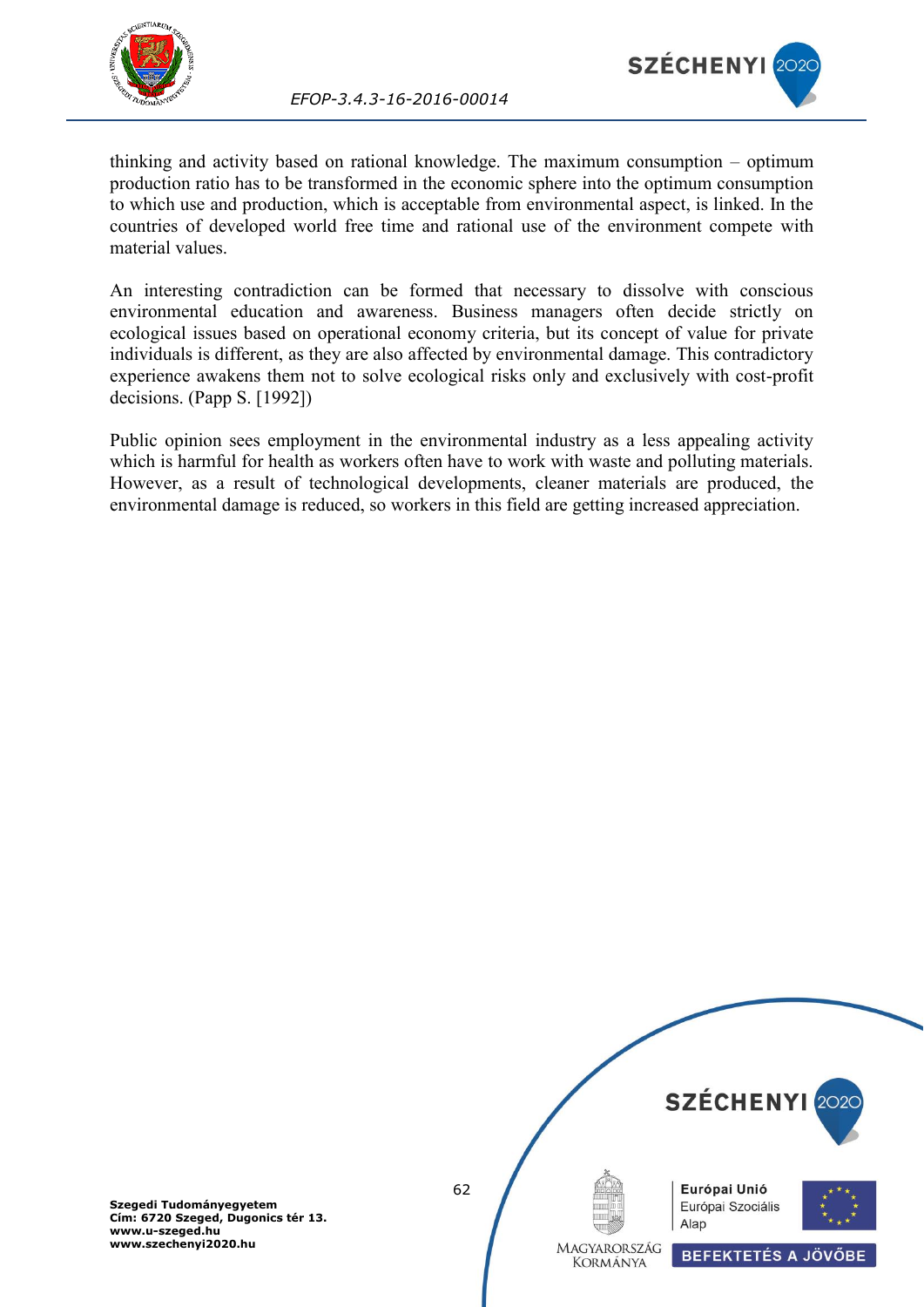



## **References**

- Analysis of the Size and Employment of the Eco-Industries int he Candidate Countries [2002], A Final Report to DG Environment, ECOTEC Research & Consulting Limited,UK,http://europa.eu.int/comm/environment/enveco/industry\_employment/eco tec\_candidate\_countries.pdf , 21.12.2018
- Barta Judit Éri Vilma [1998]: A magyar vállalatok és pénzintézetek hatása a vállalatok környezetvédelmi magatartására, ÖKO, IX. évfolyam, 1998. 1-2. szám, p. 83-98.
- Biacs Rita Kiss Balázs: 15 Milliarden Euro sind erforderlich, Umweltschutz, 3/2003, März, p. 24.
- Papp Sándor [1992]: A környezetvédelem törvénye, Természet Világa, 123. évfolyam, 1992. 8. szám, Augusztus, p. 338.
- Takács János [1998]: A menedzserek ökológusokká válnak? ÖKO, IX. évfolyam, 1998. 3-4. szám, p. 111-113.

## **Questions to check understanding**

- 1. [What is the attitude of banks towards environmental investments?](#page-58-0)
- 2. [What conditions are taken into account in bank processes?](#page-57-0)
- 3. [What is the environmental activity of the population like in Central and Eastern](#page-59-0)  [Europe?](#page-59-0)
- 4. [Evaluate the opportunities of environmental education!](#page-61-0)

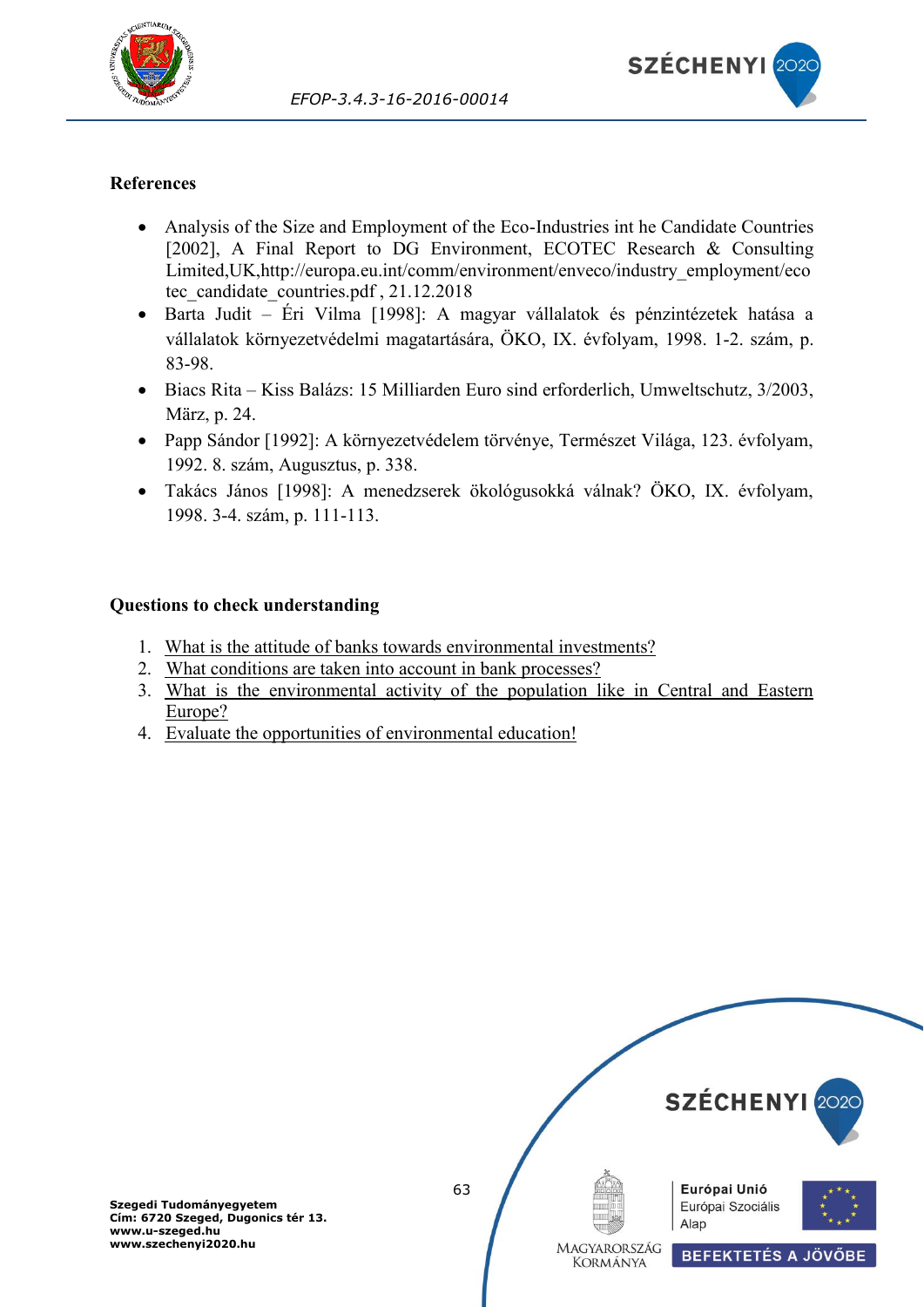



# <span id="page-64-0"></span>**12. Dynamic factors of the environmental market – innovative effect and retrodistributive channels**

Sustainable development cannot be achieved without technical-technological development and modernization. Innovation, which has an important role in the constant renewing process of enterprises, has to include, as an inner factor, the need for the management of environmental effects. Modernization, development are passing beyond more and more the level of sufficient requirements for environmental protection and effective strategies are coming to the fore. The extensive solutions that are in compliance with regulations and compulsory expectations put the emphasis on complementing the existing tools and technologies. These solutions motivate the innovative process, though they set correction of the existing processes as an aim. Comprehensive, intensive solutions have a complex approach, prevention has an important role in their formation, which aims at reduction of the use of resources in the input side, together with the environmentally-friendly implementation of the process of transition, while reduction of the load on the environment in the output side.

The innovation character of the sector is supported by the fact that the companies operating here appear with a new product twice as large proportion as the total industrial indicator, over a period of three years in the developed countries. This is especially true for energy use, waste water and waste management, and for certain areas of agriculture.

Humans intervene with their activities in the processes of their environment, polluting and damaging them. Activities to eliminate, correct, reduce, prevent, observe and analyse these impacts form the functional environmental protection.

Techniques for posterior environmental protection include those that are capable of eliminating or reducing the environmental impacts of past production and consumption. The ones mentioned here extend beyond the institutional boundaries of the cause, whether they are industrial production or individual consumption. The literature also includes techniques for rehabilitation, waste treatment, waste water treatment and secondary (for materials leaving the original recovery phase) recycling techniques.

Compensating environmental techniques are also posterior ones, however, they are intended to increase the capacity and loadability of environmental elements and ecological systems. Their other function is the reduction of the effect of the existing environmental burdens without eliminating the environmental burden itself, so it is not about the management of

residues. The following techniques are included here: liming forests, airing waters, programs that help plants and animals to adapt themselves to the changed environmental conditions, technical solutions against erosion, geographical deflation and noise.

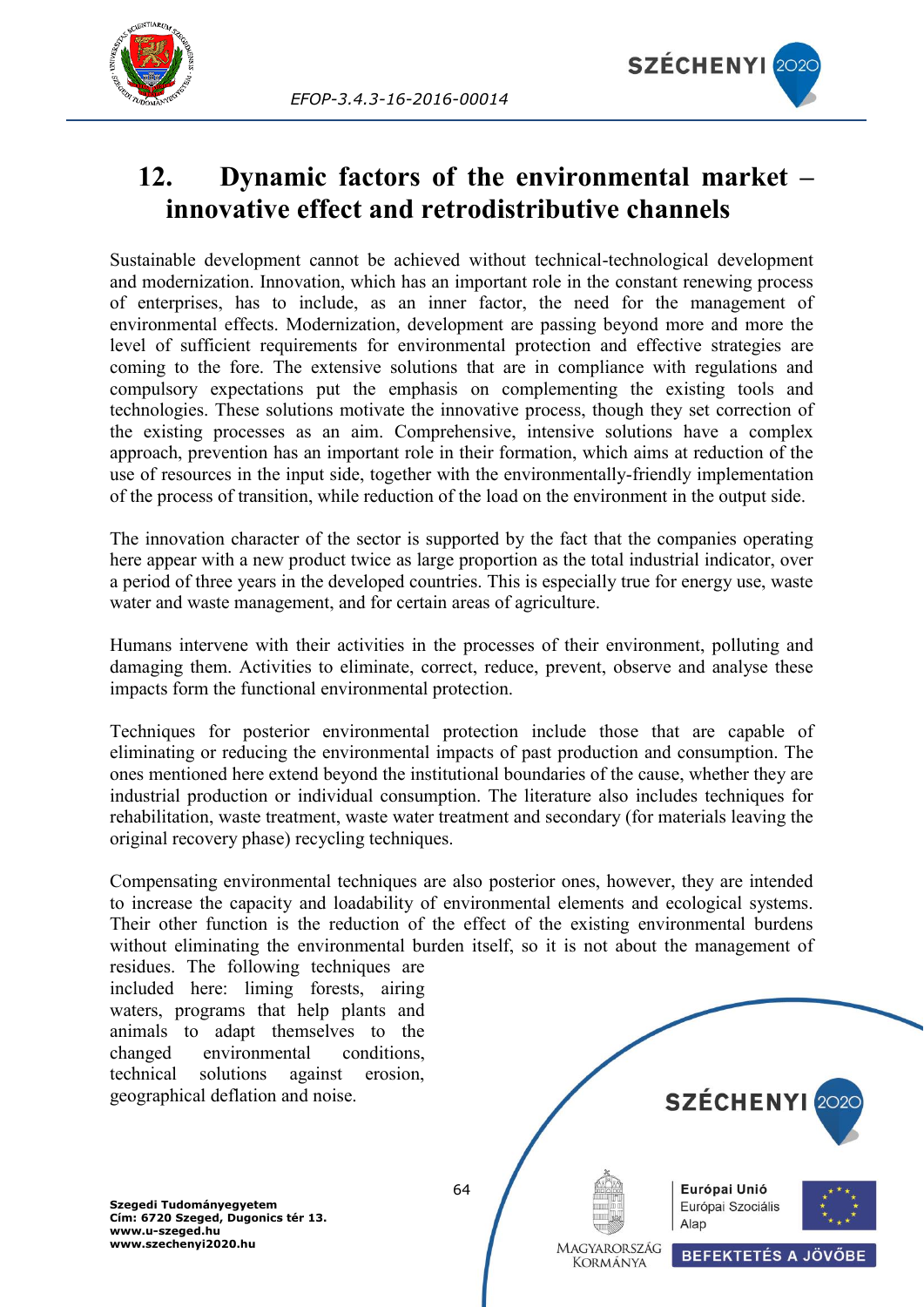



By preventive environmental techniques we mean methods that are suitable to reduce emissions coming from production and consumption in forms of waste water, polluted air, waste heat and solid waste on the spot. Posteriorly built-in or additive environmental techniques ("end of pipe") are included here which are generally procedures and techniques connected to the end of the production process. The purpose of the preventive techniques is to reduce environmental load (eg. flue-gas cleaning techniques, catalysts), which may leave additional environmental problems (discharge and storage). The literature counts the integrated environmental techniques here that are applied at the source of the potential environmental load in order to eliminate, as early as possible, the application of materials which are especially dangerous for the environment. Regarding its possible version we can describe three of them:

Transformation of products and production processes resulting in lower material and energy demands which leads to greater material and energy efficiency, replacing environmentally harmful substances with less harmful ones, replacing production processes and products with less environmentally-friendly processes or products.

Considering innovation, integrated (intensive) environmental techniques belong to the (primary) recycling within the firm, as a result of recycling demand for new materials and waste formation can be reduced. Other literature disputes this view saying that recycling involves additional energy use, therefore this can put the effect of relieving the burden from the environment into question.

Techniques for the observation of environment serve to measure emissions and supervise environment quality. Besides monitoring water, air, soil, noise, etc., environmental functions of space research can be counted here.

<span id="page-65-0"></span>Environmental services have an important role in formation and practice of environmentally conscious behaviour and diffusion of environmental techniques, technologies. Its most typical forms are consulting, environmental impact assessments and analyses required by relevant legislation, conducting eco-audits, preparing environmental balance sheets, analysis of product lines and material flows, processes, developing communal waste management concepts and disposal programs for existing pollutants. An increasing share of environmental service providers' activities are the introduction of up-to-date techniques and technologies to economic actors and the general public.

It is a less spread view in Central and Eastern Europe that solutions to manage an environmental problem can generate other solutions with better and of higher utility value,

also production costs can be reduced as a result, or even both can be realized together. It is clear that a product of innovation can imply advantages in competition, or create a market. This situation points out that investing into the environmental market is a good business.

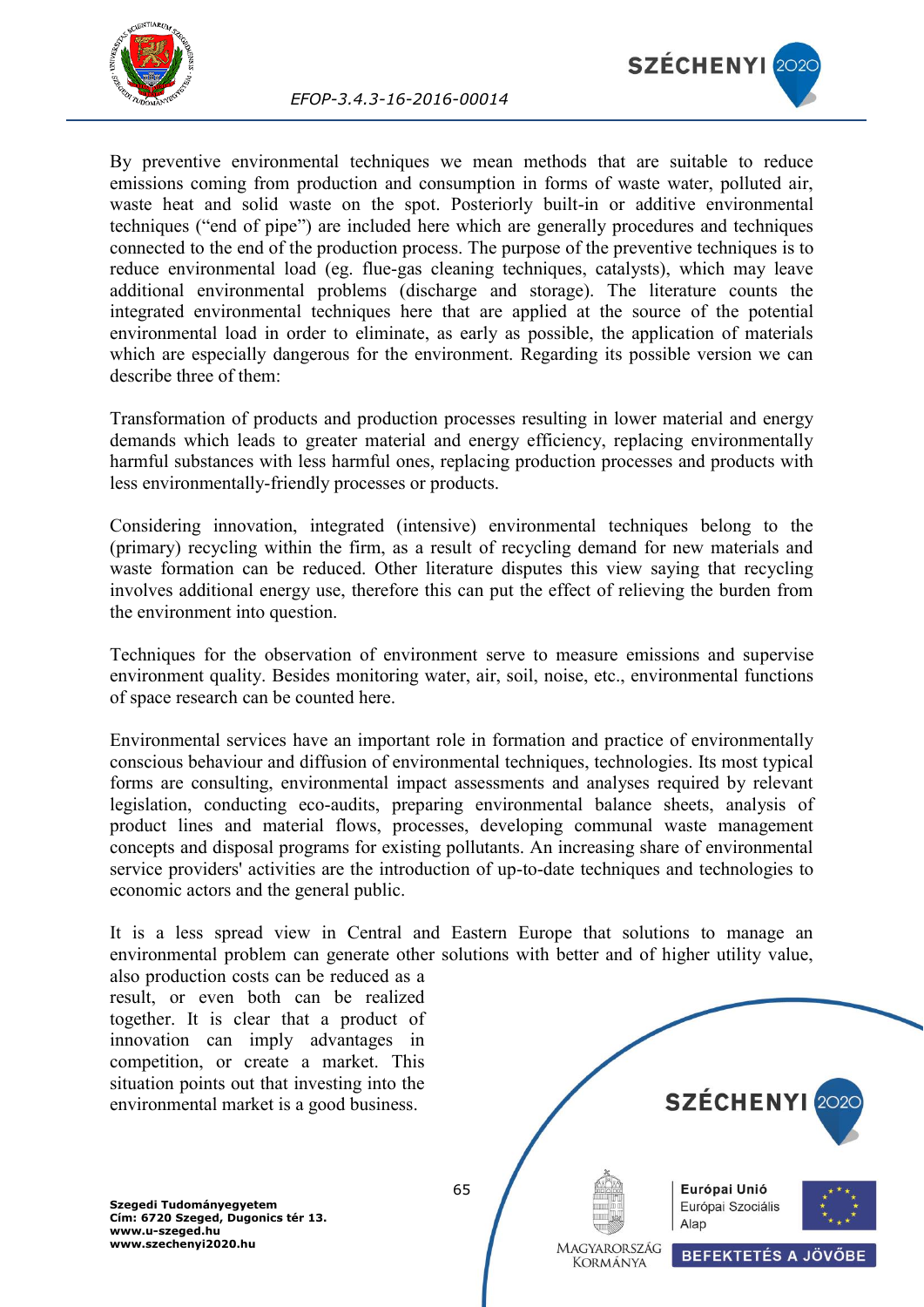

.



The best competitors can see that their work to reduce environmental costs with innovative methods can win the prize on the long-run. Enterprises that recognised the opportunities gain shares from the market from their competitors that produce expensive products, while less innovative companies lose shares and remain losers in the future, too. To compensate for this and to regulate it efficiently, redistribution can be considered a particularly important element.

*EFOP-3.4.3-16-2016-00014*

<span id="page-66-0"></span>On the basis of experiences gained in the field of environmental protection results achieved by means of **retrodistributive channels** are the most market-intensive solutions. The essence of this is that not renouncing the cause-principle, a development activity based on state-bankcorporation collaboration is implemented which encourages, with financial support, cooperations between commercial and industrial companies that help to return recyclable and reusable materials back to the industrial processes. A successful example for this can be seen in Austria in the field of paper and packaging materials. Unfortunately, spread of this process is not really successful in the countries of Central and Eastern Europe. The aforementioned example of Austria is encouraging for the viability of the idea (in other areas, too), and the strengthening of retrodistribution plays an important role in the long-term strategic vision of the entire US environmental market, which can lead to further development and strengthening of environmental awareness at the corporate and environmental levels, meaning the guarantee for the long-term effectiveness of the environmental market.

In the following chapter of my book I am examining the global concerns of these effects on the basis of the UN Global Goals The Global Goals For Sustainable Development program and the possibilities to build them into the engineer training of the University of Szeged.

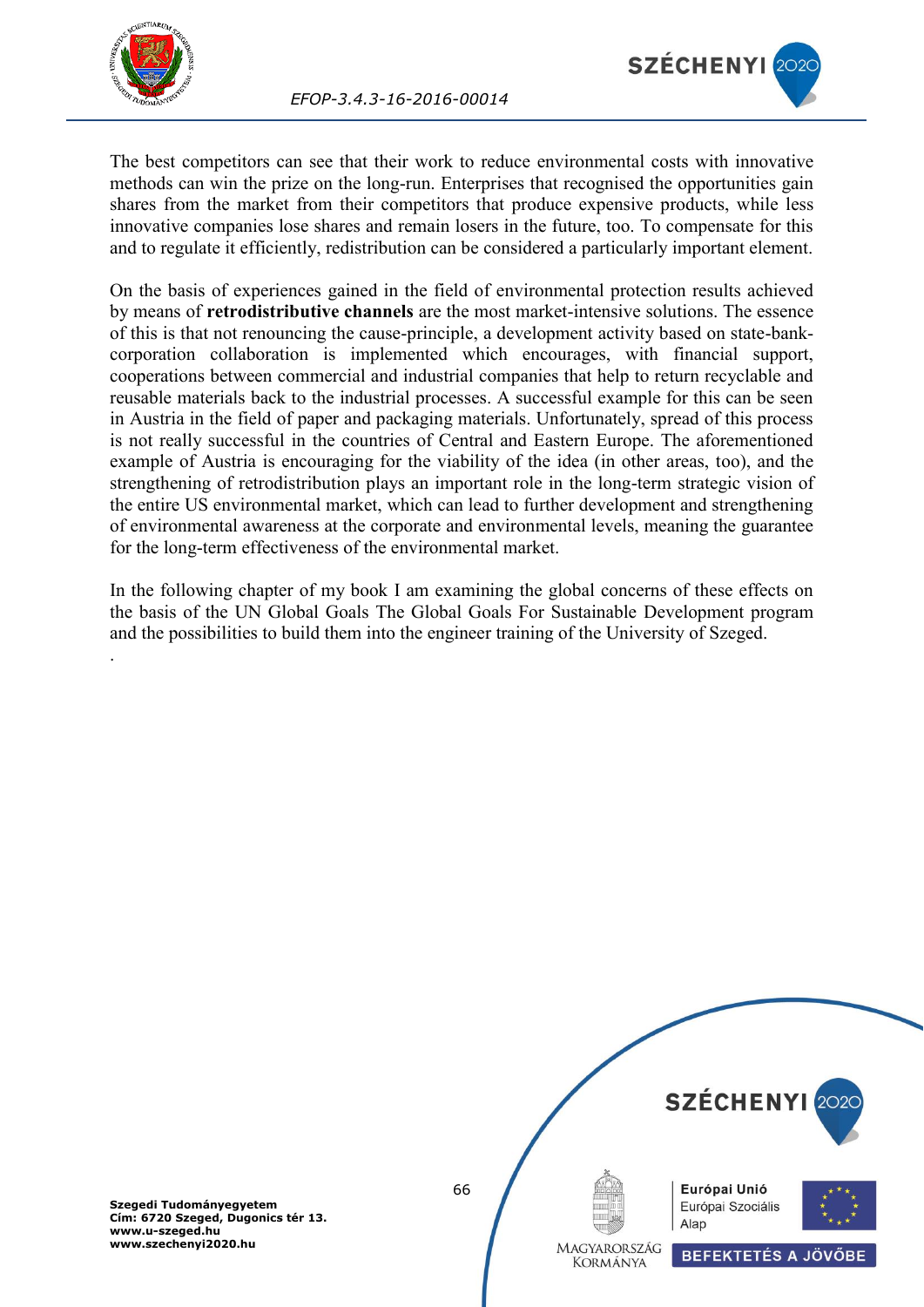



## **References**

- Szlávik János [1995]: How to apply Economic Instruments int he Hungarian Environmental
- Szlávik János Valkó László [1997-B]: A környezeti szektor mint az integrációs előnyök kihasználásának egyik lehetséges területe, Integrációs Stratégiai Munkacsoport, 13. Munkacsoport, Budapest, 1997.

### **Questions to check understanding**

- 1. [What innovative solutions can make the environmental market more dynamic?](#page-64-0)
- 2. [How can environmental-conscious behaviour be developed?](#page-65-0)
- 3. [Describe the role of retrodistributive channels!](#page-66-0)

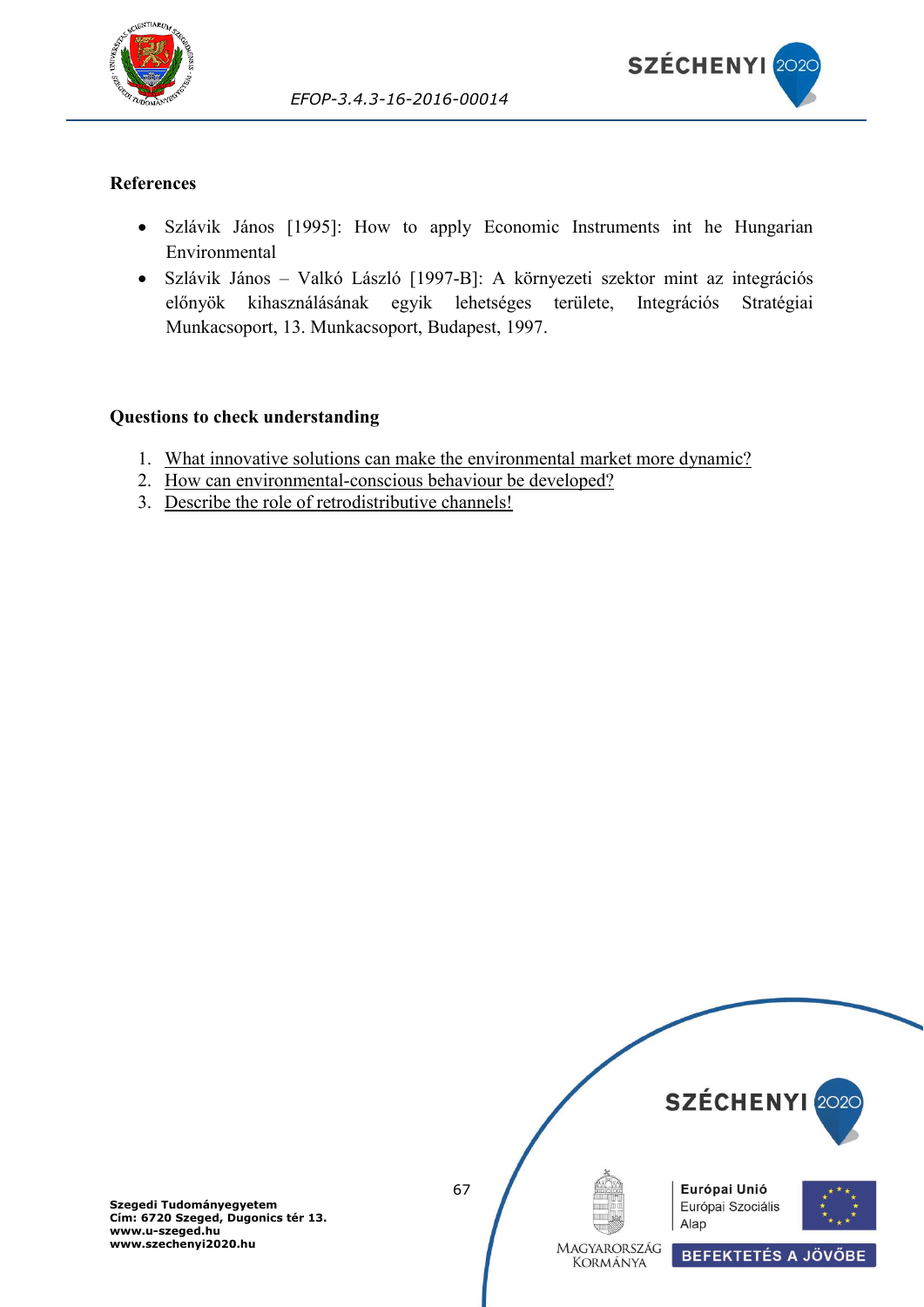



# **13. Chrestomathy for case studies to implement the UN Global Goals The Global Goals For Sustainable Development – attitude at the Faculty of Engineering, University of Szeged**

The United Nations has been dealing with global issues for a long time and provides diverse answers to the issues raised.

In 2015, it it set its sustainability goals **in 17 categories**, which are:

Goal 1: End poverty in all its forms

- Goal 2: Zero Hunger
- Goal 3: Health
- Goal 4: Education
- Goal 5: Gender equality and women's empowerment
- Goal 6: Water and Sanitation
- Goal 7: Energy
- Goal 8: Economic Growth
- Goal 9: Infrastructure, industrialization
- Goal 10: Inequality
- Goal 11: Cities
- Goal 12: Sustainable consumption and production
- Goal 13: Climate Change
- Goal 14: Oceans
- Goal 15: Biodiversity, forests, desertification
- Goal 16: Peace, justice and strong institutions
- Goal 17: Partnerships

[\(https://www.un.org/sustainabledevelopment/](https://www.un.org/sustainabledevelopment/) 14.12.2018)

In 2012, the University of Szeged, in this spirit, prepared a Strategy for Sustainable Development in which it set out its ambitions and guidelines for its departments. It is also necessary to incorporate everything that can be interpreted in the operating order in the Faculty of Engineering into the training, in the case of the bachelor and master courses maintained by the Faculty of Engineering. For our students only that information has been introduced in this book which directly affects the future practice of their profession. The presentation is about taking over the

details of the UN material as a collection of texts that provide the reader with a basis for preparing case studies in this spirit.

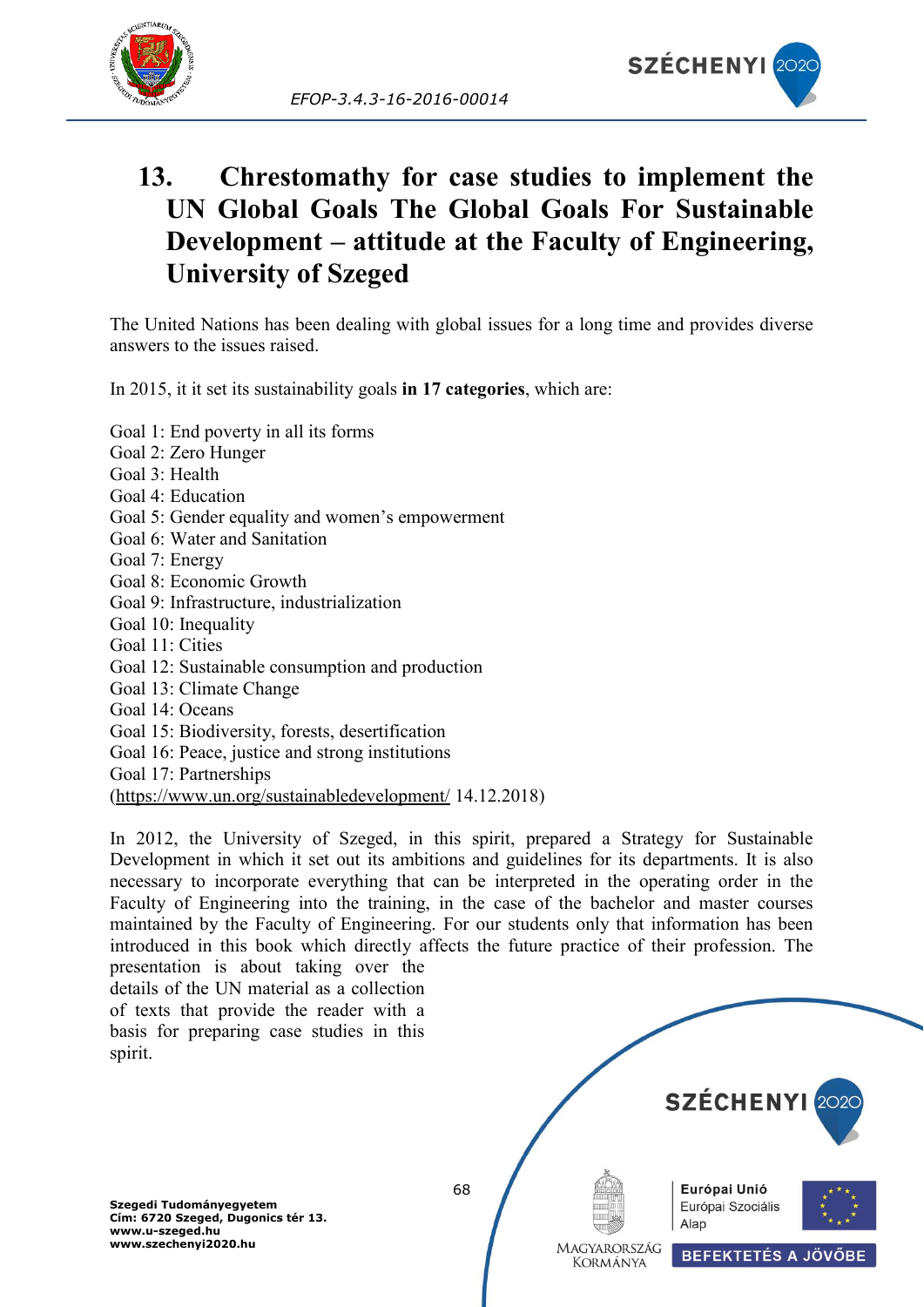



#### **Goal 6: Ensure access to water and sanitation for all**

'Clean, accessible water for all is an essential part of the world we want to live in and there is sufficient fresh water on the planet to achieve this. However, due to bad economics or poor infrastructure, millions of people including children die every year from diseases associated with inadequate water supply, sanitation and hygiene.

Water scarcity, poor water quality and inadequate sanitation negatively impact food security, livelihood choices and educational opportunities for poor families across the world. At the current time, more than 2 billion people are living with the risk of reduced access to freshwater resources and by 2050, at least one in four people is likely to live in a country affected by chronic or recurring shortages of fresh water. Drought in specific afflicts some of the world's poorest countries, worsening hunger and malnutrition. Fortunately, there has been great progress made in the past decade regarding drinking sources and sanitation, whereby over 90% of the world's population now has access to improved sources of drinking water.

To improve sanitation and access to drinking water, there needs to be increased investment in management of freshwater ecosystems and sanitation facilities on a local level in several developing countries within Sub-Saharan Africa, Central Asia, Southern Asia, Eastern Asia and South-Eastern Asia.' [\(https://www.un.org/sustainabledevelopment/water-and-sanitation/](https://www.un.org/sustainabledevelopment/water-and-sanitation/) 14.12.2018)

Goal 6: Facts and figures

- 3 in 10 people lack access to safely managed drinking water services and 6 in 10 people lack access to safely managed sanitation facilities.
- At least 892 million people continue to practice open defecation.
- Women and girls are responsible for water collection in 80 per cent of households without access to water on premises.
- Between 1990 and 2015, the proportion of the global population using an improved drinking water source has increased from 76 per cent to 90 per cent
- Water scarcity affects more than 40 per cent of the global population and is projected to rise. Over 1.7 billion people are currently living in river basins where water use exceeds recharge.
- 4 billion people lack access to basic sanitation services, such as toilets or latrines
- More than 80 per cent of wastewater resulting from human activities is discharged into rivers or sea without any pollution removal
- Each day, nearly 1,000 children die due to preventable water and sanitation-related diarrheal diseases
- Approximately 70 per cent of all water abstracted from rivers, lakes and aquifers is used for irrigation
- Floods and other water-related disasters account for 70 per cent

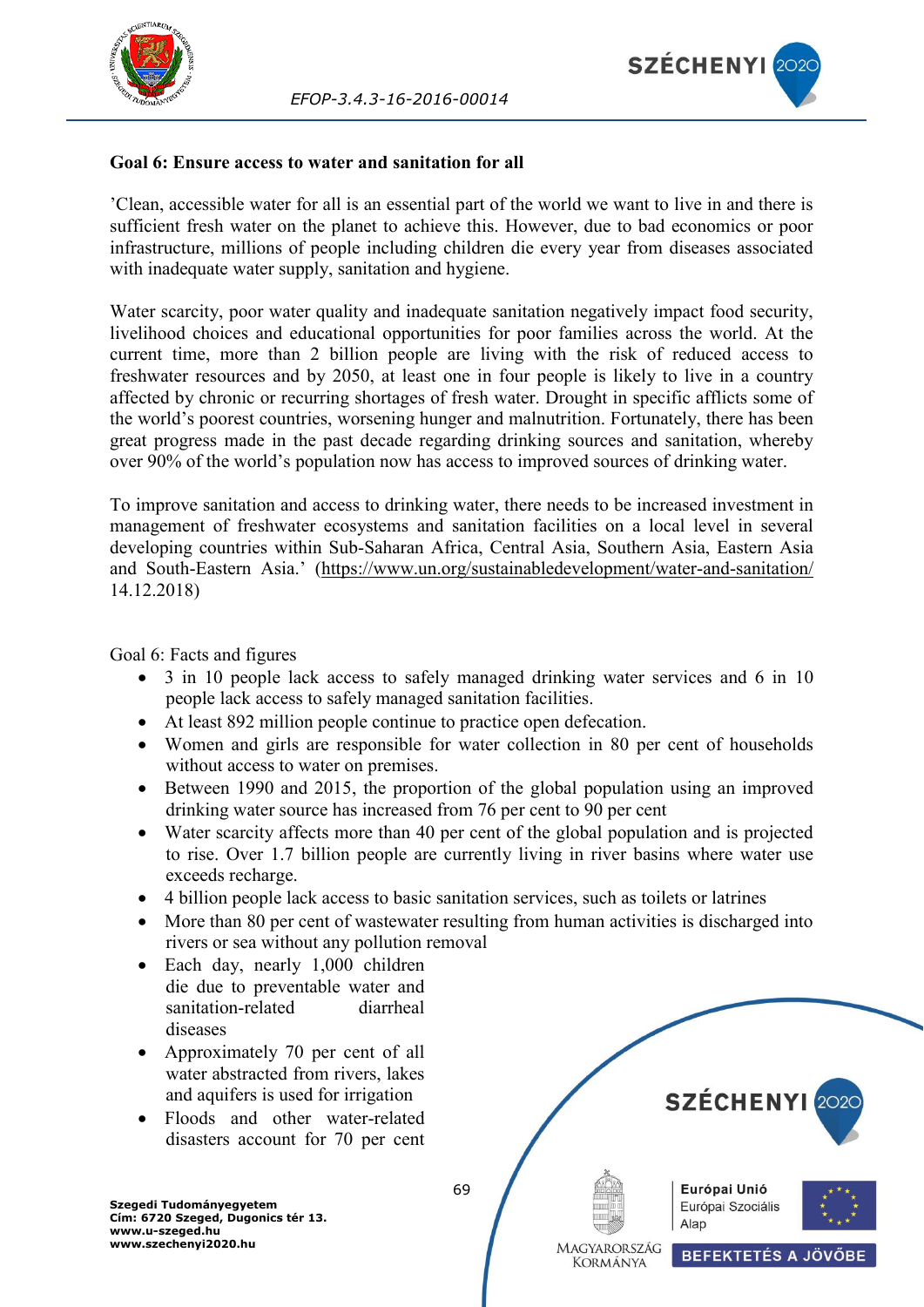



of all deaths related to natural disasters. [\(https://www.un.org/sustainabledevelopment/water-and-sanitation/](https://www.un.org/sustainabledevelopment/water-and-sanitation/) 14.12.2018)

#### Goal 6 targets

- By 2030, achieve universal and equitable access to safe and affordable drinking water for all
- By 2030, achieve access to adequate and equitable sanitation and hygiene for all and end open defecation, paying special attention to the needs of women and girls and those in vulnerable situations
- By 2030, improve water quality by reducing pollution, eliminating dumping and minimizing release of hazardous chemicals and materials, halving the proportion of untreated wastewater and substantially increasing recycling and safe reuse globally
- By 2030, substantially increase water-use efficiency across all sectors and ensure sustainable withdrawals and supply of freshwater to address water scarcity and substantially reduce the number of people suffering from water scarcity
- By 2030, implement integrated water resources management at all levels, including through transboundary cooperation as appropriate
- By 2020, protect and restore water-related ecosystems, including mountains, forests, wetlands, rivers, aquifers and lakes
- By 2030, expand international cooperation and capacity-building support to developing countries in water- and sanitation-related activities and programmes, including water harvesting, desalination, water efficiency, wastewater treatment, recycling and reuse technologies
- Support and strengthen the participation of local communities in improving water and sanitation management

[\(https://www.un.org/sustainabledevelopment/water-and-sanitation/](https://www.un.org/sustainabledevelopment/water-and-sanitation/) 14.12.2018)

### **Goal 7: Ensure access to affordable, reliable, sustainable and modern energy**

Energy is central to nearly every major challenge and opportunity the world faces today. Be it for jobs, security, climate change, food production or increasing incomes, access to energy for all is essential. Working towards this goal is especially important as it interlinks with other Sustainable Development Goals. Focusing on universal access to energy, increased energy efficiency and the increased use of renewable energy through new economic and job opportunities is crucial to creating more sustainable and inclusive communities and resilience to environmental issues like climate change.

At the current time, there are approximately 3 billion people who lack access to clean-cooking solutions and are exposed to dangerous levels of air pollution. Additionally, slightly less than 1 billion people are functioning without

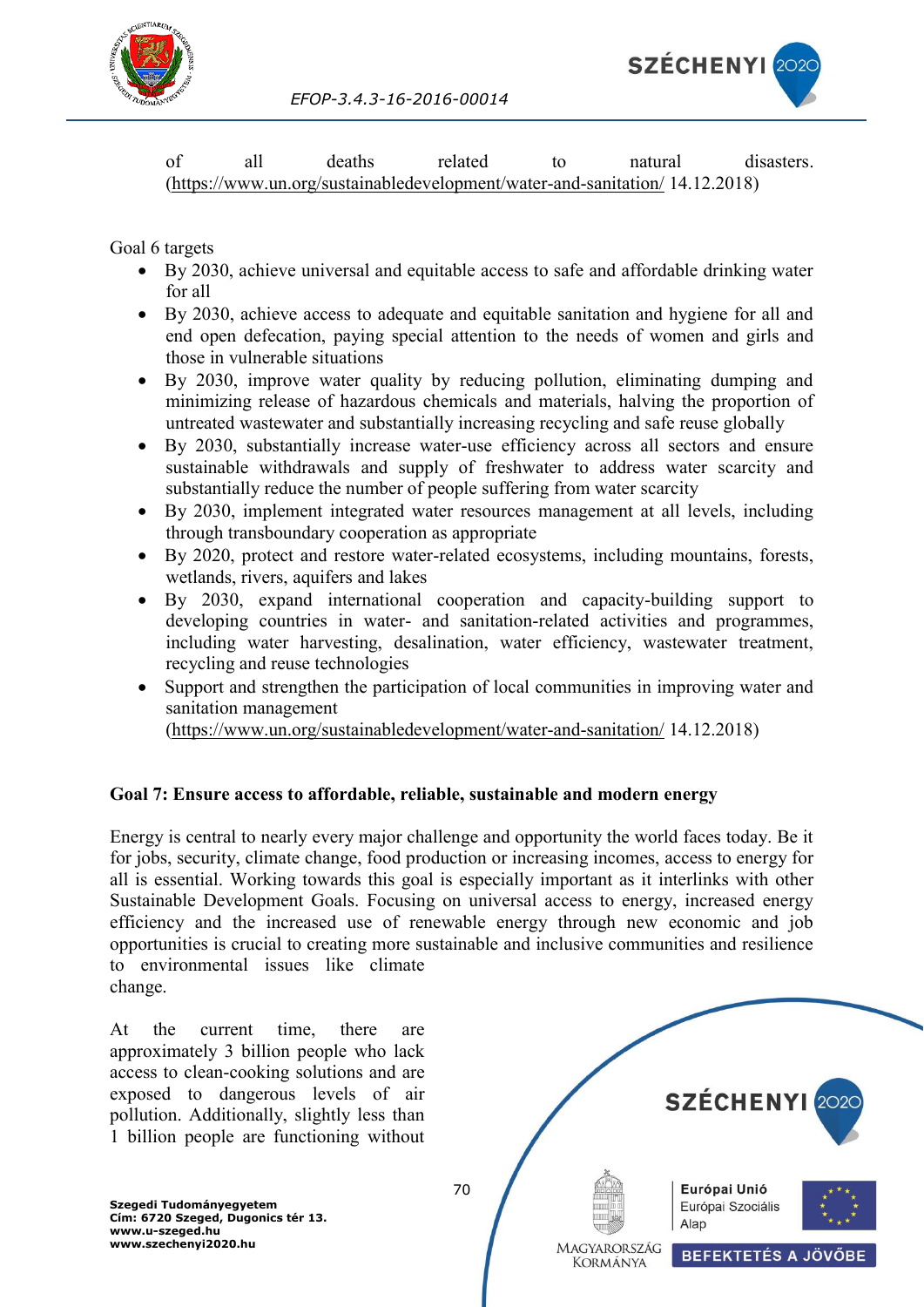



electricity and 50% of them are found in Sub-Saharan Africa alone. Fortunately, progress has been made in the past decade regarding the use of renewable electricity from water, solar and wind power and the ratio of energy used per unit of GDP is also declining.

However, the challenge is far from being solved and there needs to be more access to clean fuel and technology and more progress needs to be made regarding integrating renewable energy into end-use applications in buildings, transport and industry. Public and private investments in energy also need to be increased and there needs to be more focus on regulatory frameworks and innovative business models to transform the world's energy systems. [\(https://www.un.org/sustainabledevelopment/energy/](https://www.un.org/sustainabledevelopment/energy/) 14.12.2018)

Goal 7: Facts and figures

- 13% of the global population still lacks access to modern electricity.
- 3 billion people rely on wood, coal, charcoal or animal waste for cooking and heating
- Energy is the dominant contributor to climate change, accounting for around 60 per cent of total global greenhouse gas emissions.
- Indoor air pollution from using combustible fuels for household energy caused 4.3 million deaths in 2012, with women and girls accounting for 6 out of every 10 of these.
- The share of renewable energy in final energy consumption has reached 17.5% in 2015.

[\(https://www.un.org/sustainabledevelopment/energy/](https://www.un.org/sustainabledevelopment/energy/) 14.12.2018)

Goal 7 Targets

- By 2030, ensure universal access to affordable, reliable and modern energy services
- By 2030, increase substantially the share of renewable energy in the global energy mix
- $\bullet$  By 2030, double the global rate of improvement in energy efficiency
- By 2030, enhance international cooperation to facilitate access to clean energy research and technology, including renewable energy, energy efficiency and advanced and cleaner fossil-fuel technology, and promote investment in energy infrastructure and clean energy technology
- By 2030, expand infrastructure and upgrade technology for supplying modern and sustainable energy services for all in developing countries, in particular least developed countries, small island developing States, and land-locked developing countries, in accordance with their respective programmes of support [\(https://www.un.org/sustainabledevelopment/energy/](https://www.un.org/sustainabledevelopment/energy/) 14.12.2018)

#### **Goal 13: Take urgent action to combat climate change and its impacts**

Climate change is now affecting every country on every continent. It is disrupting national economies and affecting lives, costing people,

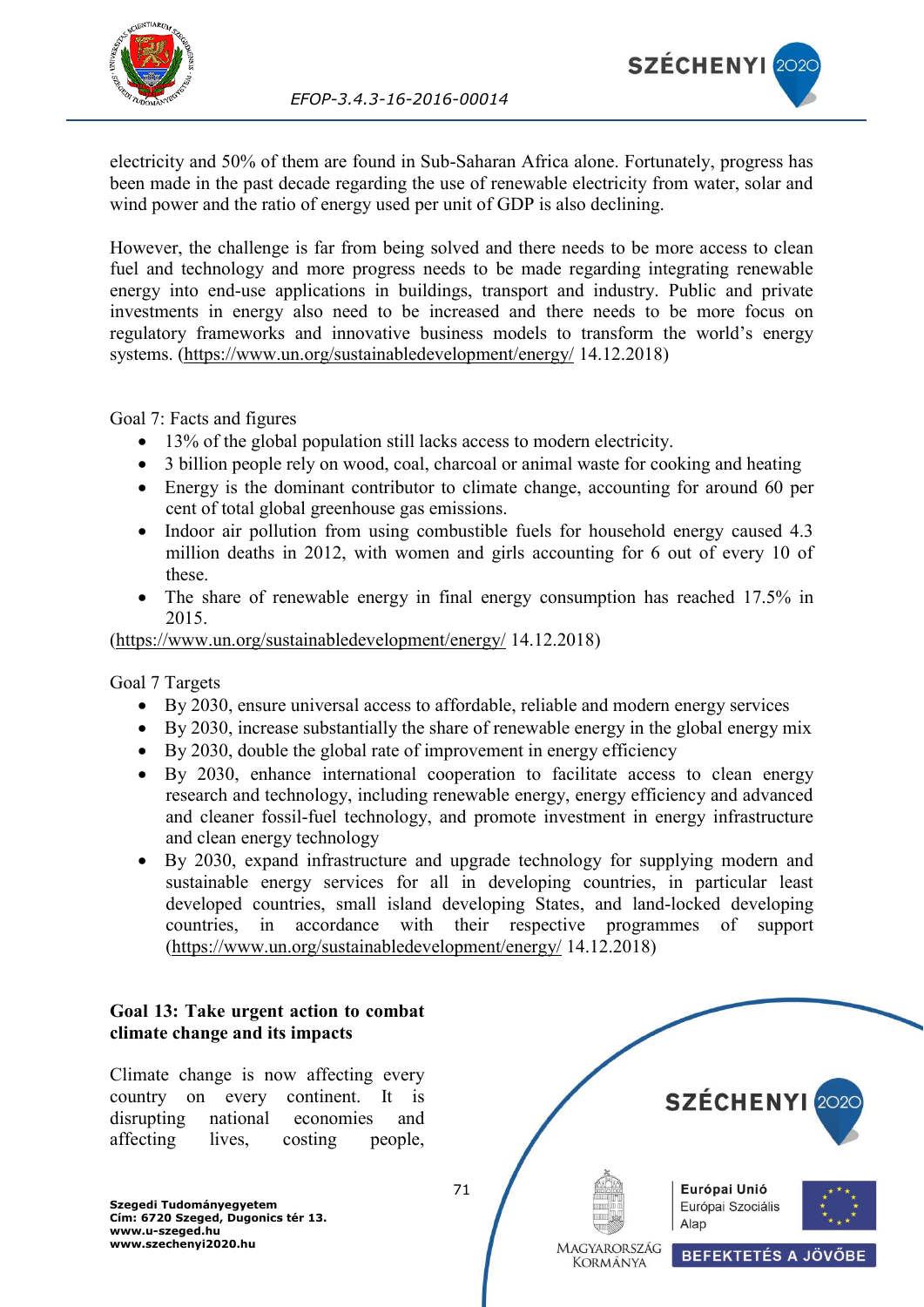



communities and countries dearly today and even more tomorrow. Weather patterns are changing, sea levels are rising, weather events are becoming more extreme and greenhouse gas emissions are now at their highest levels in history. Without action, the world's average surface temperature is likely to surpass 3 degrees centigrade this century. The poorest and most vulnerable people are being affected the most.

Affordable, scalable solutions are now available to enable countries to leapfrog to cleaner, more resilient economies. The pace of change is quickening as more people are turning to renewable energy and a range of other measures that will reduce emissions and increase adaptation efforts. Climate change, however, is a global challenge that does not respect national borders. It is an issue that requires solutions that need to be coordinated at the international level to help developing countries move toward a low-carbon economy.

To strengthen the global response to the threat of climate change, countries adopted the Paris Agreement at the COP21 in Paris, which went into force in November of 2016. In the agreement, all countries agreed to work to limit global temperature rise to well below 2 degrees centigrade. As of April 2018, 175 parties had ratified the Paris Agreement and 10 developing countries had submitted their first iteration of their national adaptation plans for responding to climate change.

Goal 13: Facts and figures

Oceans cover three quarters of the Earth's surface, contain 97 per cent of the Earth's water, and represent 99 per cent of the living space on the planet by volume.

Over three billion people depend on marine and coastal biodiversity for their livelihoods.

Globally, the market value of marine and coastal resources and industries is estimated at \$3 trillion per year or about 5 per cent of global GDP.

- Oceans contain nearly 200,000 identified species, but actual numbers may lie in the millions.
- Oceans absorb about 30 per cent of carbon dioxide produced by humans, buffering the impacts of global warming.
- Oceans serve as the world's largest source of protein, with more than 3 billion people depending on the oceans as their primary source of protein
- Marine fisheries directly or indirectly employ over 200 million people.
- Subsidies for fishing are contributing to the rapid depletion of many fish species and are preventing efforts to save and restore global fisheries and related jobs, causing ocean fisheries to generate US\$50 billion less per year than they could.
- Open Ocean sites show current levels of acidity have increased by 26 per cent since the start of the Industrial Revolution.
- Coastal waters are deteriorating due to pollution and eutrophication. Without concerted efforts, coastal eutrophication is



**Szegedi Tudományegyetem Cím: 6720 Szeged, Dugonics tér 13. www.u-szeged.hu www.szechenyi2020.hu**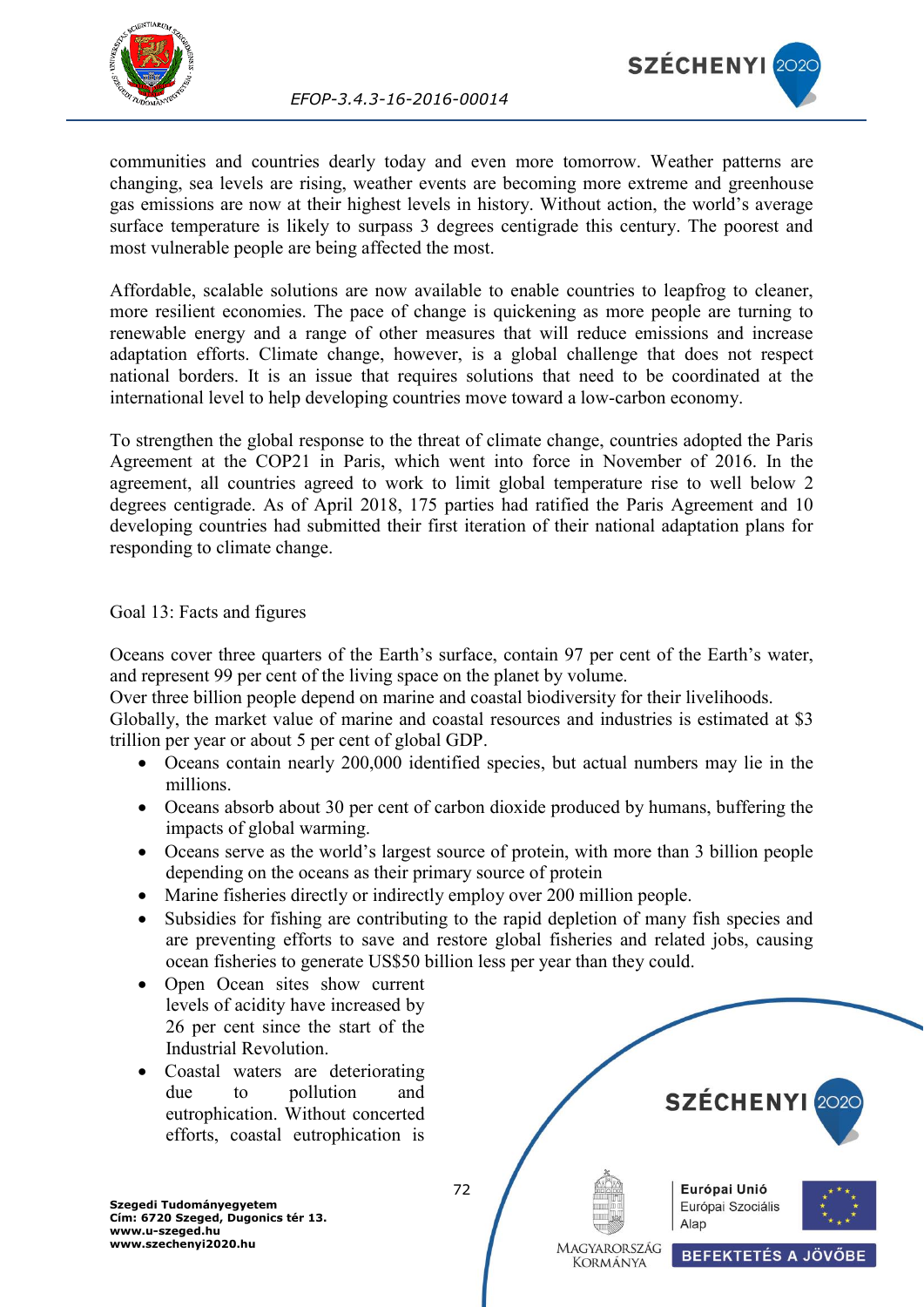



expected to increase in 20 percent of large marine ecosystems by 2050. [\(https://www.un.org/sustainabledevelopment/climate-change-2/#tab](https://www.un.org/sustainabledevelopment/climate-change-2/#tab-c4bdf348fc128b87c4d)[c4bdf348fc128b87c4d](https://www.un.org/sustainabledevelopment/climate-change-2/#tab-c4bdf348fc128b87c4d) 14.12.2018)

Goal 13 tagets

- Strengthen resilience and adaptive capacity to climate-related hazards and natural disasters in all countries
- Integrate climate change measures into national policies, strategies and planning
- Improve education, awareness-raising and human and institutional capacity on climate change mitigation, adaptation, impact reduction and early warning
- Implement the commitment undertaken by developed-country parties to the United Nations Framework Convention on Climate Change to a goal of mobilizing jointly \$100 billion annually by 2020 from all sources to address the needs of developing countries in the context of meaningful mitigation actions and transparency on implementation and fully operationalize the Green Climate Fund through its capitalization as soon as possible
- Promote mechanisms for raising capacity for effective climate change-related planning and management in least developed countries and small island developing States, including focusing on women, youth and local and marginalized communities

\* Acknowledging that the United Nations Framework Convention on Climate Change is the primary international, intergovernmental forum for negotiating the global response to climate change. [\(https://www.un.org/sustainabledevelopment/climate-change-2/#tab](https://www.un.org/sustainabledevelopment/climate-change-2/#tab-c4bdf348fc128b87c4d)[c4bdf348fc128b87c4d](https://www.un.org/sustainabledevelopment/climate-change-2/#tab-c4bdf348fc128b87c4d) 14.12.2018)

#### **Goal 15: Sustainably manage forests, combat desertification, halt and reverse land degradation, halt biodiversity loss**

Forests cover 30.7 per cent of the Earth's surface and, in addition to providing food security and shelter, they are key to combating climate change, protecting biodiversity and the homes of the indigenous population. By protecting forests, we will also be able to strengthen natural resource management and increase land productivity.

At the current time, thirteen million hectares of forests are being lost every year while the persistent degradation of drylands has led to the desertification of 3.6 billion hectares. Even though up to 15% of land is currently under protection, biodiversity is still at risk.

Deforestation and desertification – caused by human activities and climate change – pose major challenges to sustainable development and have affected the lives and livelihoods of millions of people in the fight against poverty.

**Szegedi Tudományegyetem Cím: 6720 Szeged, Dugonics tér 13. www.u-szeged.hu www.szechenyi2020.hu**



73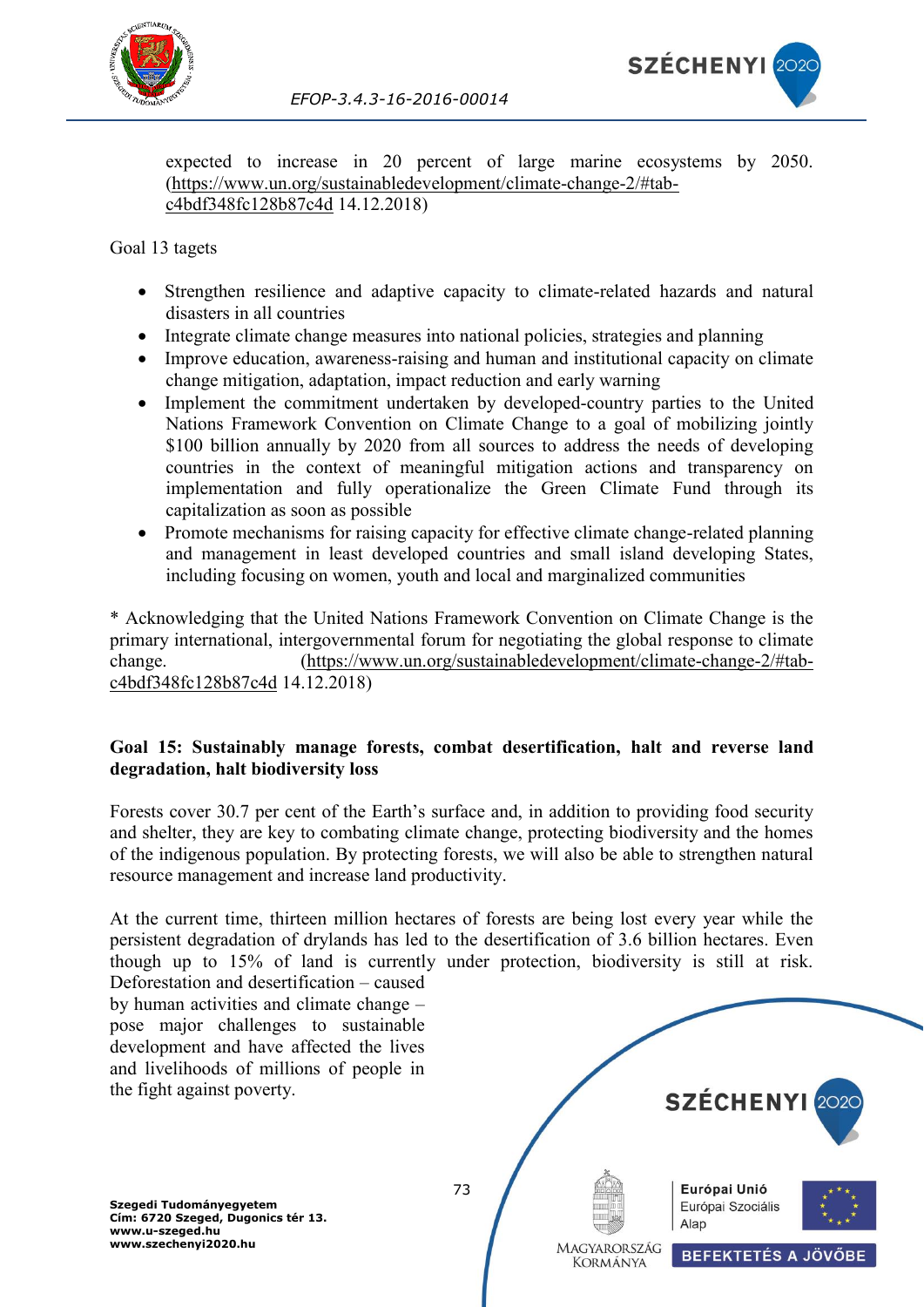



Efforts are being made to manage forests and combat desertification. There are two international agreements being implemented currently that promote the use of resources in an equitable way. Financial investments in support of biodiversity are also being provided. [\(https://www.un.org/sustainabledevelopment/biodiversity/](https://www.un.org/sustainabledevelopment/biodiversity/) 28.12.2018)

### Goal 15: Facts and figures

Forests

- Around 1.6 billion people depend on forests for their livelihood, including 70 million indigenous people.
- Forests are home to more than 80 per cent of all terrestrial species of animals, plants and insects.
- Between 2010 and 2015, the world lost 3.3 million hectares of forest areas. Poor rural women depend on common pool resources and are especially affected by their depletion.

Desertification

- 6 billion people depend directly on agriculture, but 52 per cent of the land used for agriculture is moderately or severely affected by soil degradation.
- Arable land loss is estimated at 30 to 35 times the historical rate
- Due to drought and desertification, 12 million hectares are lost each year (23 hectares per minute). Within one year, 20 million tons of grain could have been grown.
- 74 per cent of the poor are directly affected by land degradation globally.

**Biodiversity** 

- Illicit poaching and trafficking of wildlife continues to thwart conservation efforts, with nearly 7,000 species of animals and plants reported in illegal trade involving 120 countries.
- Of the 8,300 animal breeds known, 8 per cent are extinct and 22 per cent are at risk of extinction.
- Of the over 80,000 tree species, less than 1 per cent have been studied for potential use.
- Fish provide 20 per cent of animal protein to about 3 billion people. Only ten species provide about 30 per cent of marine capture fisheries and ten species provide about 50 per cent of aquaculture production.
- Over 80 per cent of the human diet is provided by plants. Only three cereal crops rice, maize and wheat – provide 60 per cent of energy intake.
- As many as 80 per cent of people living in rural areas in developing countries rely on traditional plant- -‐based medicines for basic healthcare.
- Micro-organisms and invertebrates are key to ecosystem

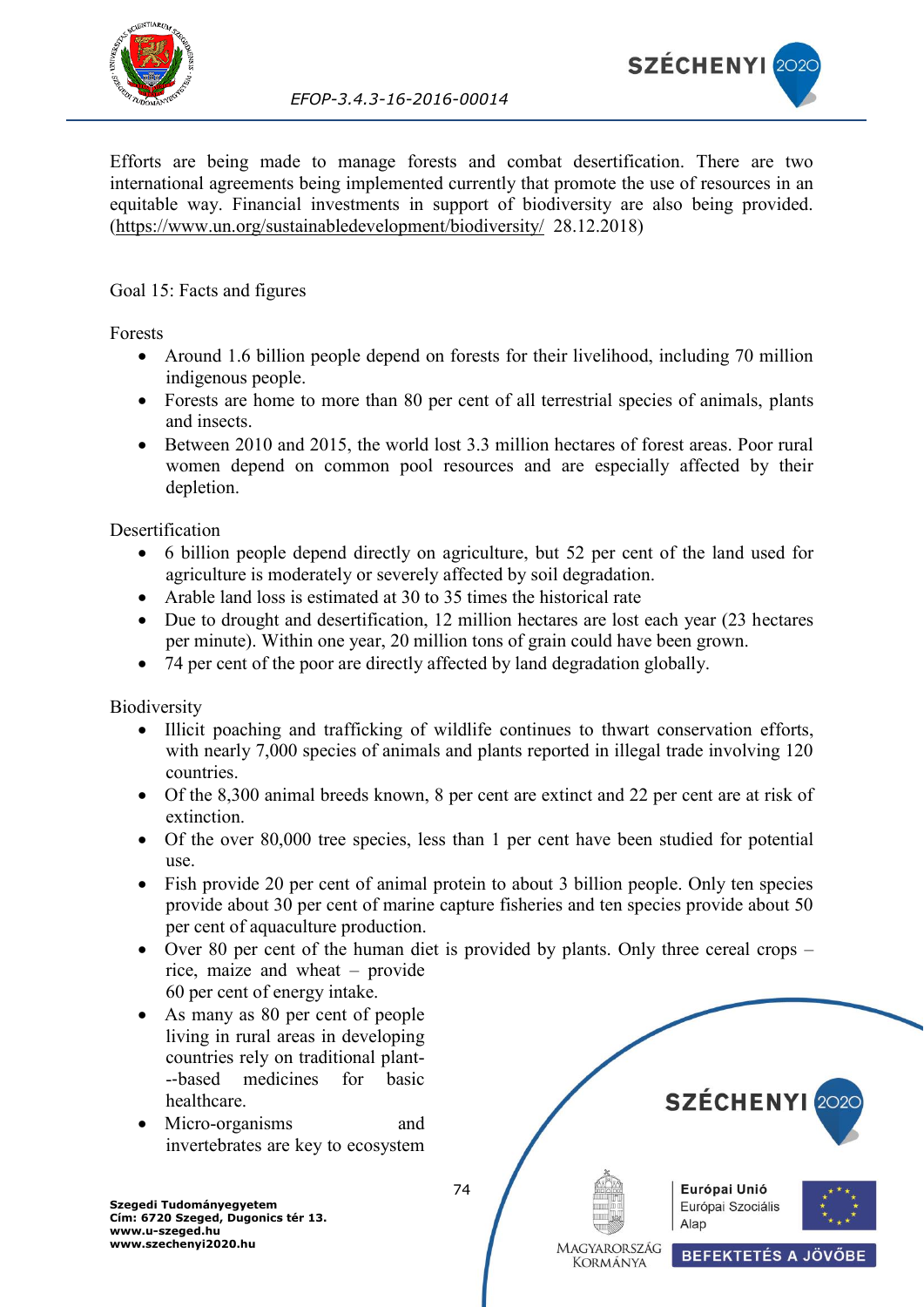



services, but their contributions are still poorly known and rarely acknowledged. [\(https://www.un.org/sustainabledevelopment/biodiversity/](https://www.un.org/sustainabledevelopment/biodiversity/) 28.12.2018)

Goal 15 targets

- By 2020, ensure the conservation, restoration and sustainable use of terrestrial and inland freshwater ecosystems and their services, in particular forests, wetlands, mountains and drylands, in line with obligations under international agreements
- By 2030, combat desertification, restore degraded land and soil, including land affected by desertification, drought and floods, and strive to achieve a land degradation-neutral world
- By 2030, ensure the conservation of mountain ecosystems, including their biodiversity, in order to enhance their capacity to provide benefits that are essential for sustainable development
- Take urgent and significant action to reduce the degradation of natural habitats, halt the loss of biodiversity and, by 2020, protect and prevent the extinction of threatened species
- Promote fair and equitable sharing of the benefits arising from the utilization of genetic resources and promote appropriate access to such resources, as internationally agreed
- Take urgent action to end poaching and trafficking of protected species of flora and fauna and address both demand and supply of illegal wildlife products
- By 2020, introduce measures to prevent the introduction and significantly reduce the impact of invasive alien species on land and water ecosystems and control or eradicate the priority species
- By 2020, integrate ecosystem and biodiversity values into national and local planning, development processes, poverty reduction strategies and accounts
- Mobilize and significantly increase financial resources from all sources to conserve and sustainably use biodiversity and ecosystems
- Mobilize significant resources from all sources and at all levels to finance sustainable forest management and provide adequate incentives to developing countries to advance such management, including for conservation and reforestation
- Enhance global support for efforts to combat poaching and trafficking of protected species, including by increasing the capacity of local communities to pursue sustainable livelihood opportunities.

[\(https://www.un.org/sustainabledevelopment/biodiversity/](https://www.un.org/sustainabledevelopment/biodiversity/) 14.12.2018)

**The aims of the University of Szeged in the field of Sustainable Development and action programs related to these aims**

"The University of Szeged aims to increase its contribution to sustainable

SZÉCHENYI 202 Európai Unió Európai Szociális Alap MAGYARORSZÁG **BEFEKTETÉS A JÖVŐBE KORMÁNYA** 

**Szegedi Tudományegyetem Cím: 6720 Szeged, Dugonics tér 13. www.u-szeged.hu www.szechenyi2020.hu**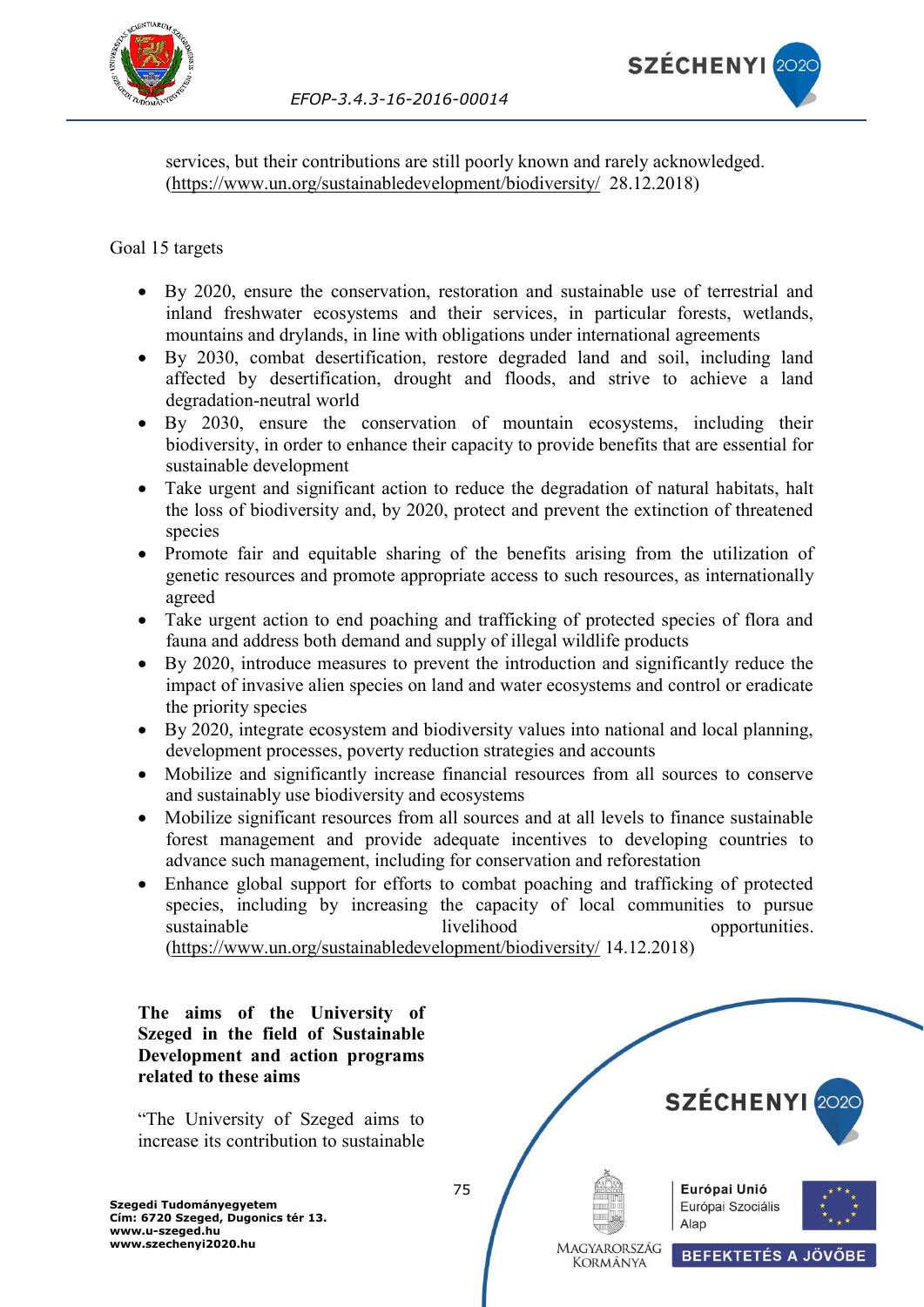



development, taking into account its areas of operation. The University's main objective was to reduce the amount of greenhouse gases emitted during its activities in the institution. For this reason it has aims in five areas (energy management, environmental protection, social awareness, protection of built and natural heritage and information management) in connection with sustainable development. The goals of the University of Szeged regarding sustainable development are:

- 1. Installation of an energy and air-conditioning system in the university that produces less green-house gas.
- 2. Keeping the quantity of the waste coming from the university at present level, or its reduction and increasing the proportion of recycling.
- 3. Formation of an environmental and health conscious approach.
- 4. Protection and conservation of the built and natural heritage in possession of the university.
- 5. Improvement of information management in the institutional areas connected to sustainable development."

The aims of the University of Szeged in the field of Sustainable Development and action programs related to these aims: [\(https://www.u-szeged.hu/download.php?docID=27345](https://www.u-szeged.hu/download.php?docID=27345)  28.12.2018)

### **Green University Project Summary**

The basic task of the Green University Project is to spread the environmentally conscious attitude and way of thinking to the teachers and students of the University of Szeged. The aim of the project is that the university employees recognize in their duties the opportunities with the application of which they can contribute to create sustainable development. Within the framework of the Green University Project we groupped the following tools and opportunities:

- Offices (Informatics and office technology)
- Events, public programs
- Transport policy
- Rules and procedures
- Built environment (central infrastructure)
- Awareness (Communication)
- Research university (green direction)

The Green University Project aims to identify specific tasks and development directions in the

short, medium and long term by expressing the above mentioned categories and to clearly communicate the benefits of environmentally conscious aspects to educators, researchers, employees and students in higher education. It is one of the conditions of a modern research university to develop and study environmentally friendly



76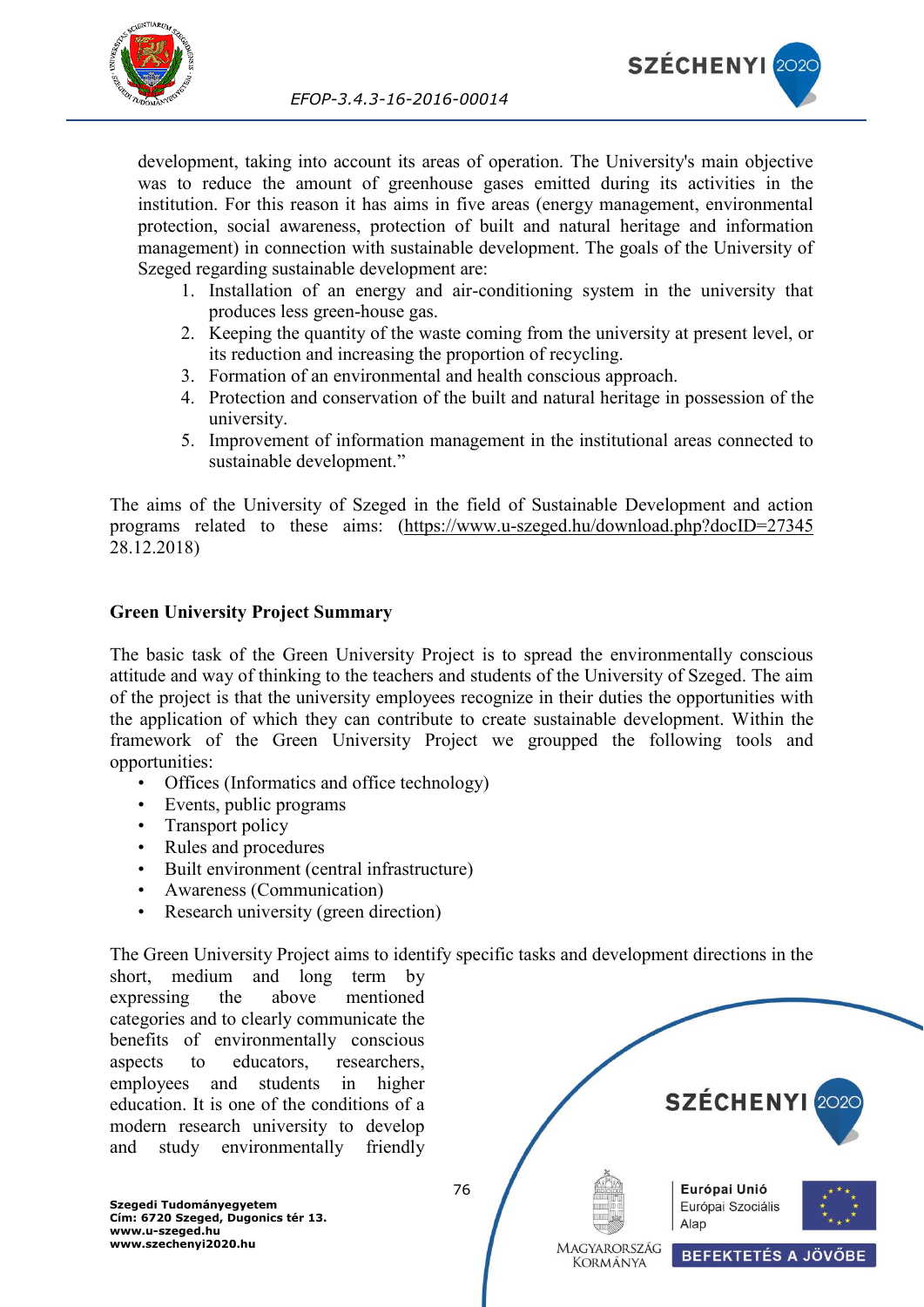



technologies, also commitment and education for a sustainable human lifestyle in the long term. According to the definition of the Green University Project, the University of Szeged wants to become not only a kind of actor, as a green university, but also as a normative "guide" in the life of a socially sensitive, responsible and environmentally conscious society.

By implementing the elements of the Green University Project outstanding success can be expected in the following areas:

- Operation of the institution effectiveness, environmental consciuosness, savings.
- Minimalization of pollutants, increasing efficiency in energy use so that we have regards for the principles of environmental consciuosness, thus producing substantial cost savings.
- Social engagement and education in the Southern Great Plain Region.
- It is an important part of social engagement that the society can follow ambitions initialized by the University of Szeged. It can be carried out by education, believing that goals, ways and feasibility directions set by the University of Szeged are acceptable to the majority society and the Hungarian institutions, trusting that some universities and state institutions will follow our aspirations.
- PR and marketing value popularity, fame, reputation, students, partners, clients.
- Green aspirations are moving in this direction not only in Hungary, but as the global community, so the European norms. In Hungary, these views and processes are less widespread at both legal and social levels.
- Our goals can go through a huge development not only in the majority society, but also in the development of strategy partners, clients, and future university students, ie high school students and younger ones.
- In addition to quality and high-level education and research, green aspirations can be one of the keys to long-term survival for our university.

[\(https://www.u-szeged.hu/download.php?docID=27345](https://www.u-szeged.hu/download.php?docID=27345) 28.12.2018)